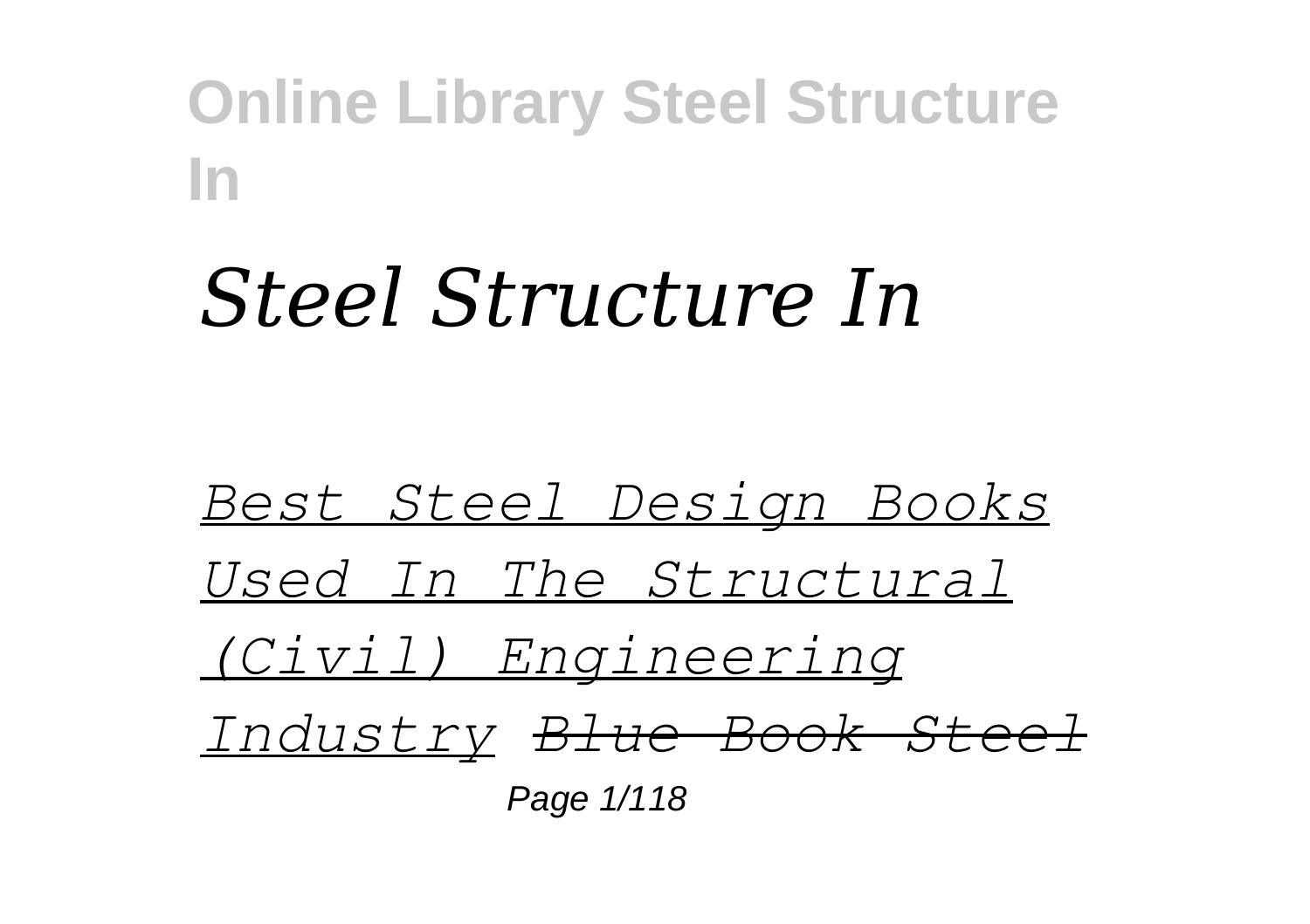*Design - Laterally Restrained Steel Beams Blue Book Steel Design - Introduction to Beam Design and the Blue Book Steel connections Steel Structures and* Page 2/118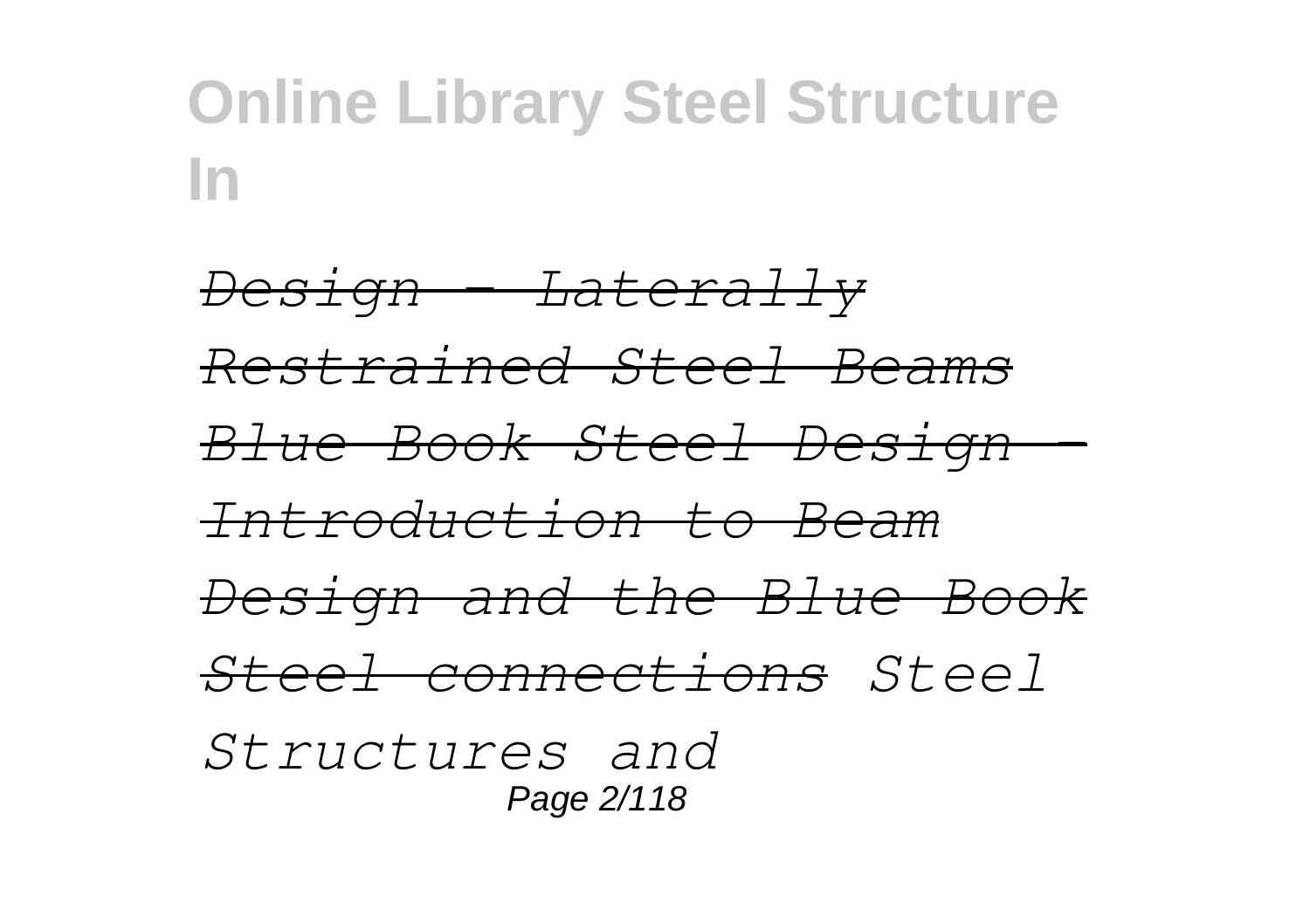*Connections in Revit Tutorial Pinned \u0026 Fixed Support in Steel Structures | English STEEL STRUCTURE BOOK REVIEW | S K Duggal | B.Tech | Civil* Page 3/118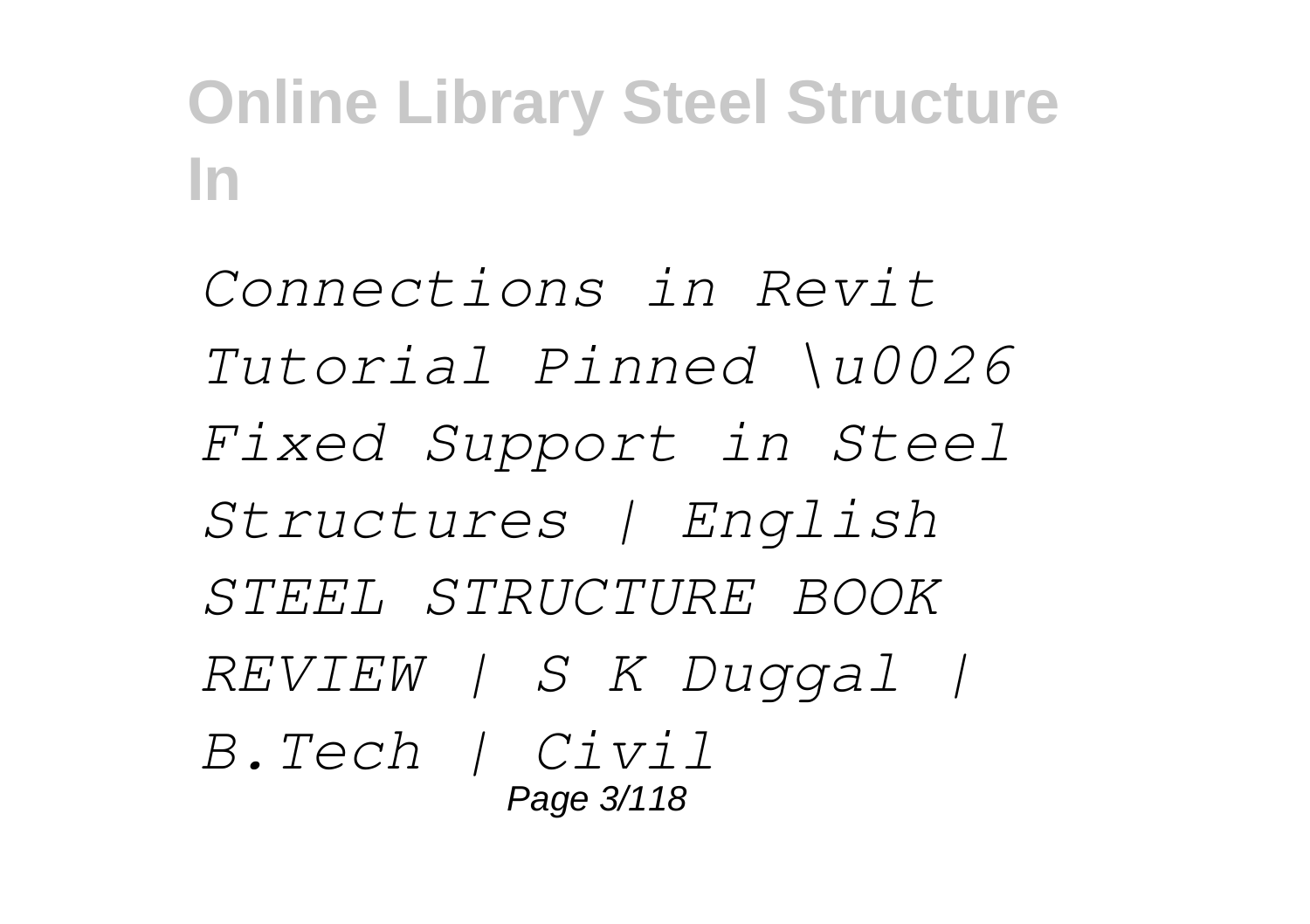*Engineering Book | Compression member solved example steel structures in hindi Introduction to Steel Structures - RCC \u0026 Steel Structure | CE* Page 4/118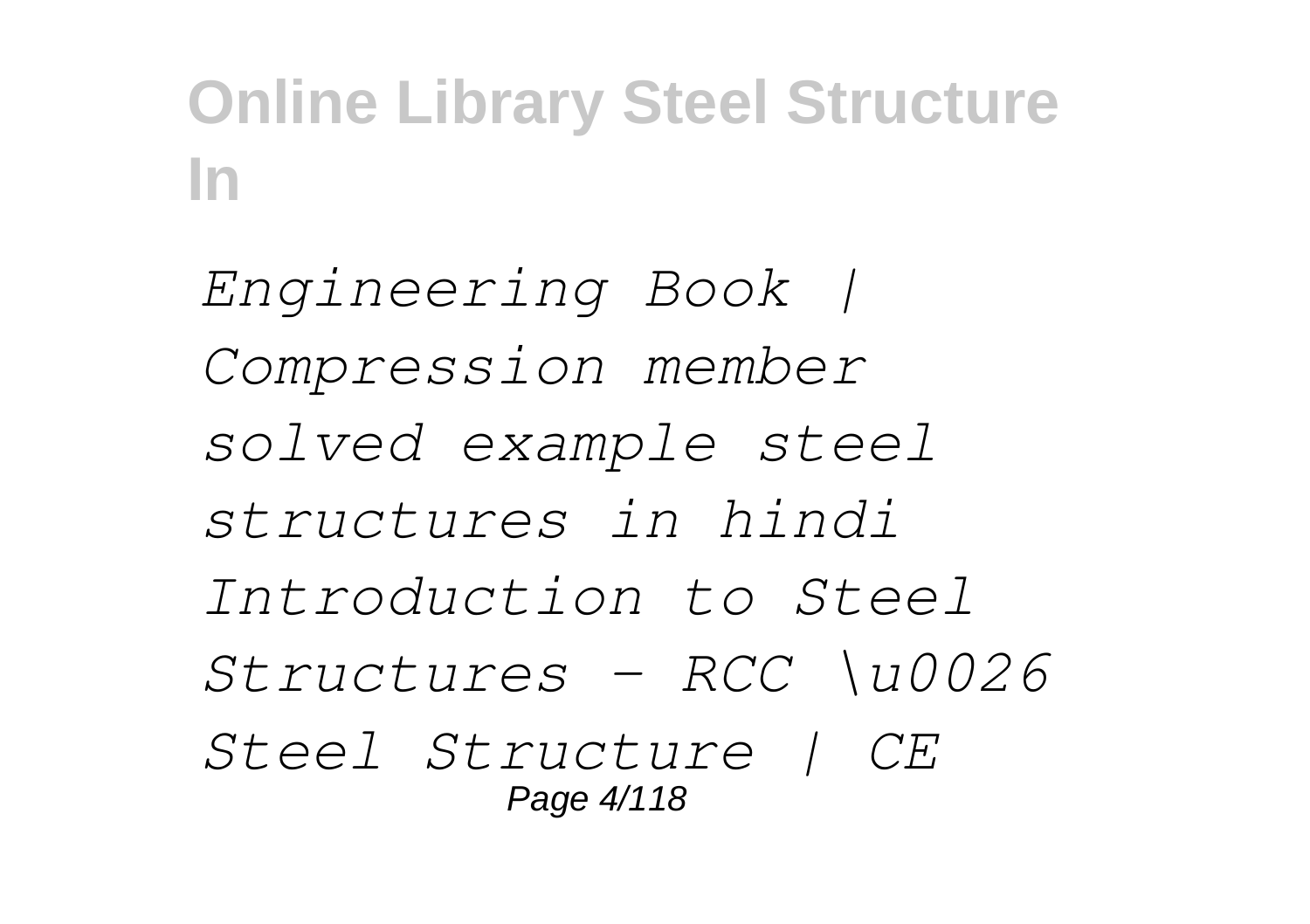*Book Online SK duggel steel structure book Design of steel structure ! Part 1 ! Structural steel section ! Angle/Channel section! steel lecture Why* Page 5/118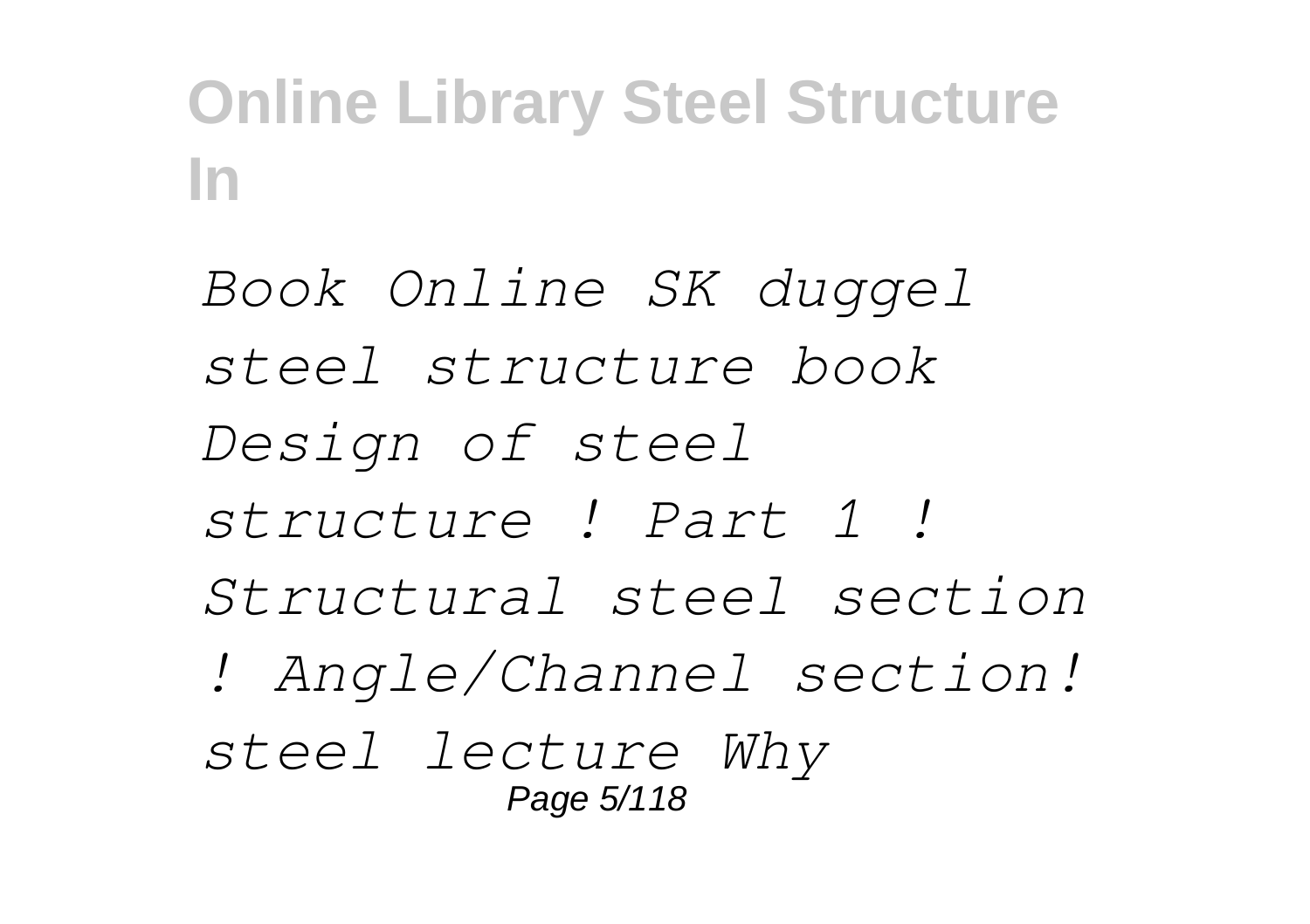*Concrete Needs Reinforcement SidePlate Welded Field Work Steel Frame construction 3D animationHome Office and Desk Tour - Civil Structural Engineering* Page 6/118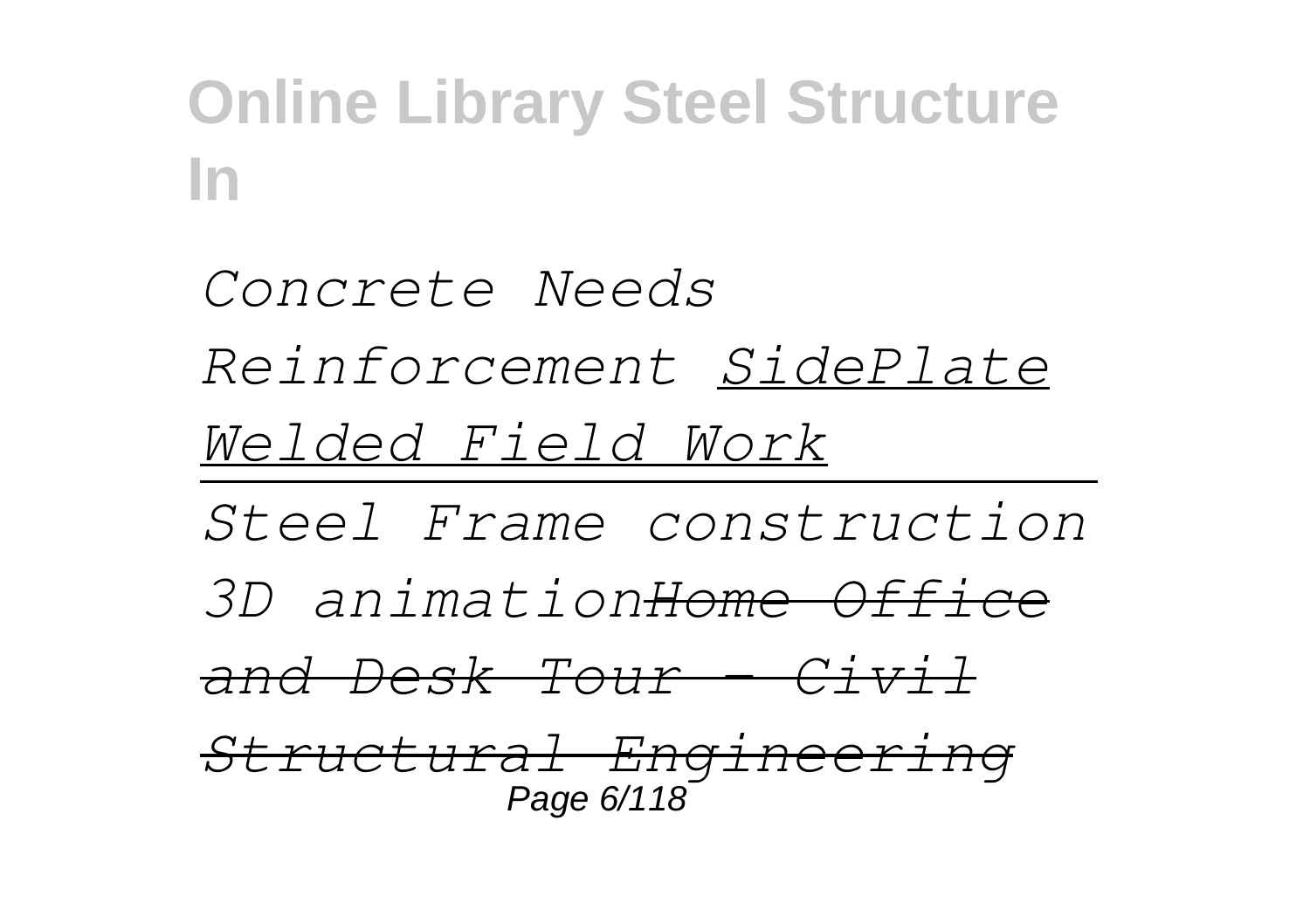*Work From Home Setup buildtrade steel construction process Structural Engineering Salary Classification of Steel Sections | Back to the Drawing Board* Page 7/118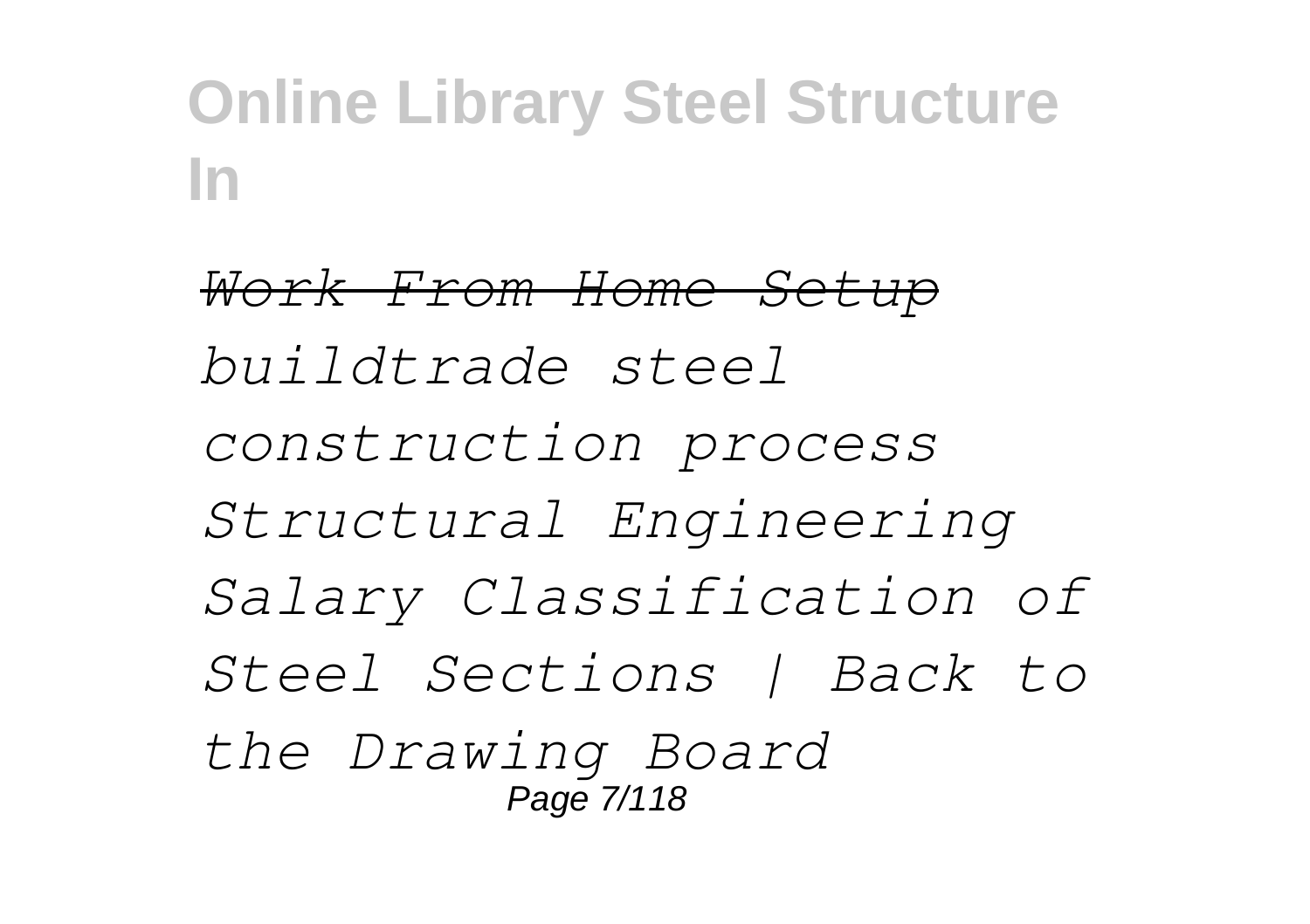*STRUCTURAL STEEL PROFILES FOR STEEL CONSTRUCTION 6 Basic Procedure in Structural Design Steel Construction: Foundations Structural* Page 8/118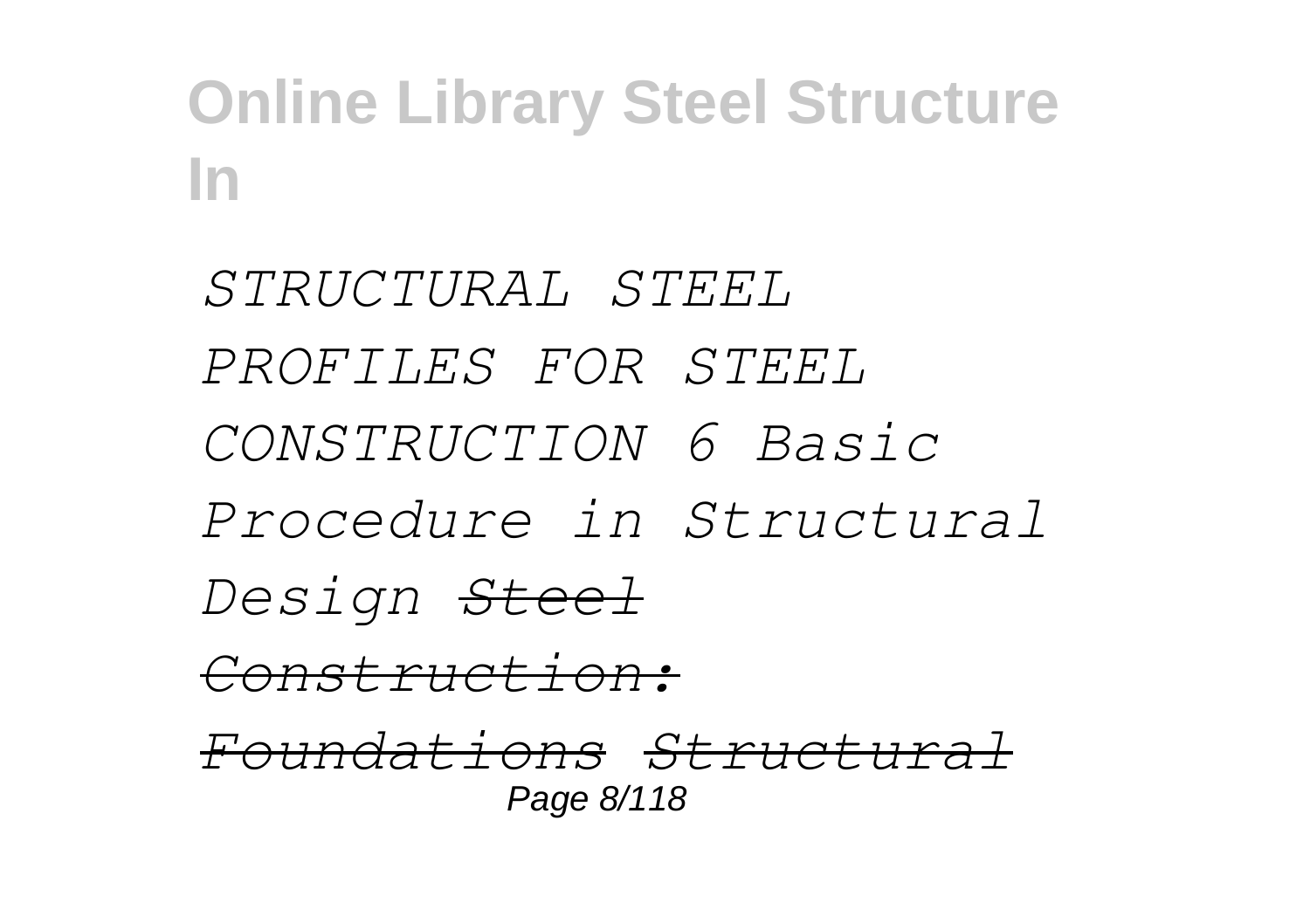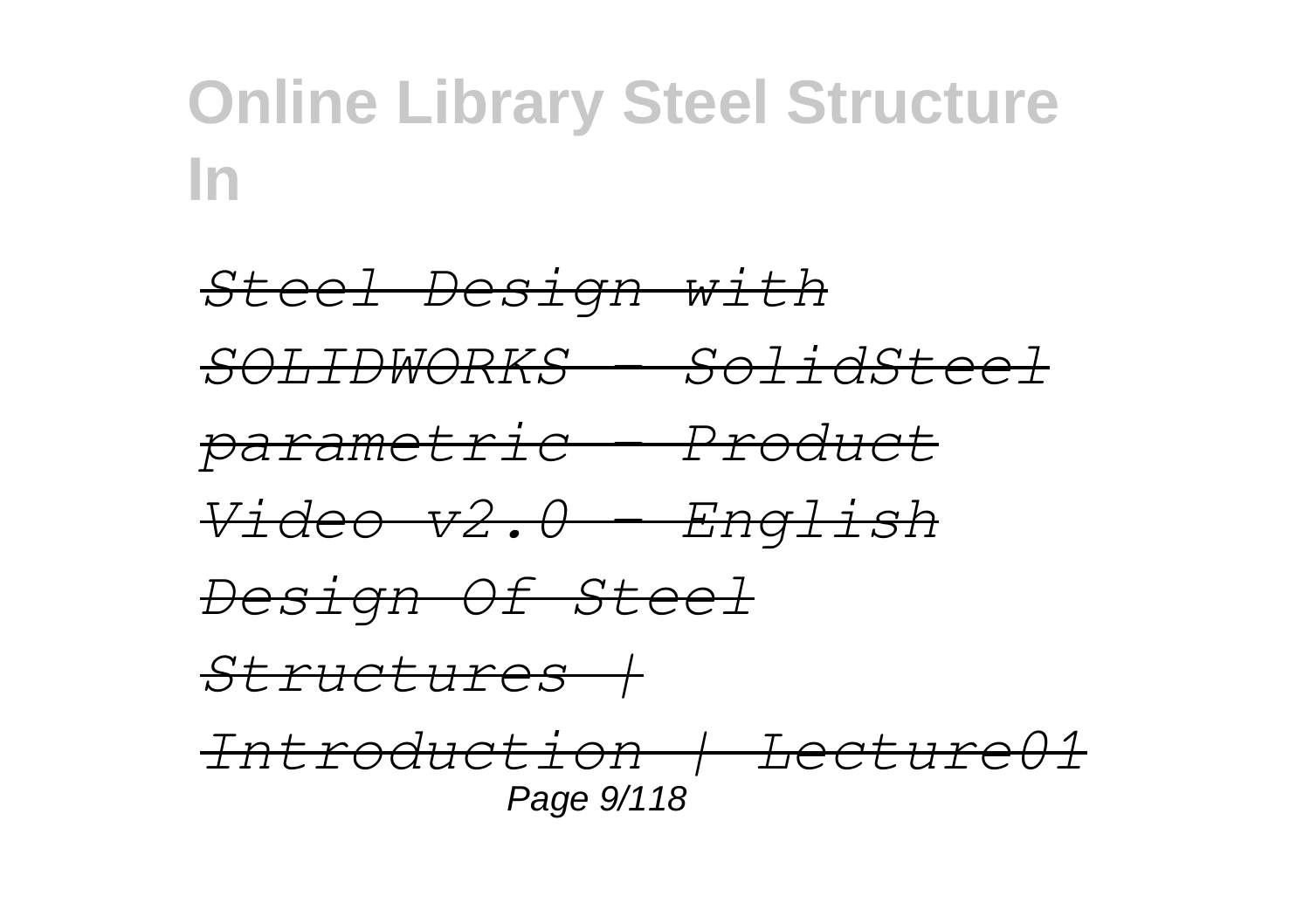*Structural Steel Frame Anatomy and Process Recommended Structural engineering books for Concrete Steel and General STEEL STRUCTURES MCQ || PART 1 || 20 MCQ* Page 10/118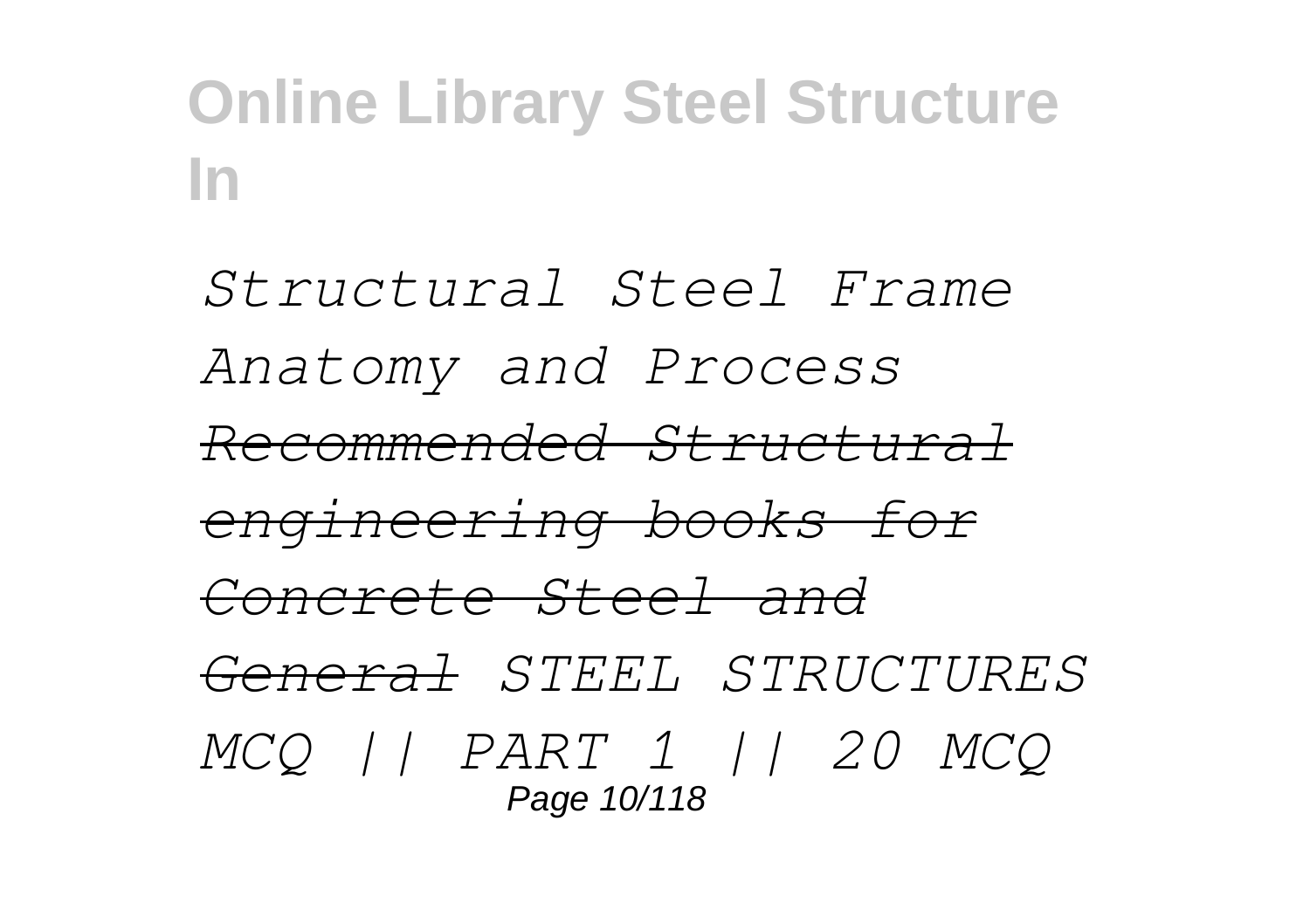*WITH ANSWER || CIVIL ENGINEERING SUBJECTS Steel Structure Assembly - with Walls and Canopy Green Book steel structure fabrication drawing/fabricator basic* Page 11/118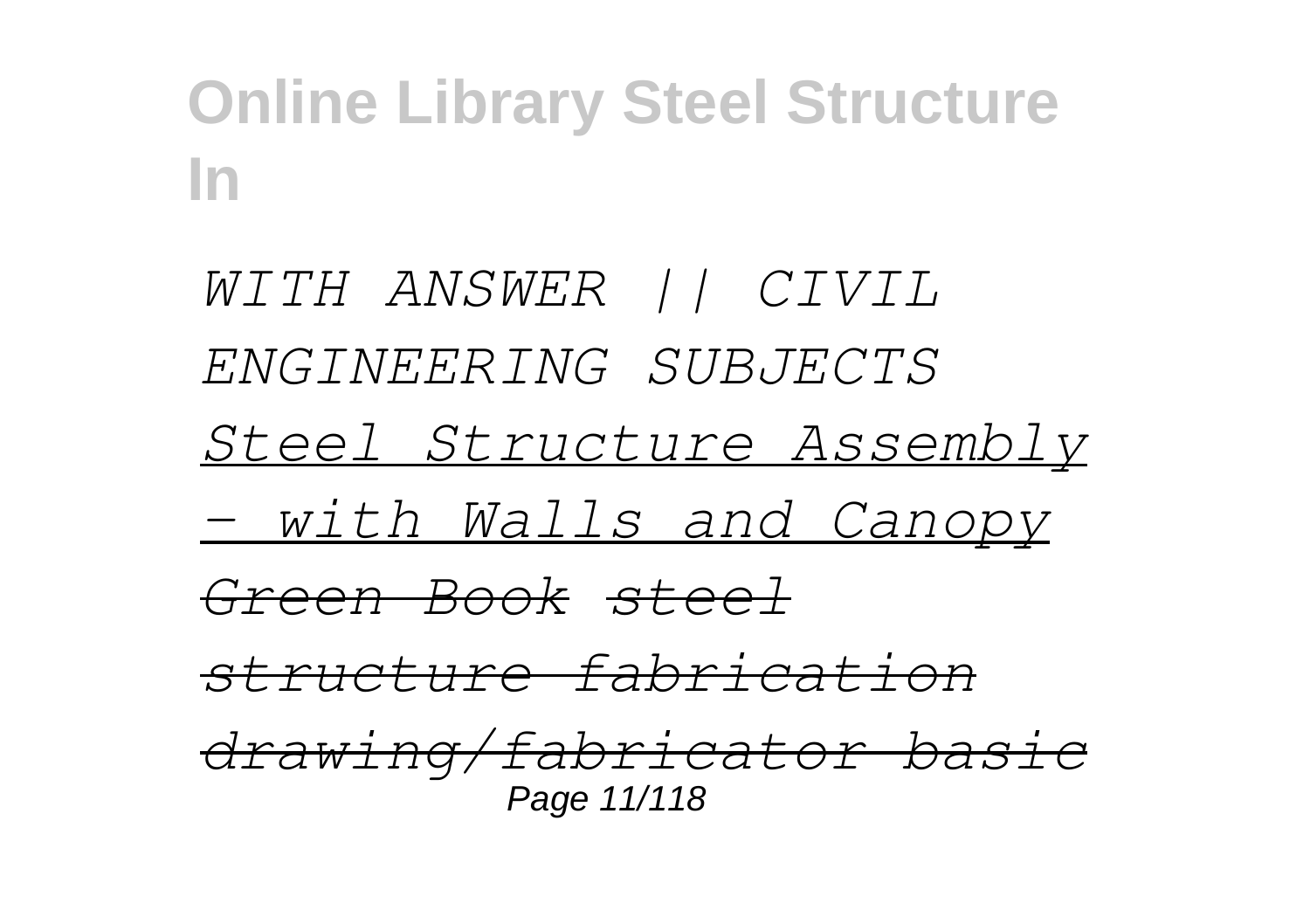*information/pipe supports/Hindi Steel Structure In Steel structures are made up of steel and are the best alternative option for RCC columns* Page 12/118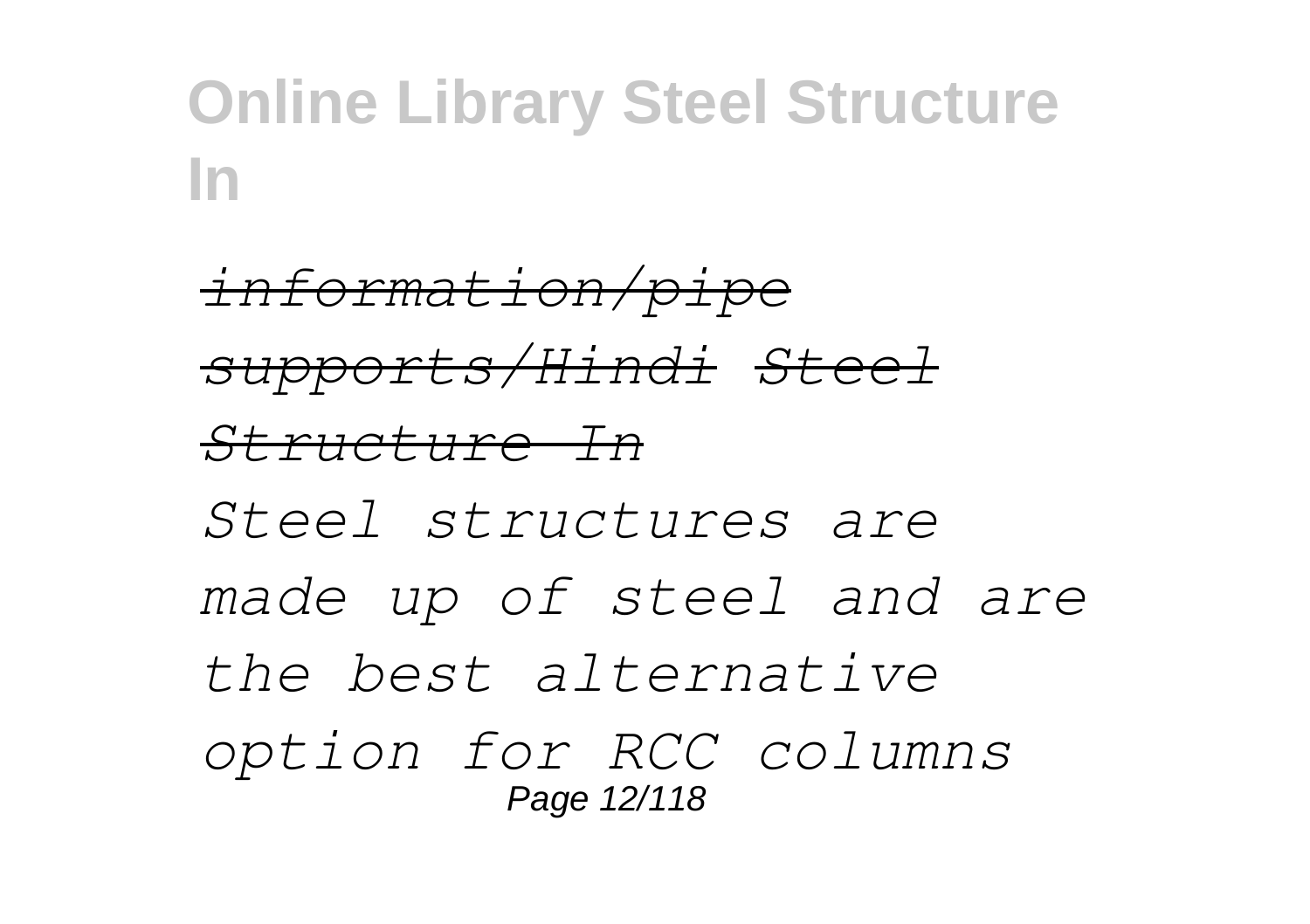*and beams. Steel attributes compression strength as well as tensile strength. Construction of steel structure is much faster than concrete since real* Page 13/118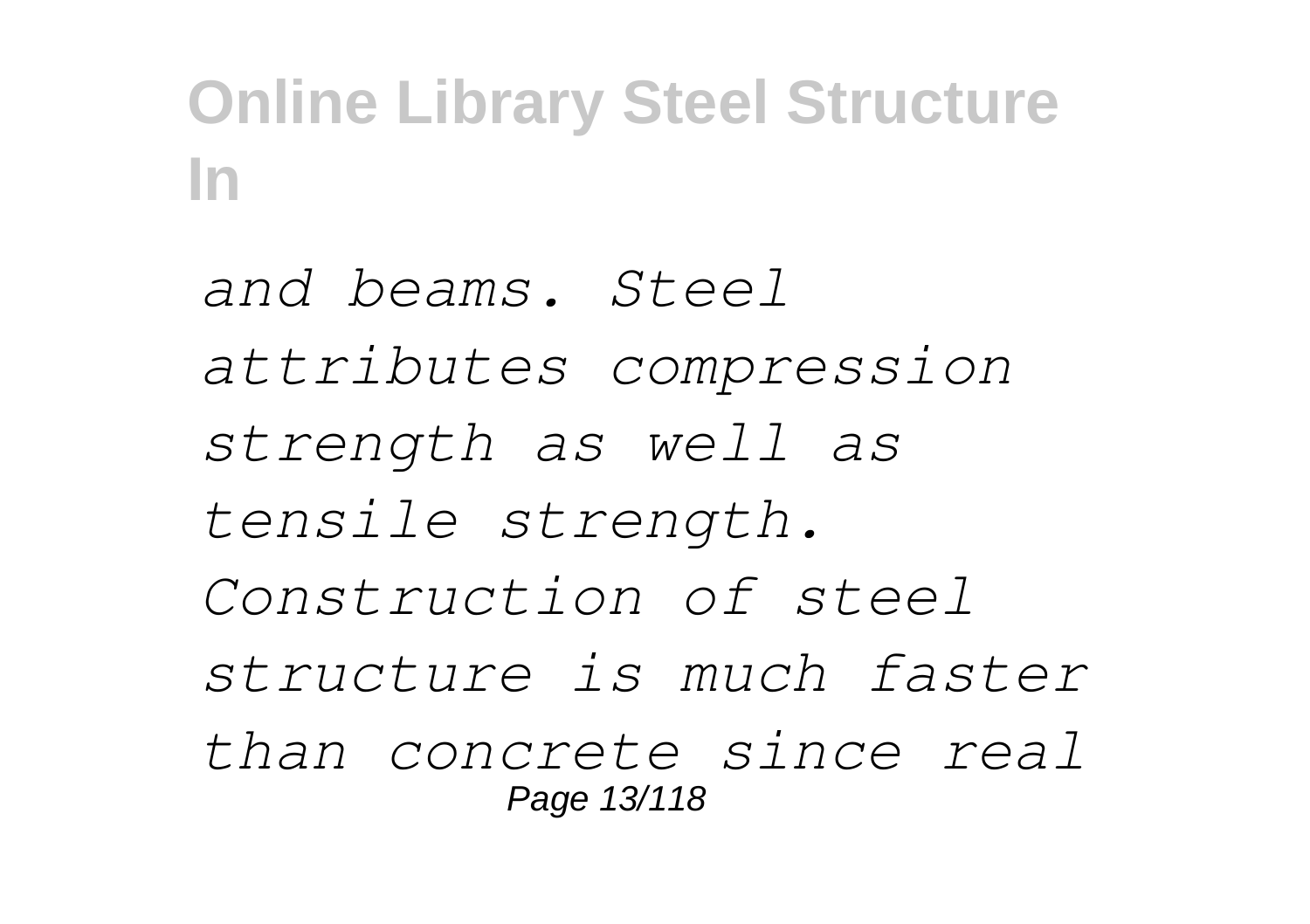*need time for curing after casting. Steel is the most widely used building materials in construction today.*

*What Is Steel Structure* Page 14/118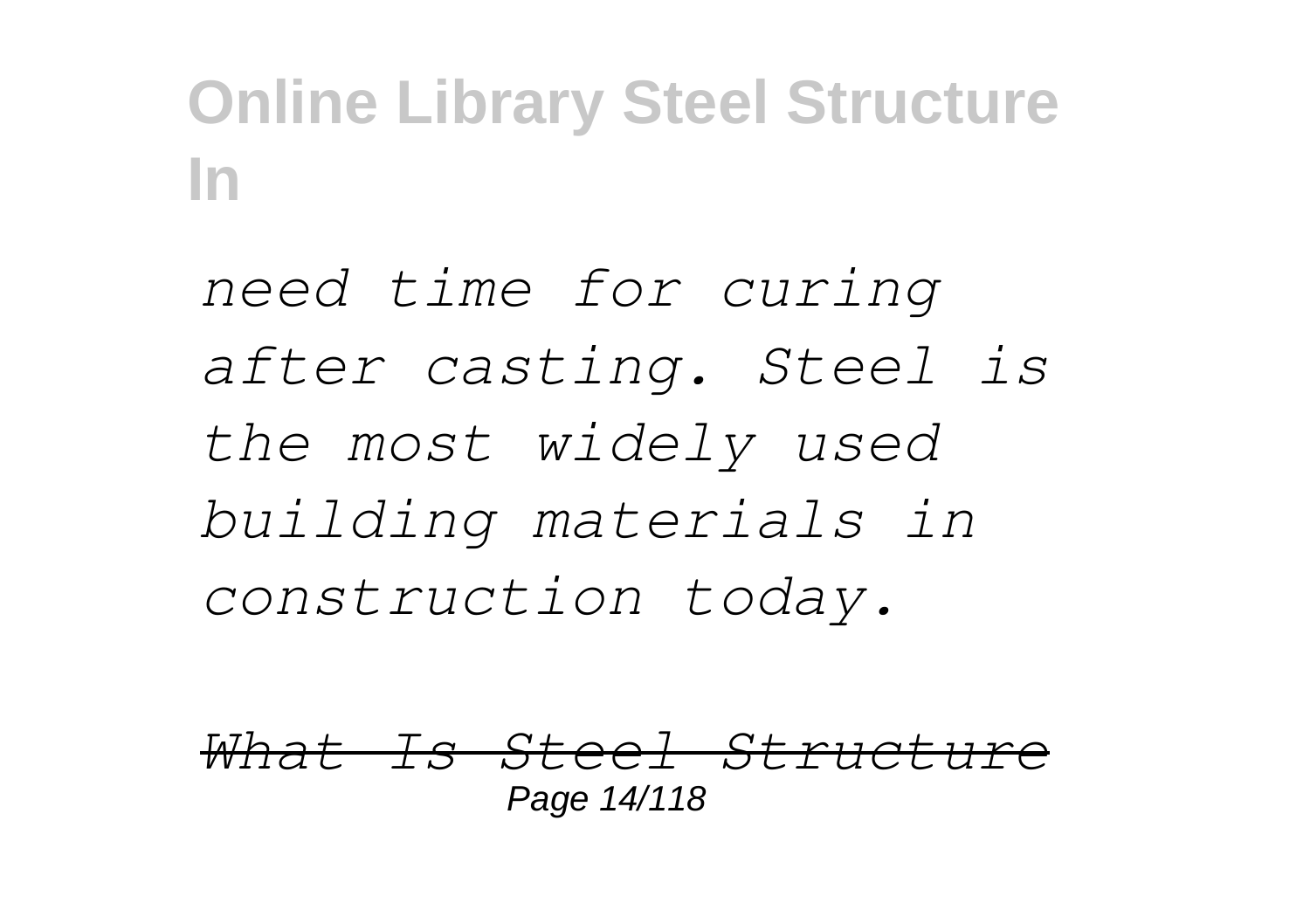*And Why Do We Use Steel Structures ... Steel structures have the following advantages: They are super-quick to build at site, as a lot of work* Page 15/118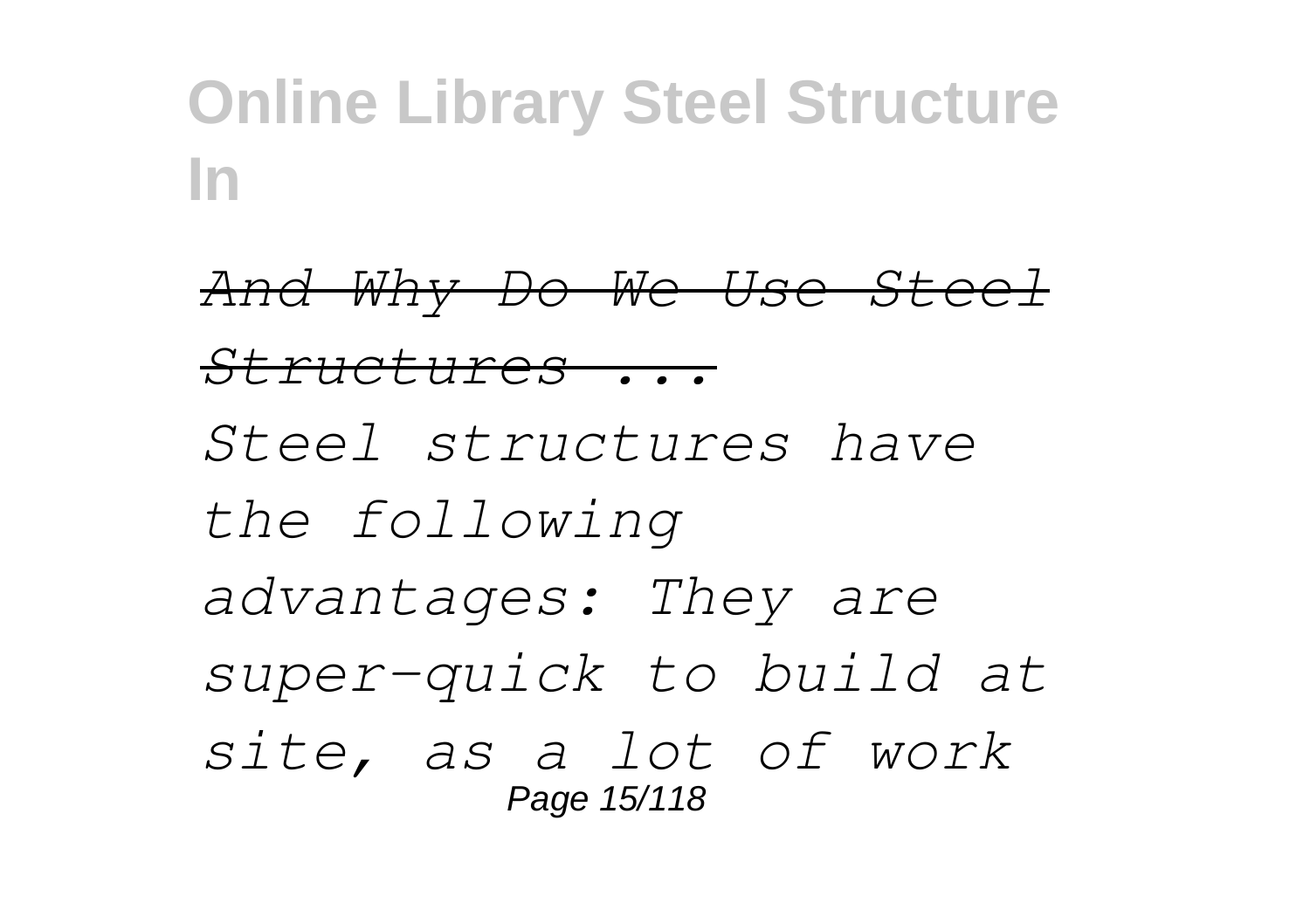*can be pre-fabbed at the factory. They are flexible, which makes them very good at resisting dynamic (changing) forces such as wind or earthquake* Page 16/118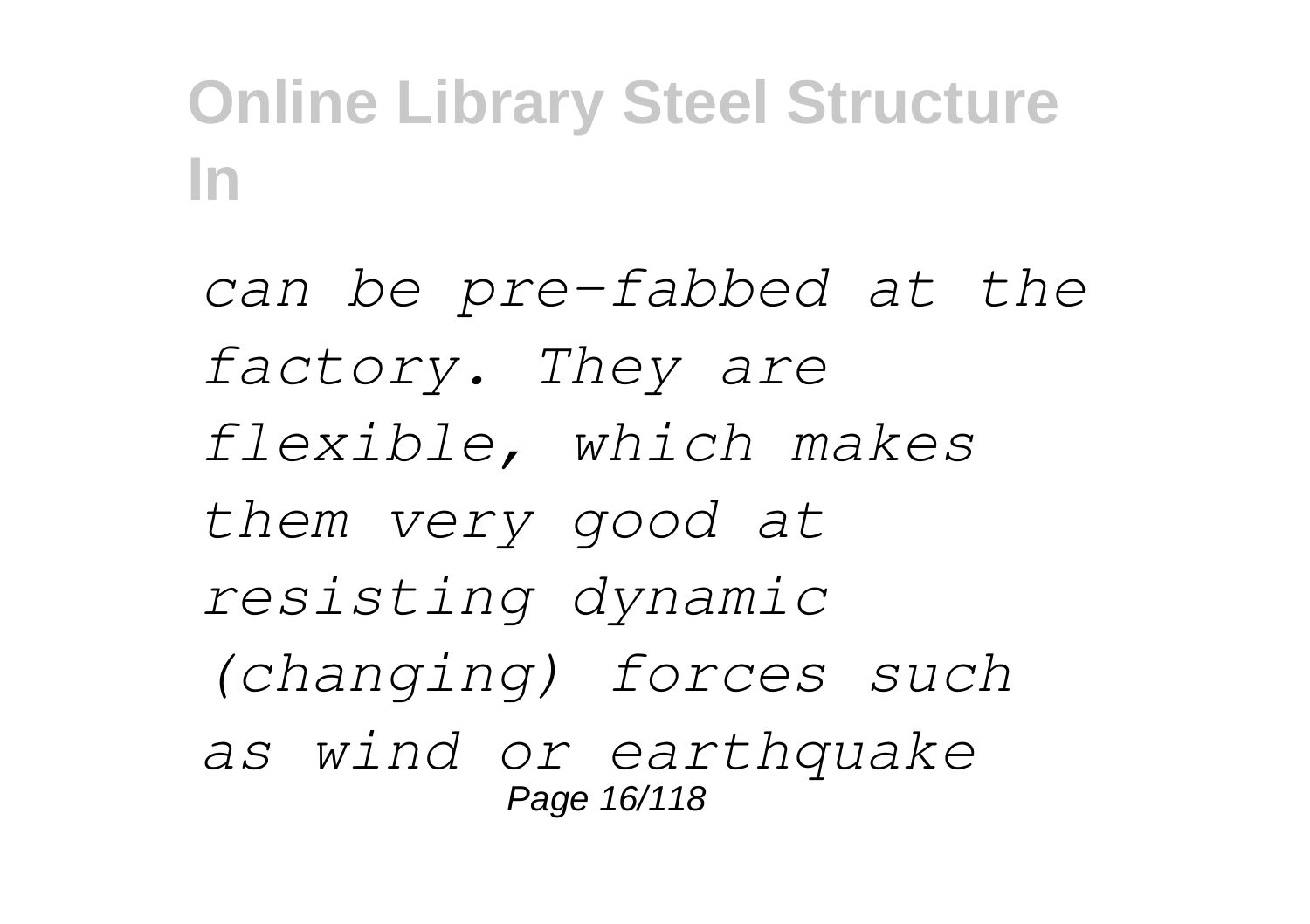*forces. A wide range of ready-made structural sections are available, such as I, C, and angle sections*

*Steel Frame Structures |* Page 17/118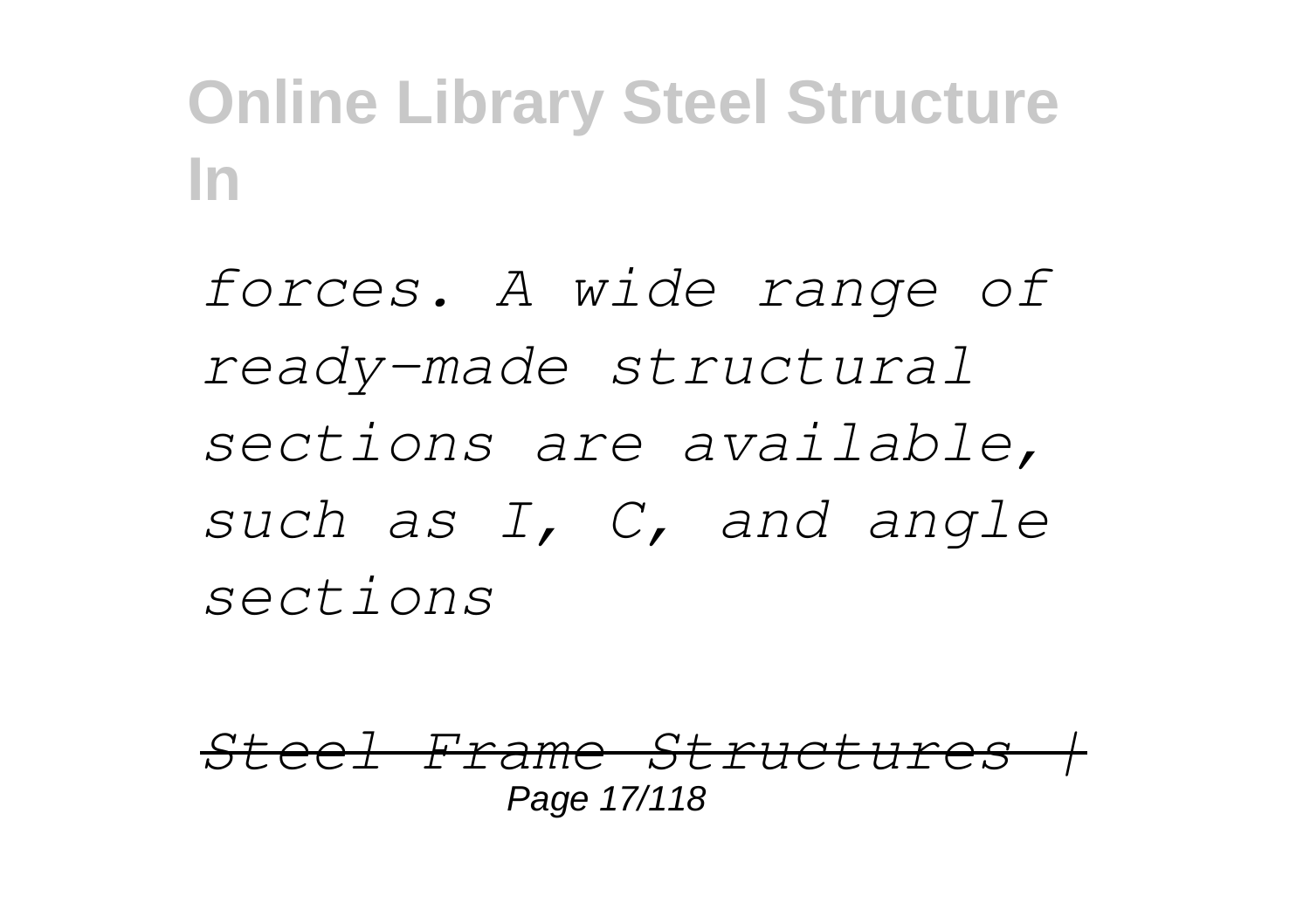*Steel Framing | Steel Structures ... Steel, alloy of iron and carbon in which the carbon content ranges up to 2 percent (with a higher carbon content,* Page 18/118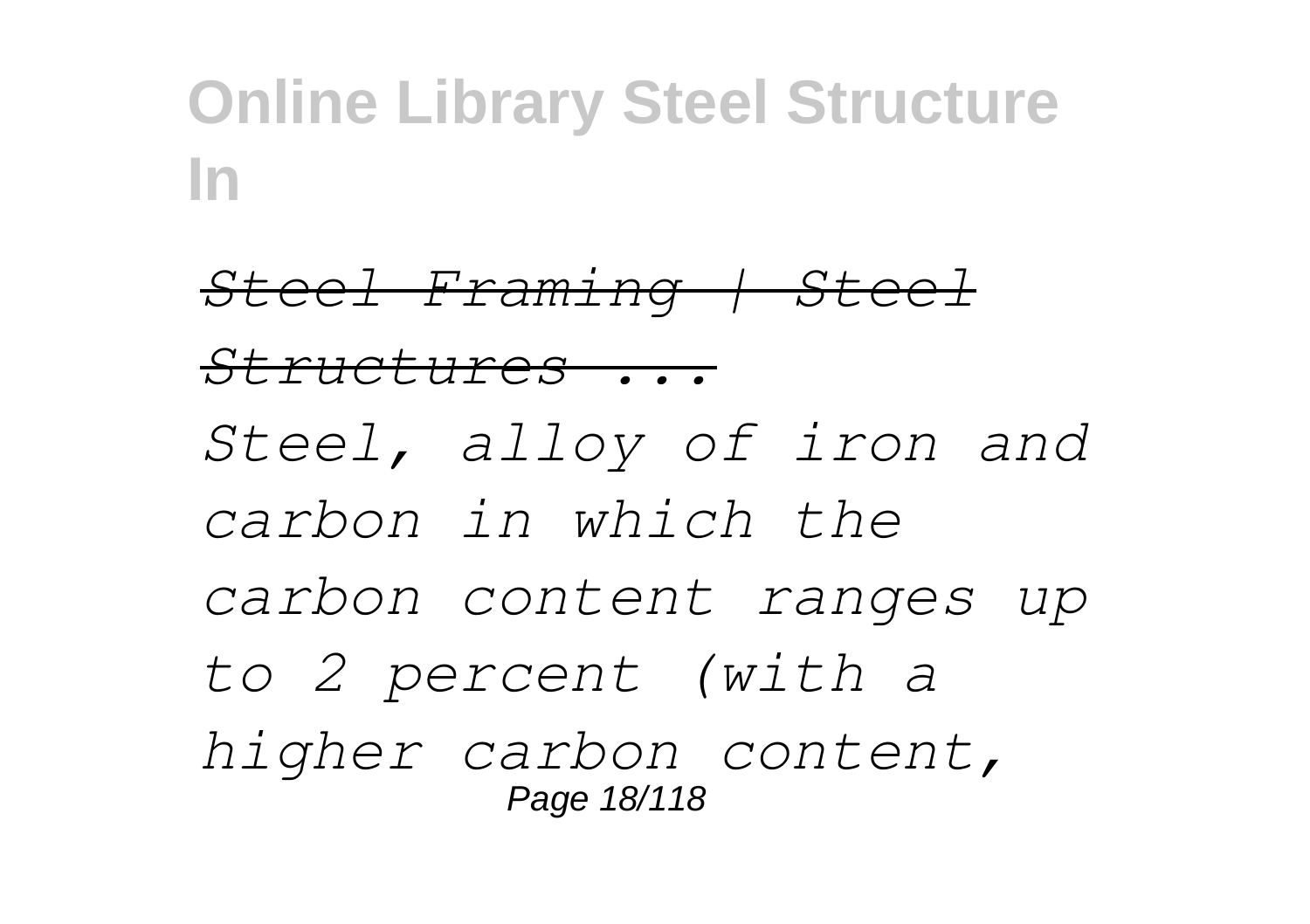*the material is defined as cast iron). By far the most widely used material for building the world's infrastructure and industries, it is used* Page 19/118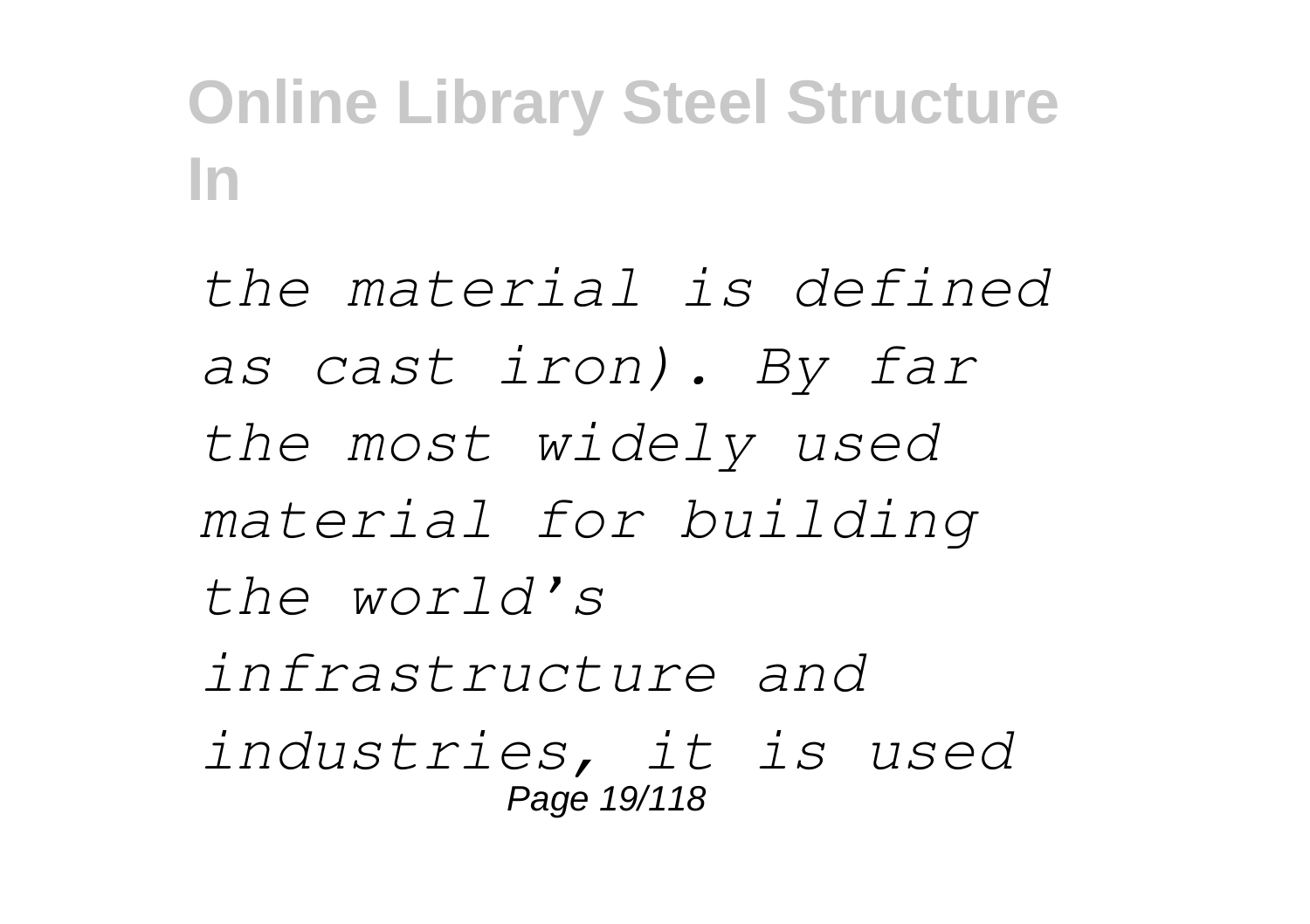*to fabricate everything from sewing needles to oil tankers.*

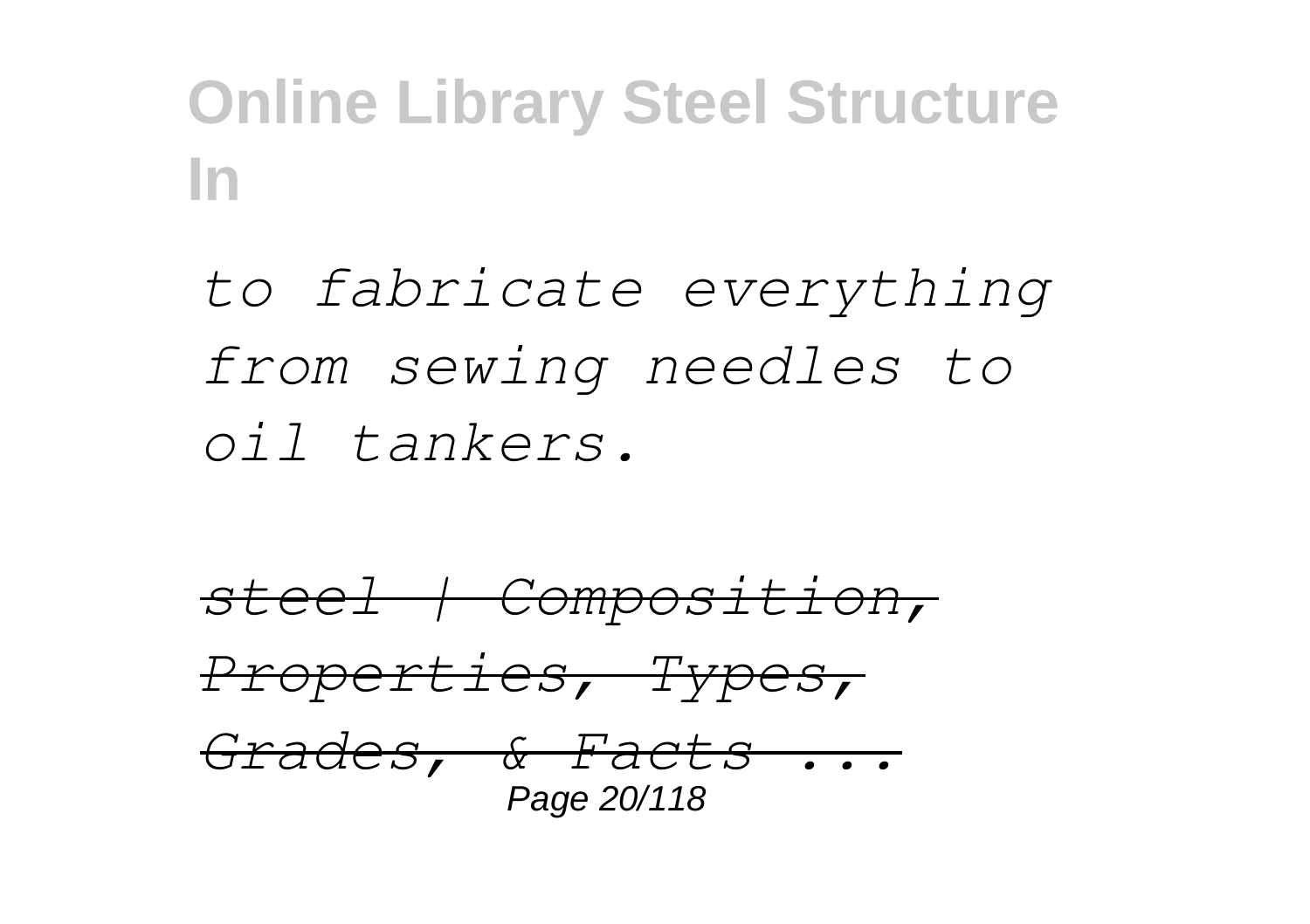*Structure: steel framing clad with faceted aluminum panels, and stands on 3 pairs of steel legs. Site was mostly swamp, filled with much, organic* Page 21/118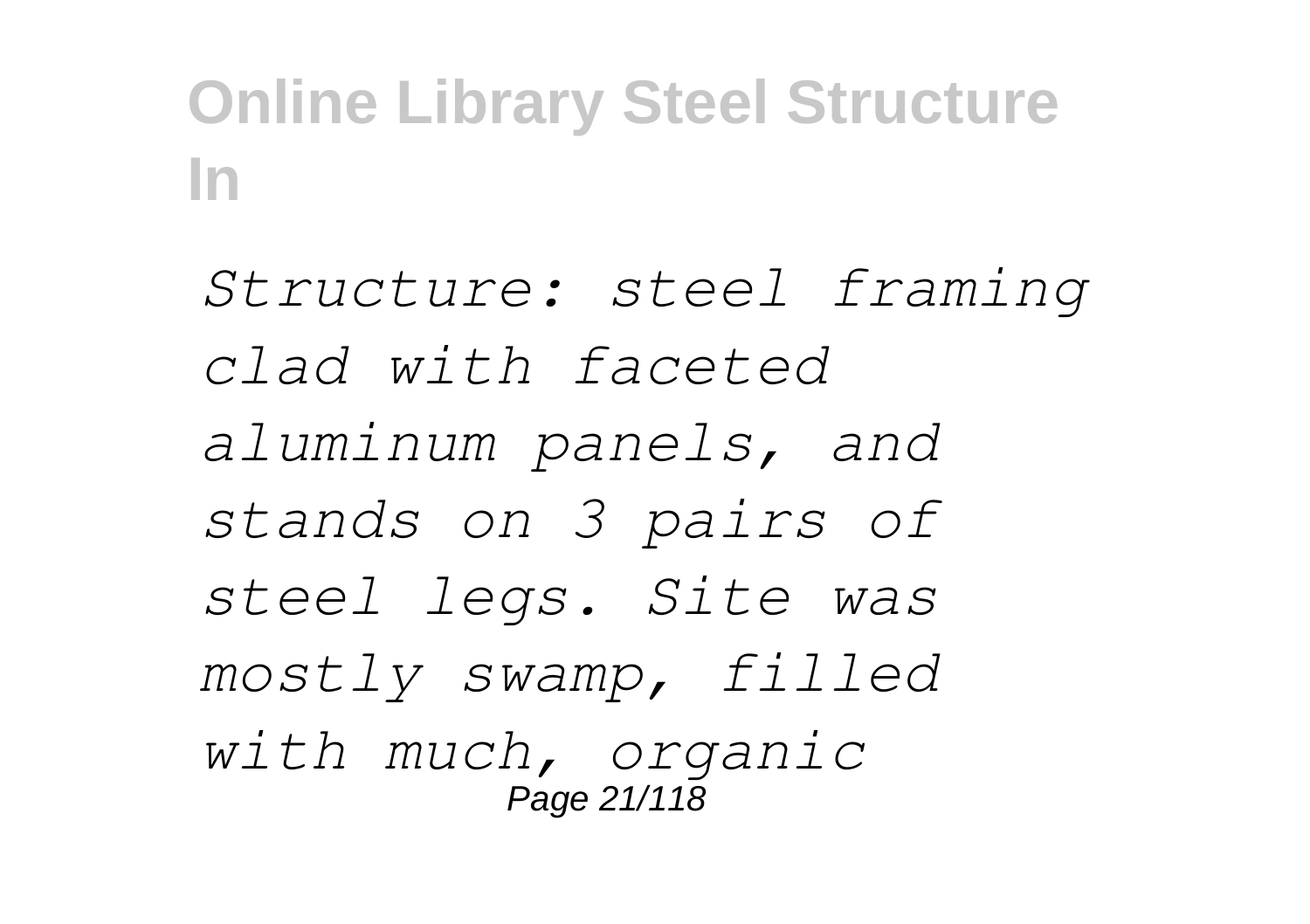*material with 95% water content. As a solution, 2.5 million cubic yards of soil was removed and replaced by clean material Indoor Football Facility,u000bUniversity* Page 22/118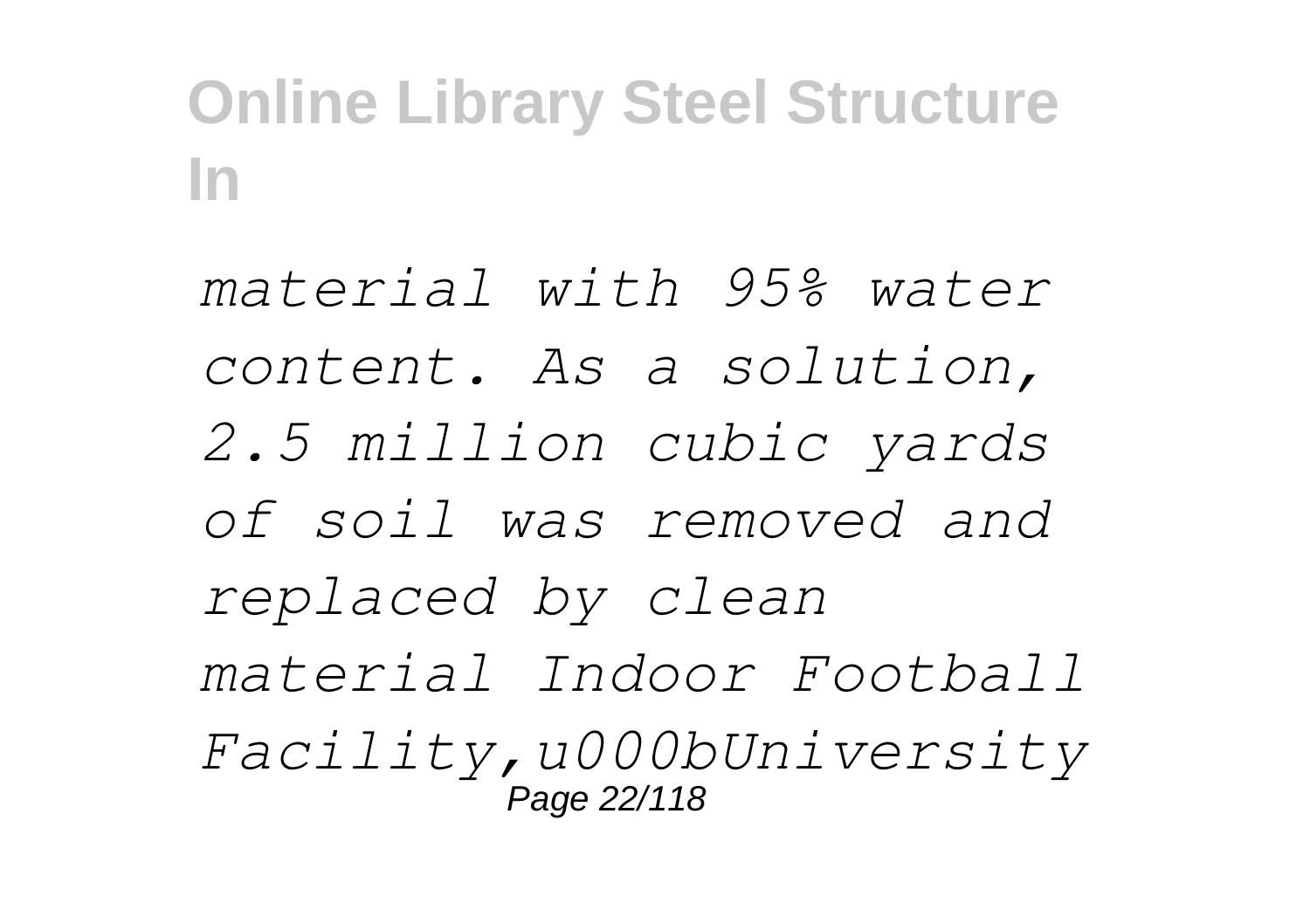#### *of Illinois, Urbana*

*Types of Steel Structures - Tension Members, Compression ... A steel structure is highly recommended for* Page 23/118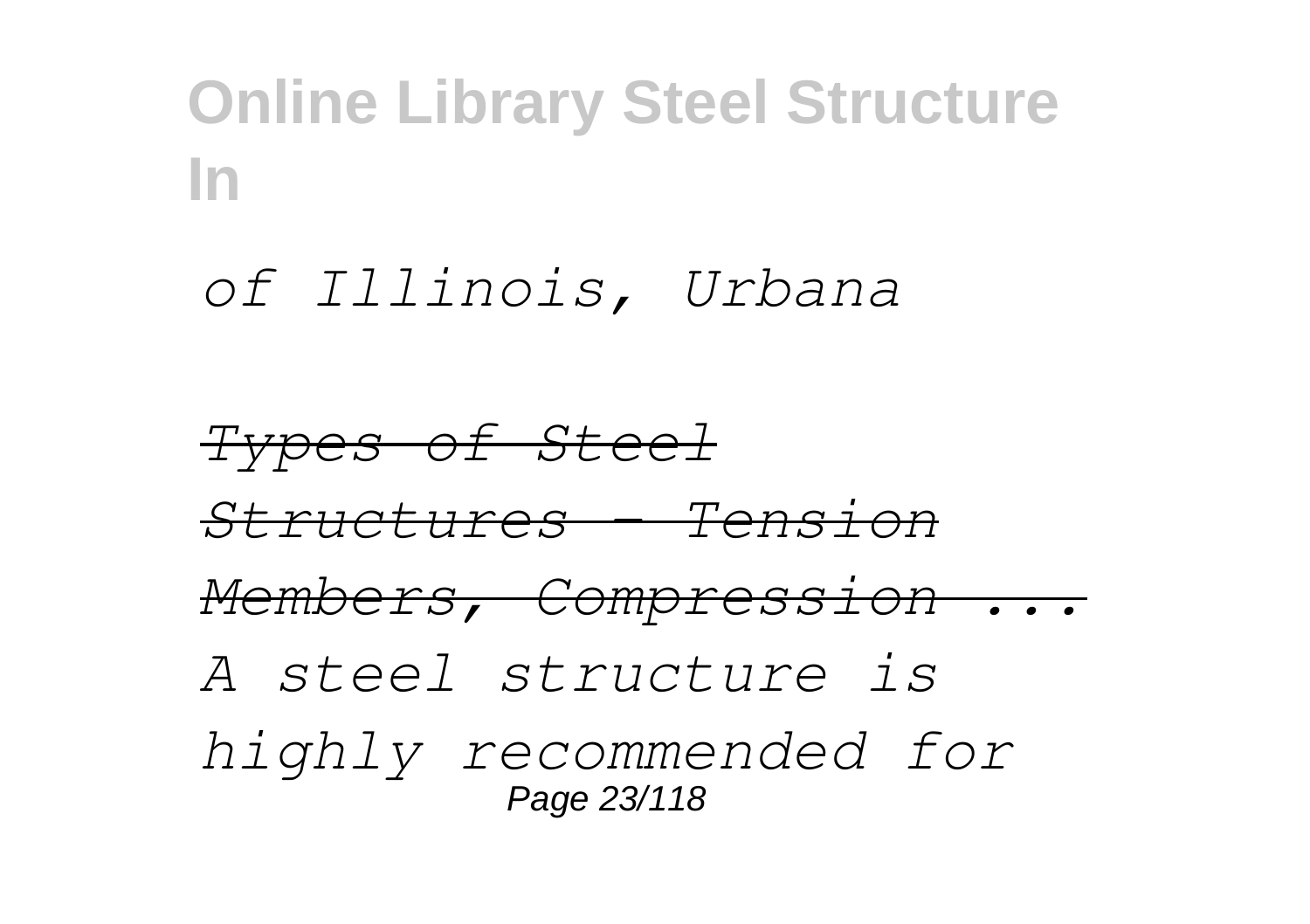*large span and heavy structures which befits all types of Industrial buildings. Lower floor to floor heights can easily be constructed using staggered truss,* Page 24/118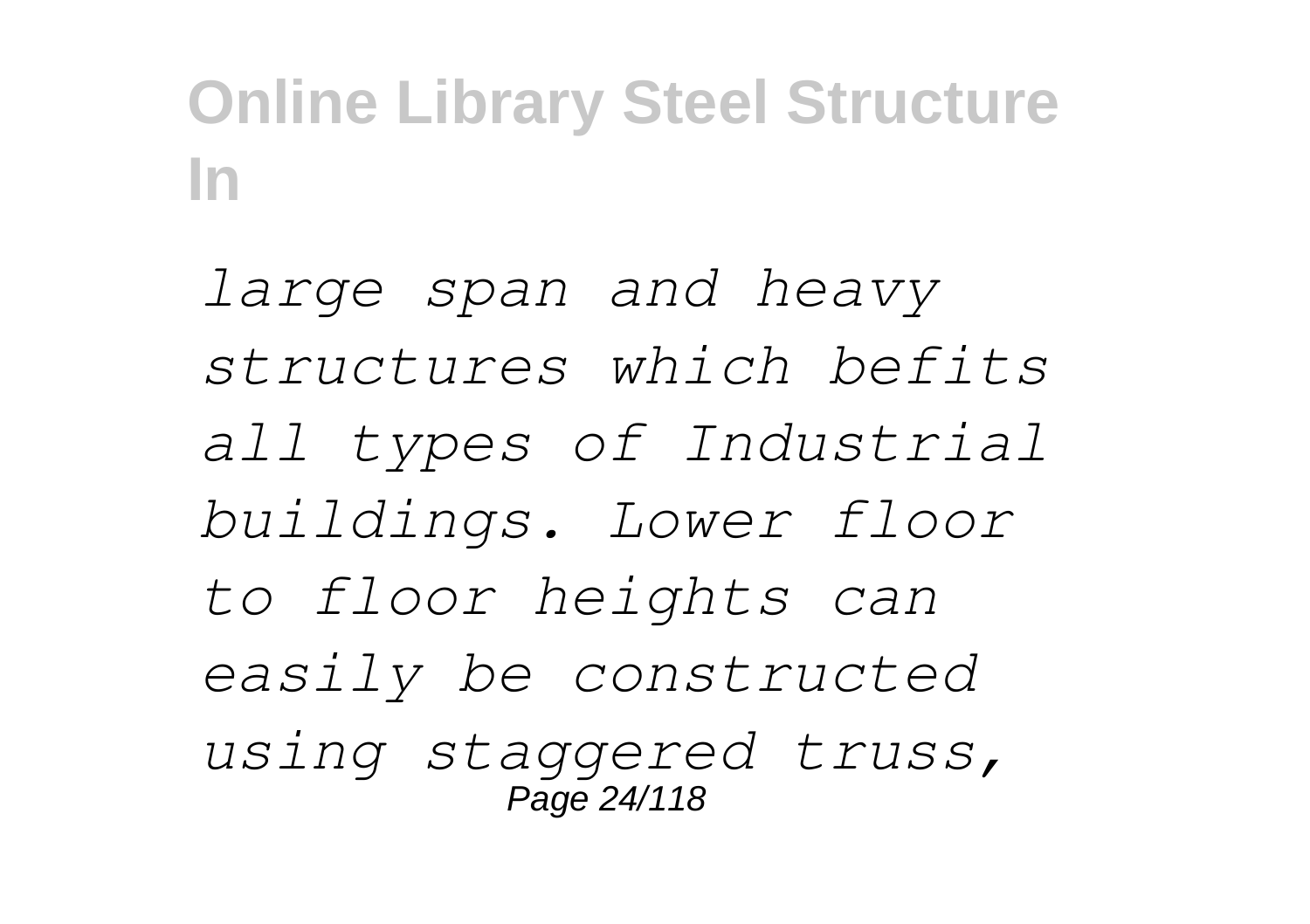*girder slab, and castellated beam construction.*

*Advantages and Disadvantages of Steel Structures* Page 25/118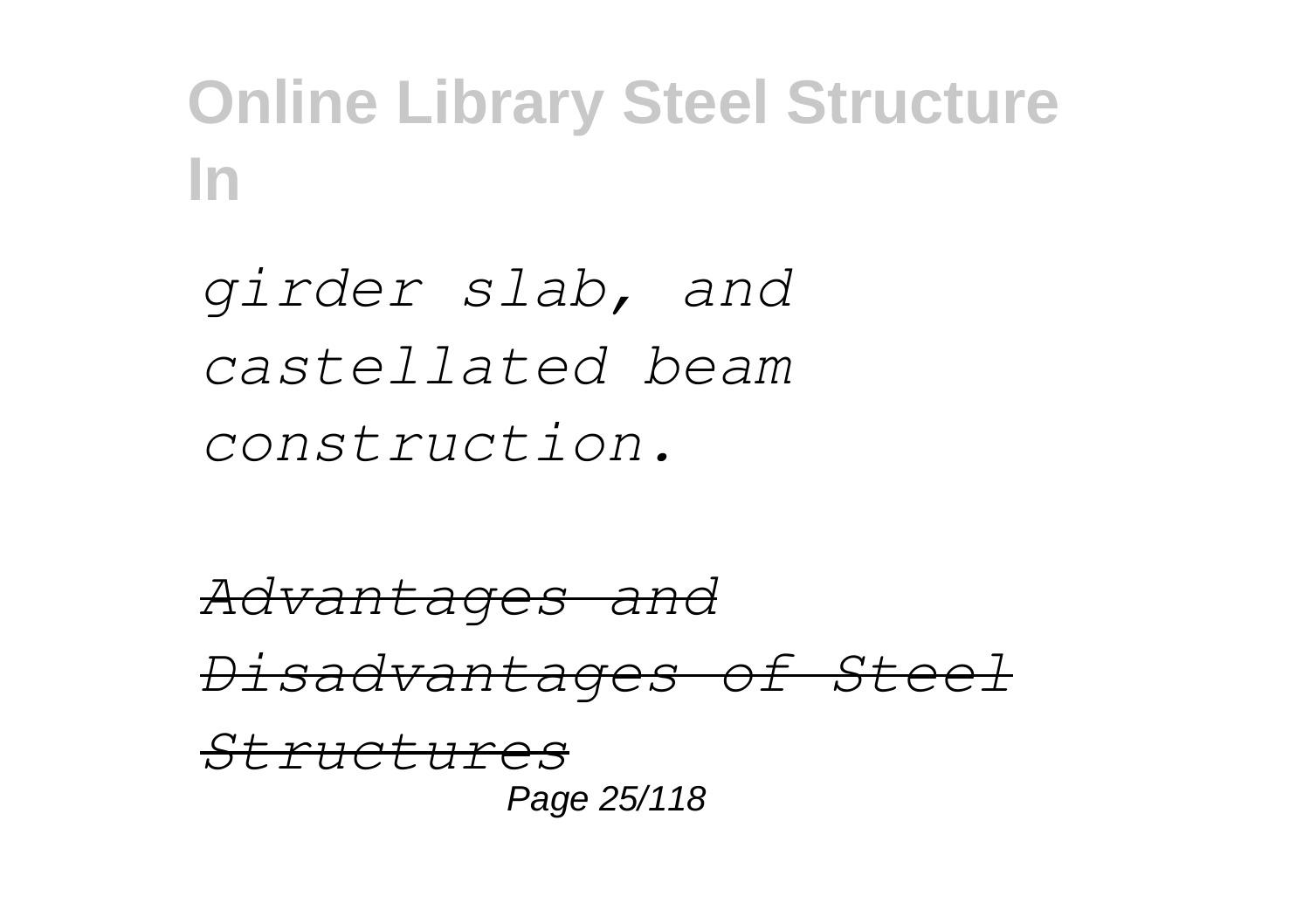*The structural system required for stability is primarily influenced by the building height. For buildings up to eight storeys height, the steel structure* Page 26/118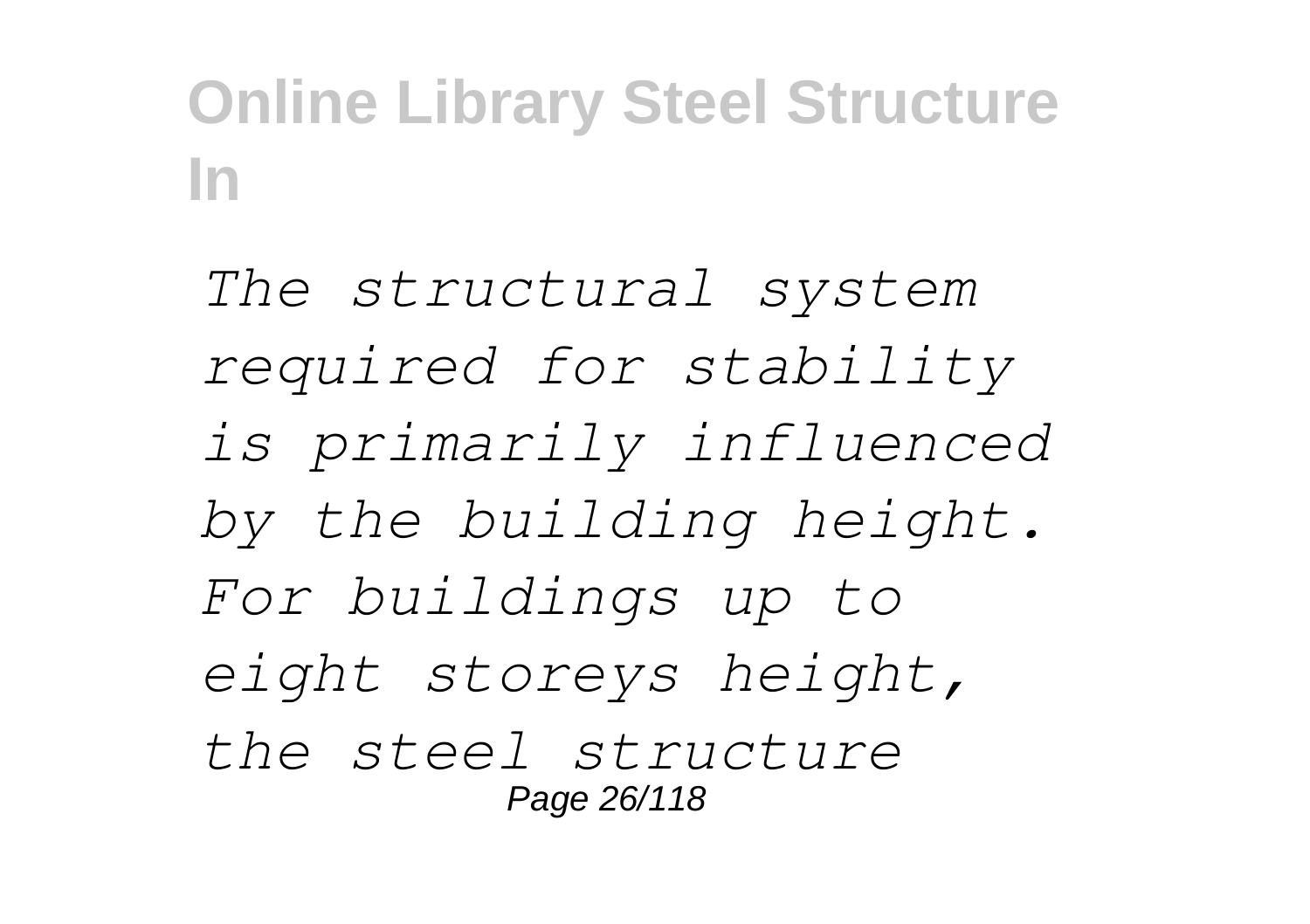*alone may be designed to provide stability, but for taller buildings, concrete or braced steel cores are more efficient structurally.*

Page 27/118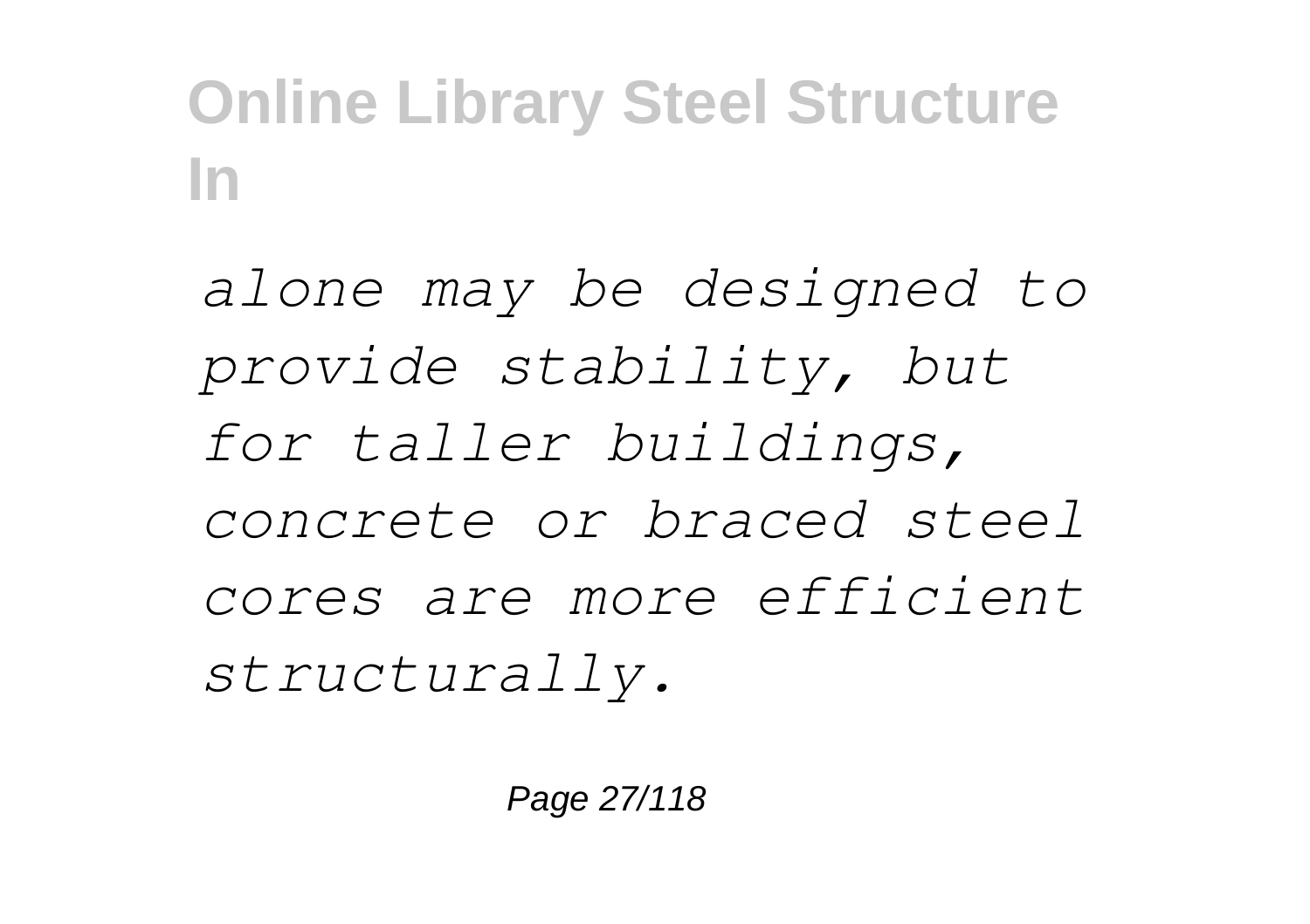*Design - SteelConstruction.info Steel structure construction has numerous advantages over concrete construction. Following are a list of* Page 28/118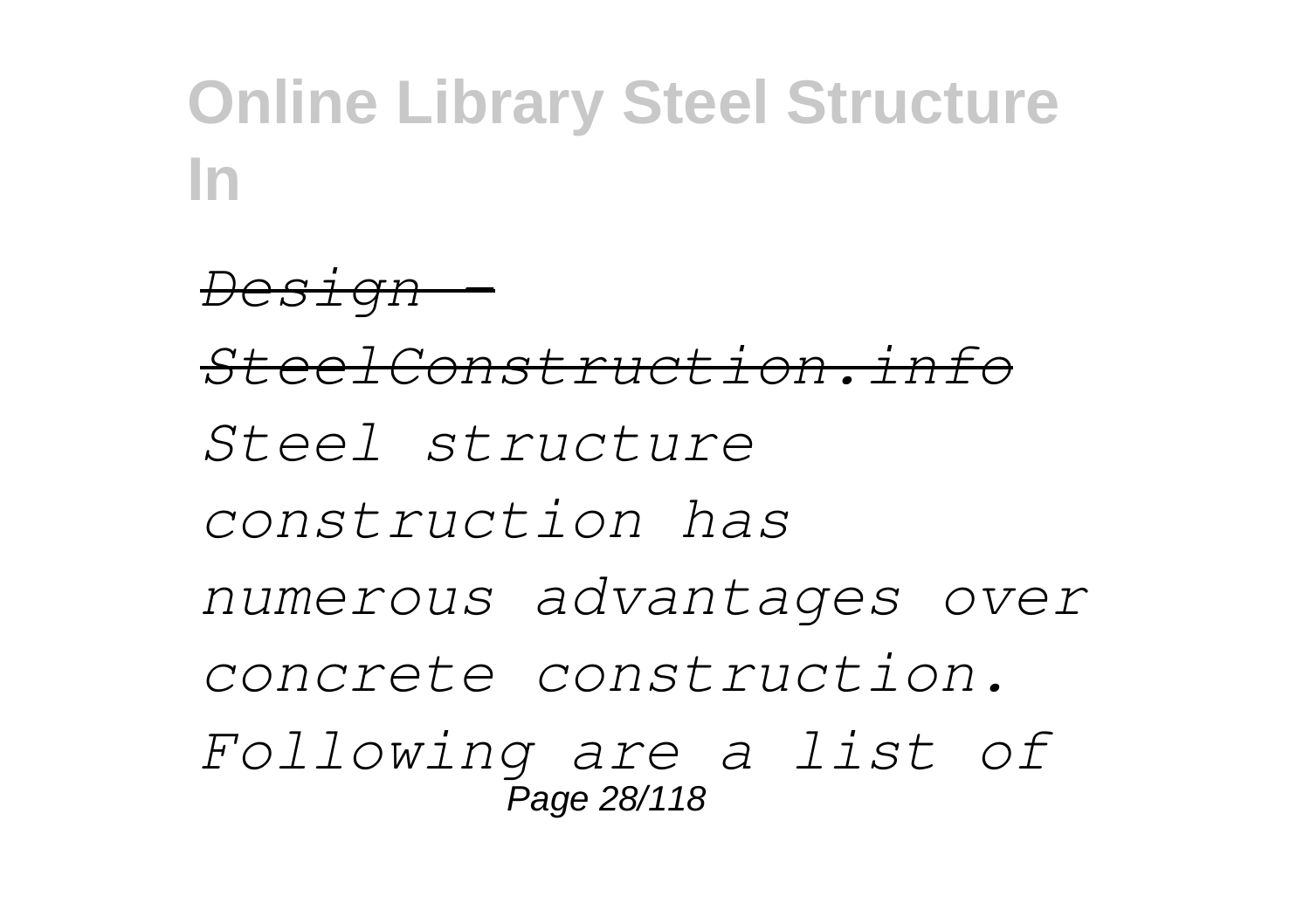*advantages of steel structure construction offers: 1. Steel is a highly durable metal. It can withstand a considerable amount of external pressure.* Page 29/118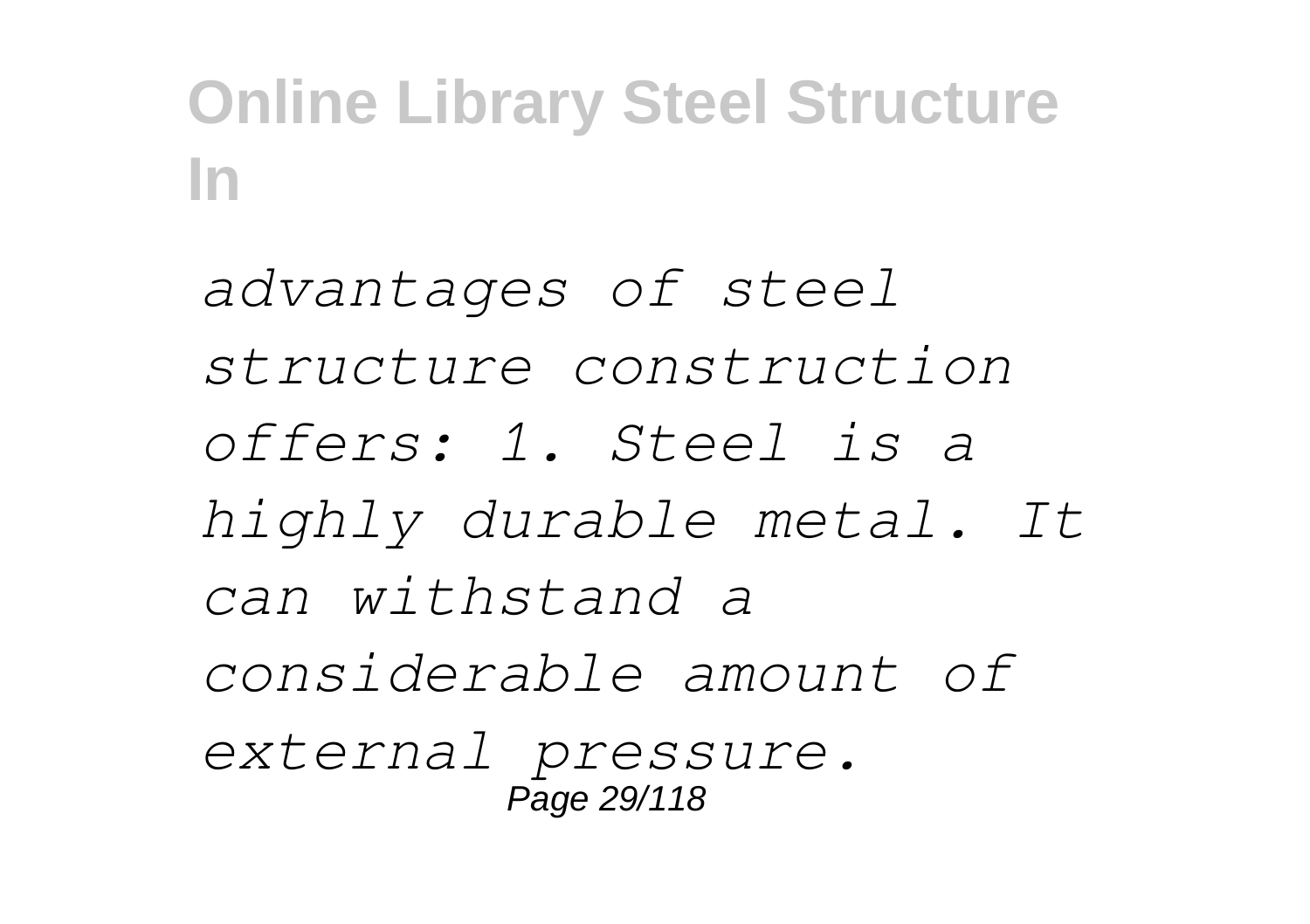*Hence, steel structures are earthquake resistant whereas concrete structures are brittle. Concrete is not as resistant as steel. 2. Steel structures have a* Page 30/118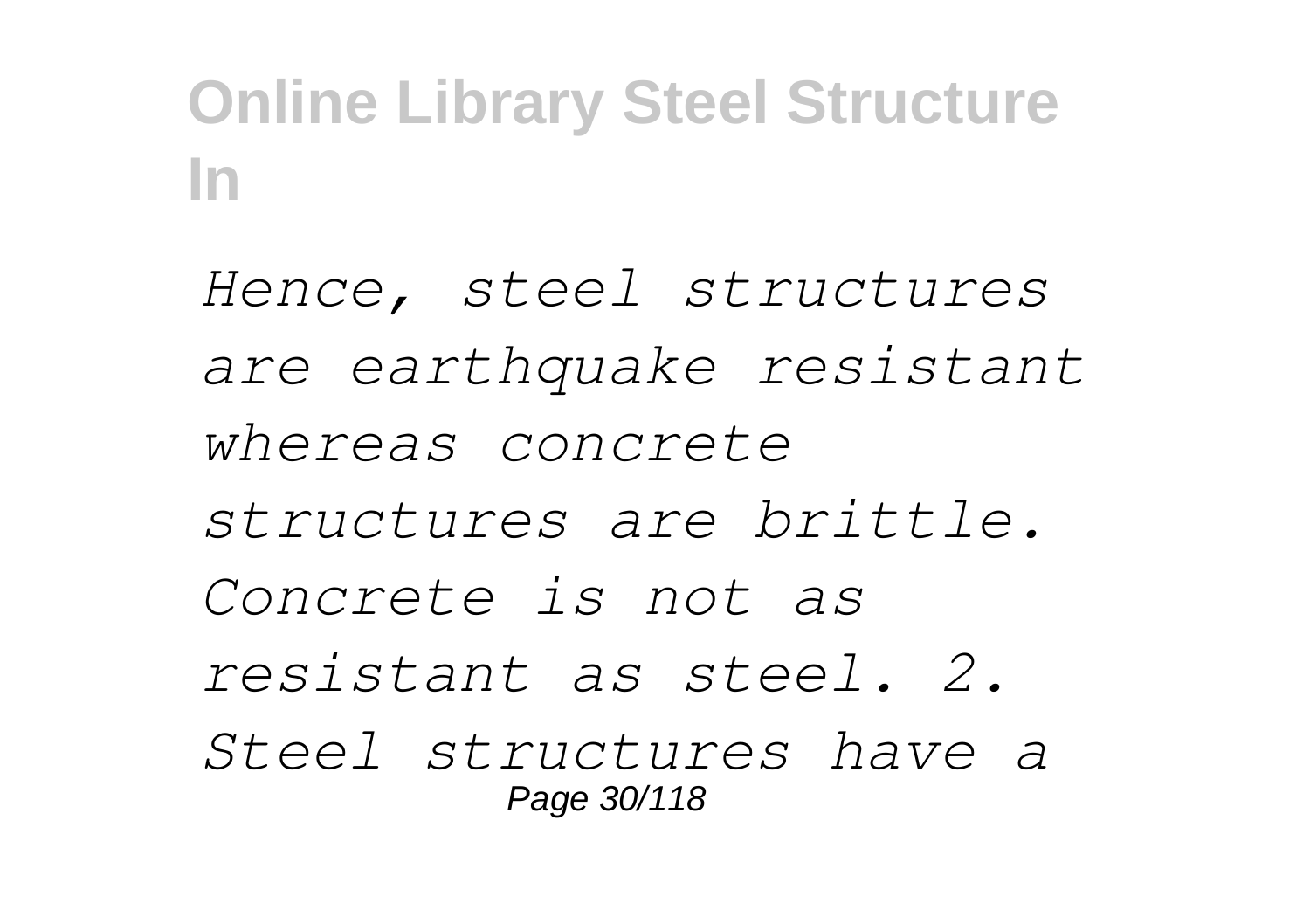*good load carrying capacity unlike concrete structures, which have a low load carrying ...*

*Advantages of Steel Structure Construction* Page 31/118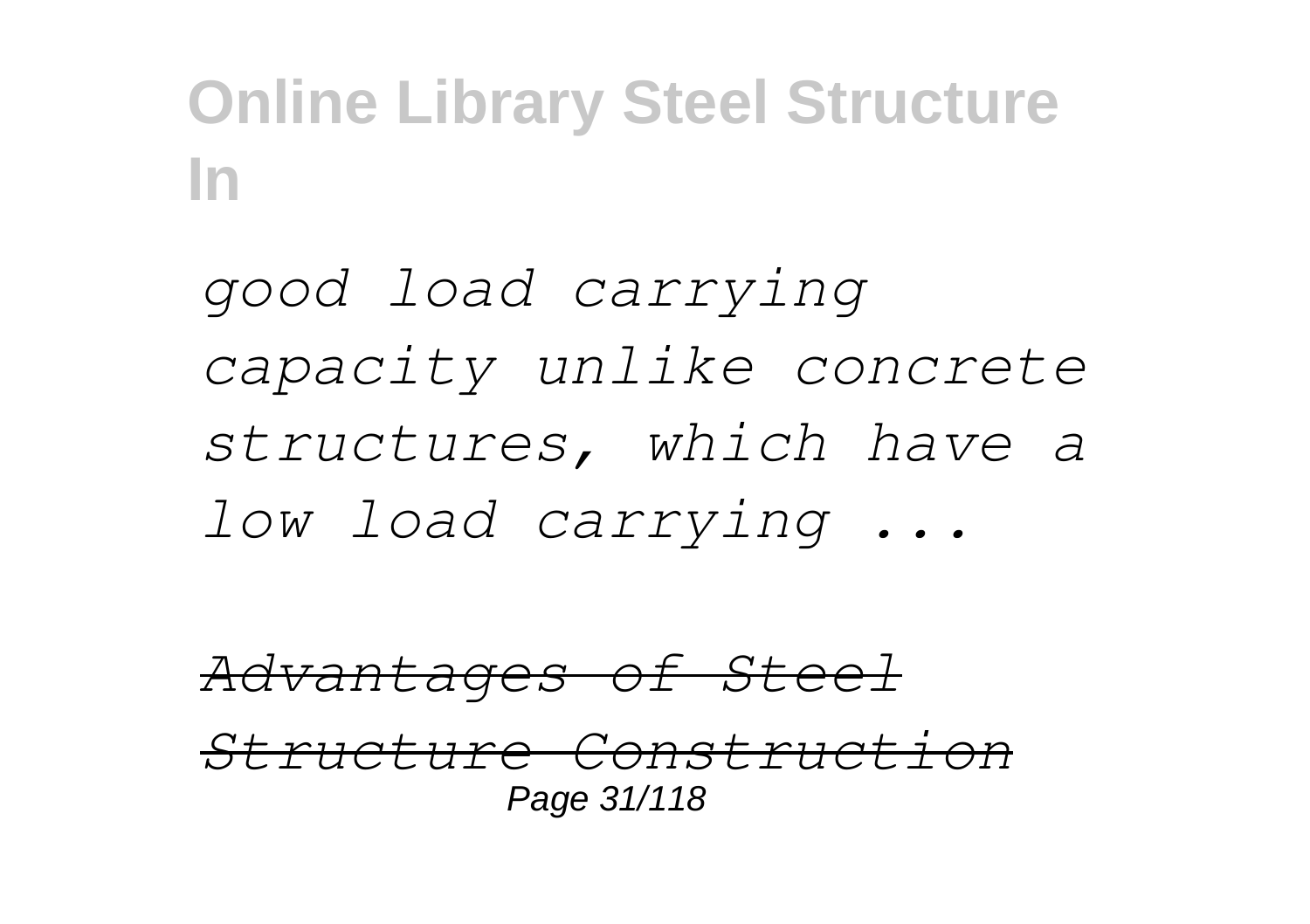*Steel Structures has been supplying structural steelwork to the Construction Industry since it was established in November 2000, specialising in* Page 32/118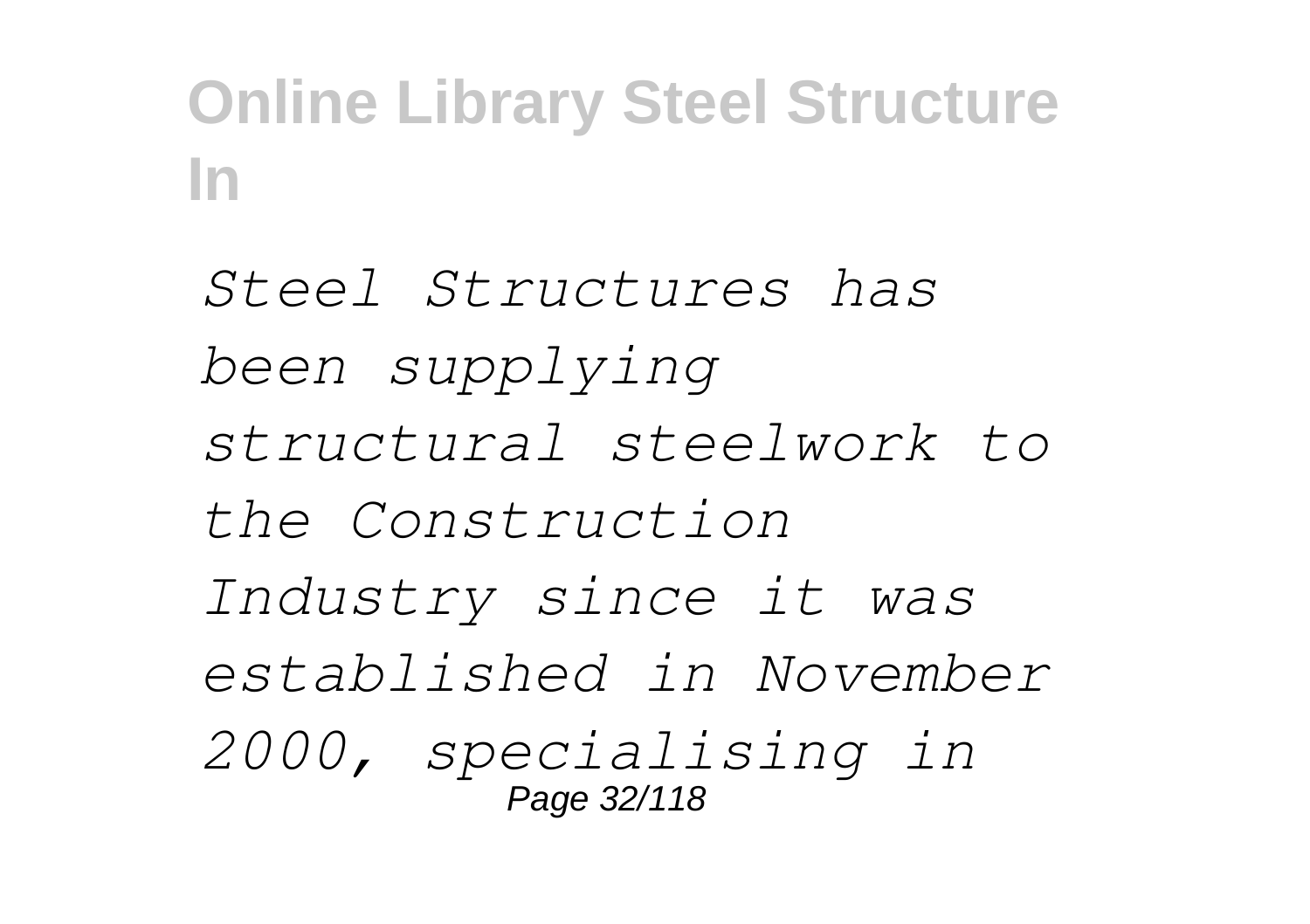*design, supply, fabrication and erection. Recent Posts Recent Progress at Bayside Shopping Centre, Dublin March 31, 2020*

Page 33/118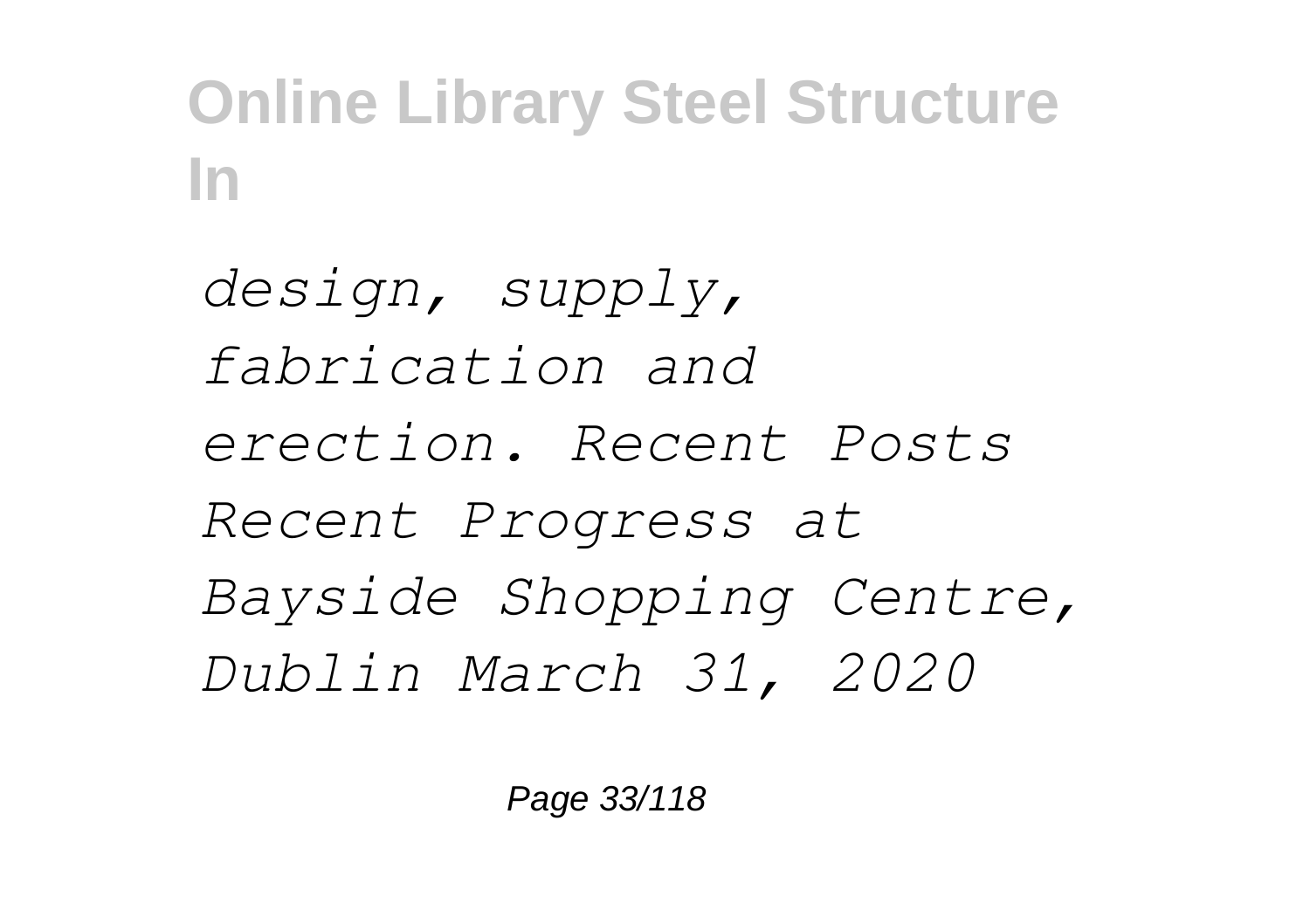*Steel Structures Northern Ireland Limited | supplying ... Eurocode 3: Design of steel structures. Design of joints, BSI ↑ 2.0 2.1 2.2 BS EN* Page 34/118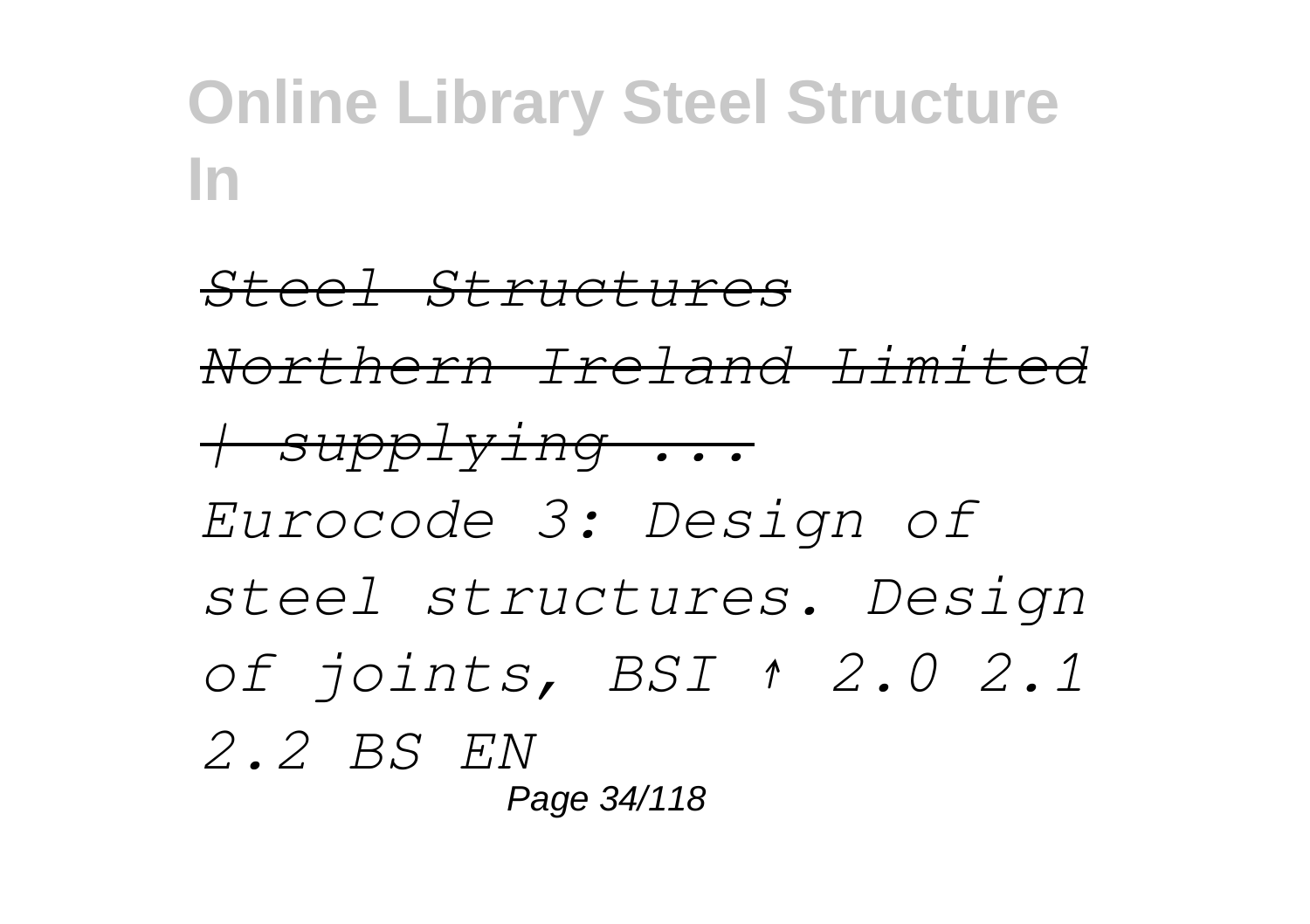*1993-1-1:2005+A1:2014, Eurocode 3: Design of steel structures. General rules and rules for buildings, BSI ↑ BS EN 1993-1-3:2006 Eurocode 3. Design of* Page 35/118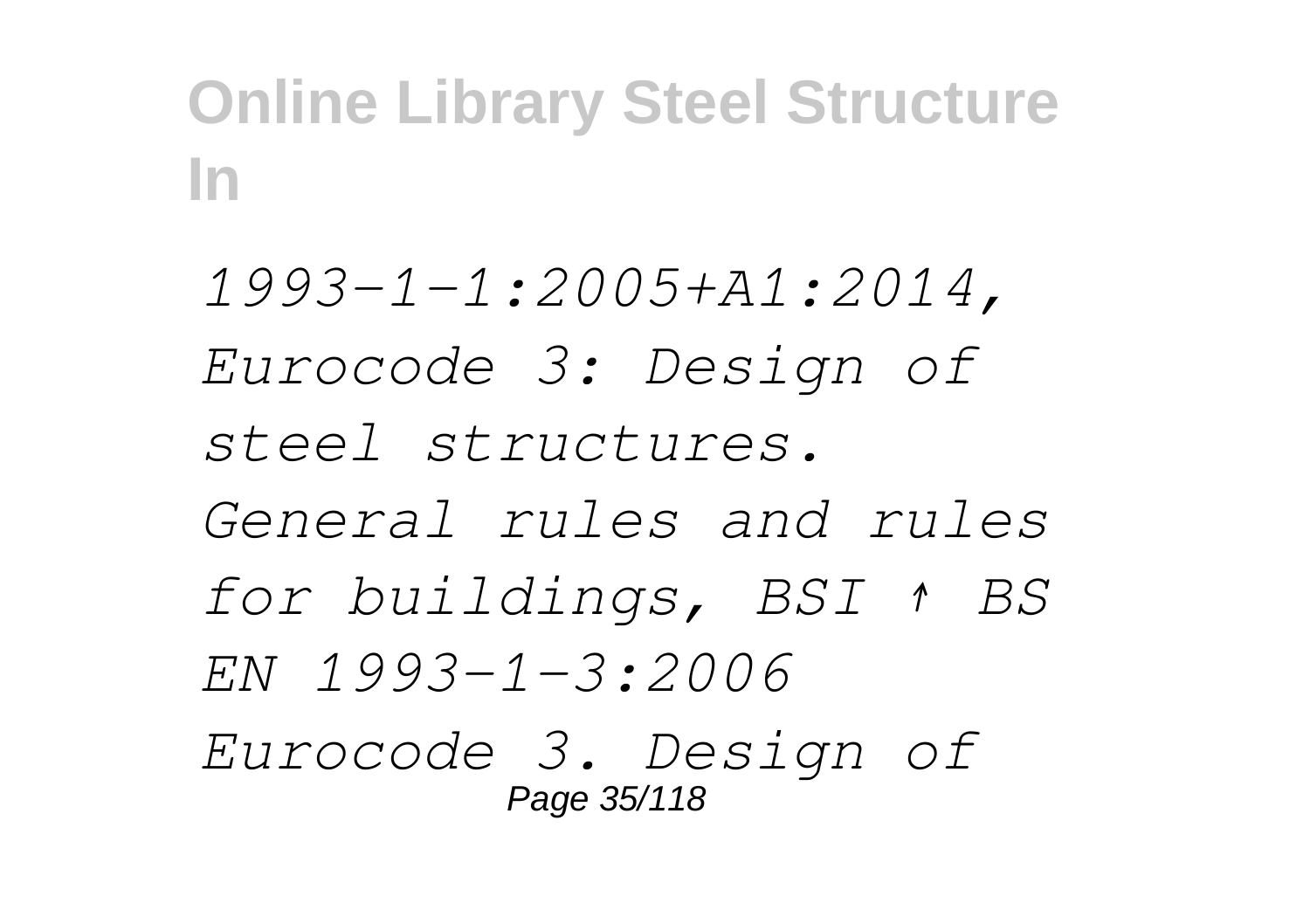# *steel structures. General rules. Supplementary rules for cold-formed members and sheeting, BSI*

$$
\frac{TTUSS}{Page\ 36/118}
$$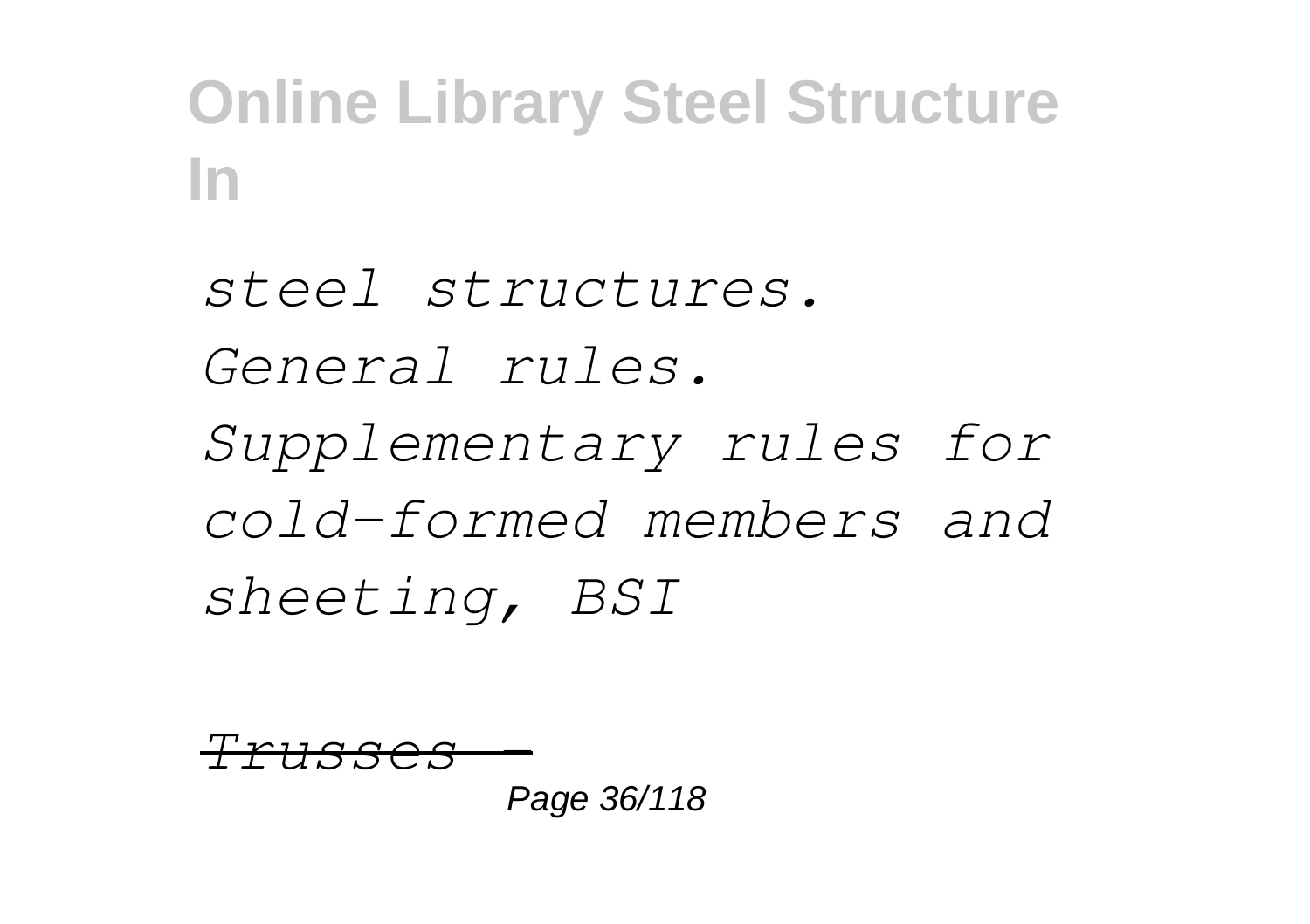*SteelConstruction.info A steel framed structure is a very large assembly of a large number of relatively slender and flexible components. Overall accuracies of* Page 37/118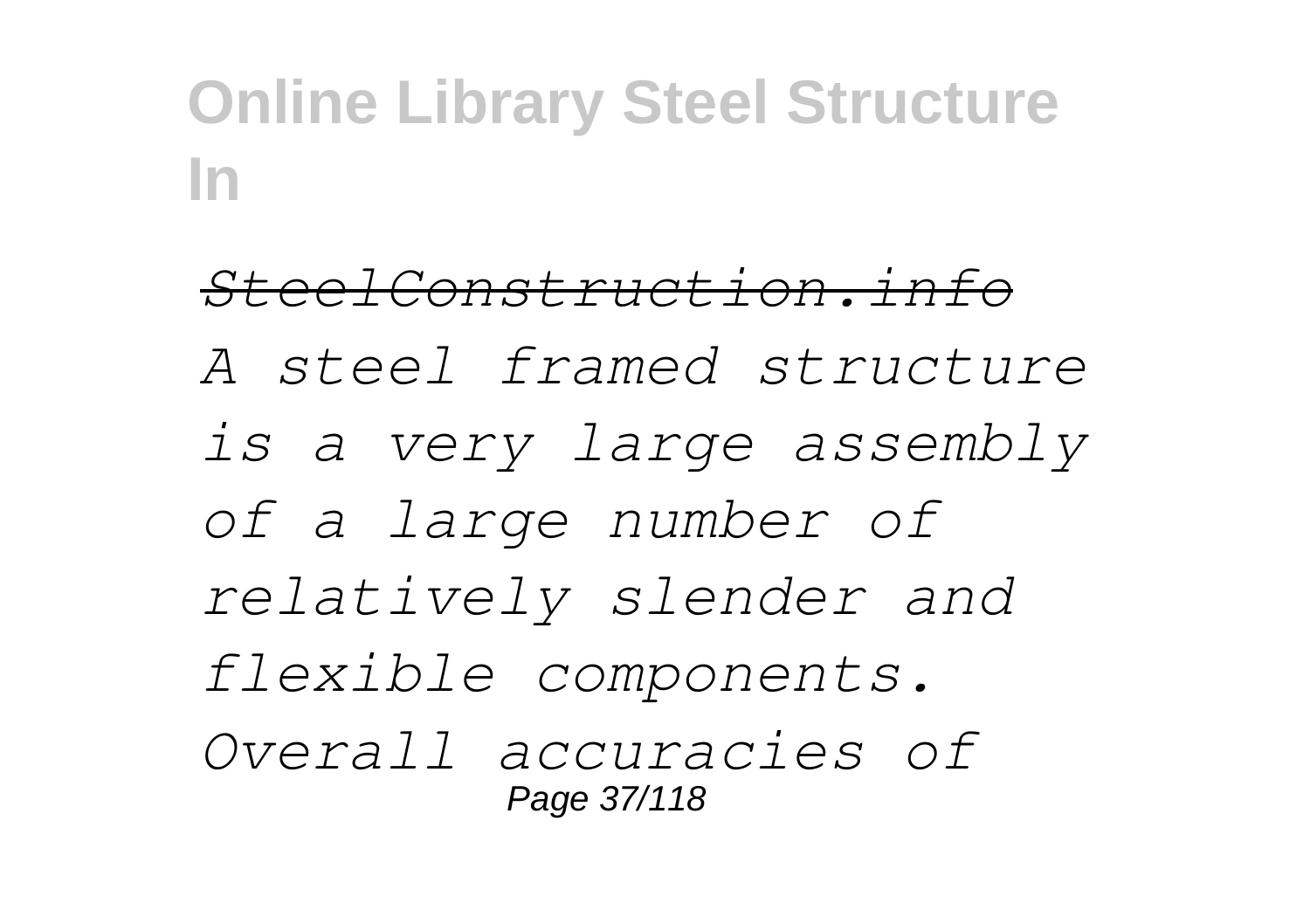*approximately 1 part in 1000 are sought for plumb and line of the completed structure, using components that may individually be manufactured with* Page 38/118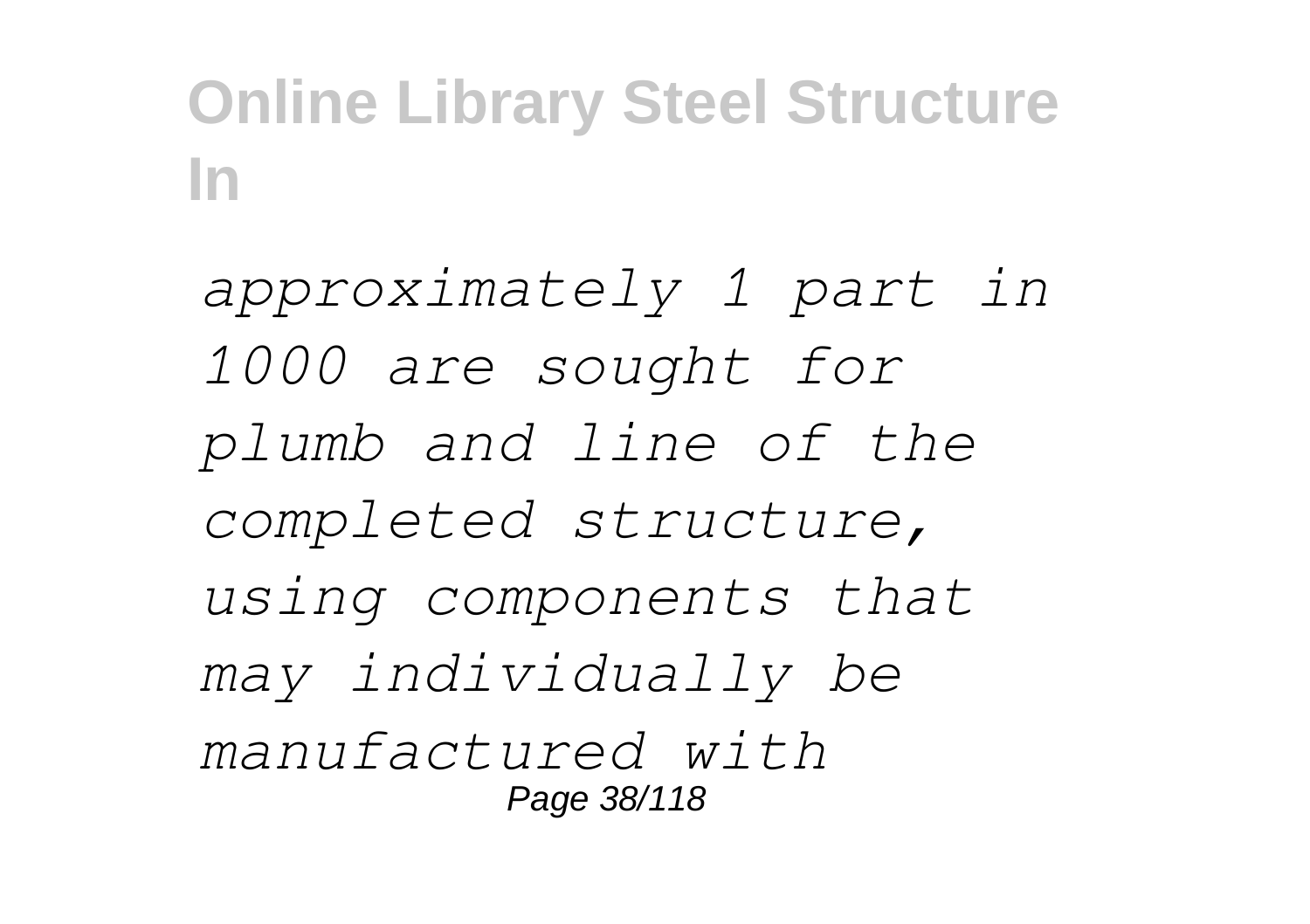*greater variability than 1 part in 1000.*

*Construction - SteelConstruction.info Structural steel is a category of steel used* Page 39/118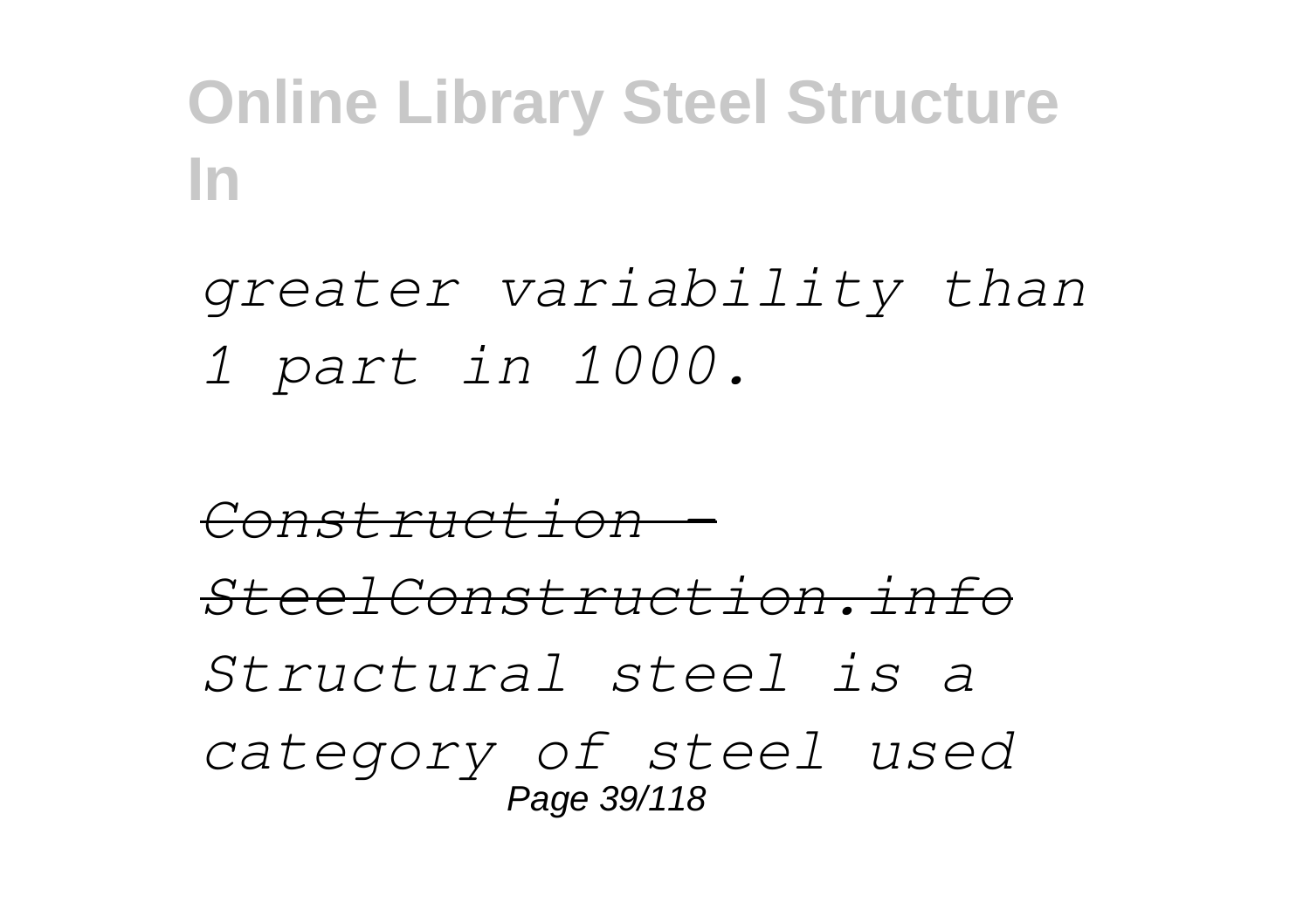*for making construction materials in a variety of shapes. Many structural steel shapes take the form of an elongated beam having a profile of a specific* Page 40/118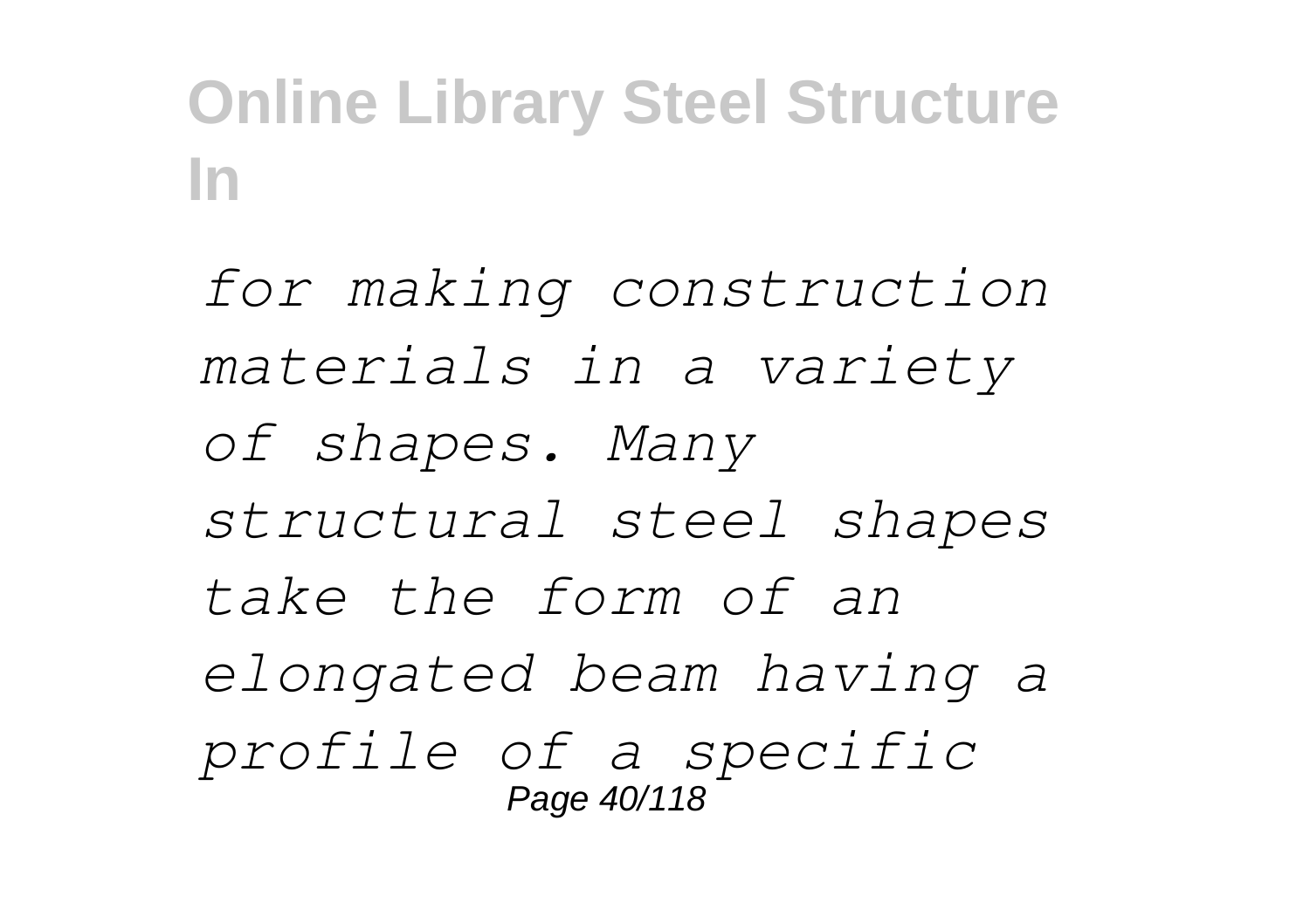*cross section. Structural steel shapes, sizes, chemical composition, mechanical properties such as strengths, storage practices, etc., are* Page 41/118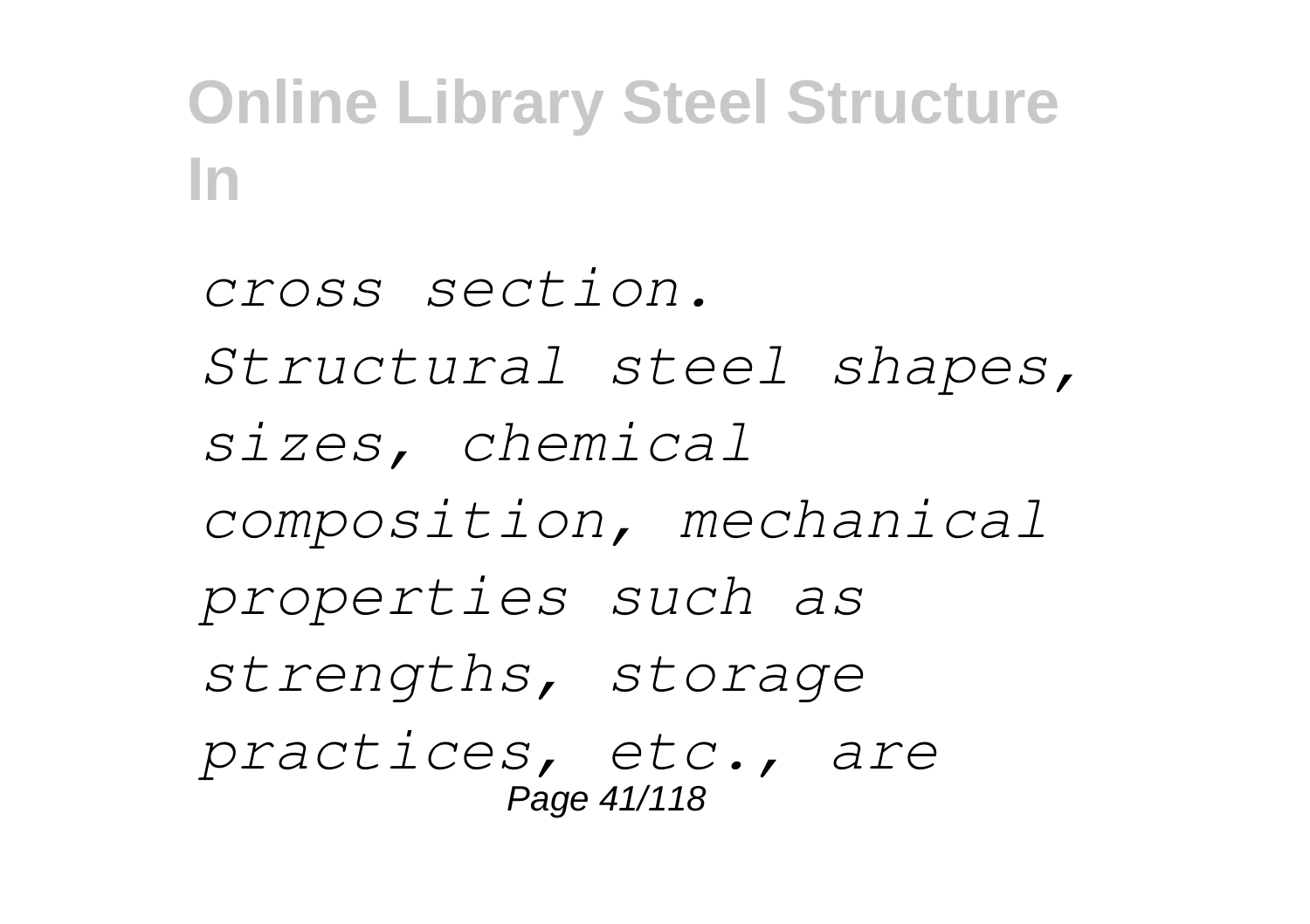*regulated by standards in most industrialized countries. Most structural steel shapes, such as I-beams, have high second moments of area, which means they* Page 42/118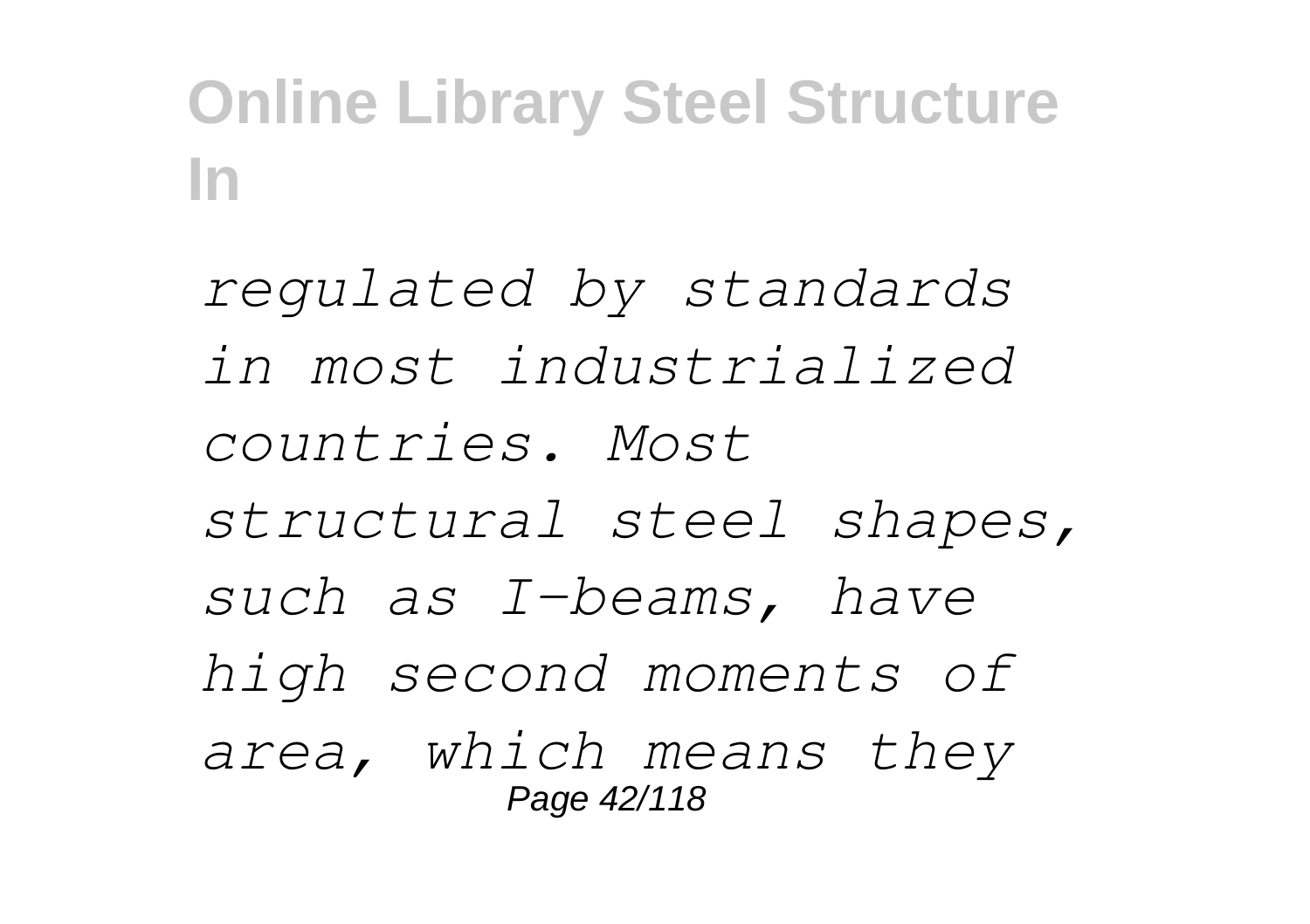*are very*

*Structural steel - Wikipedia Steel structural members are rolled in a variety of shapes, the commonest* Page 43/118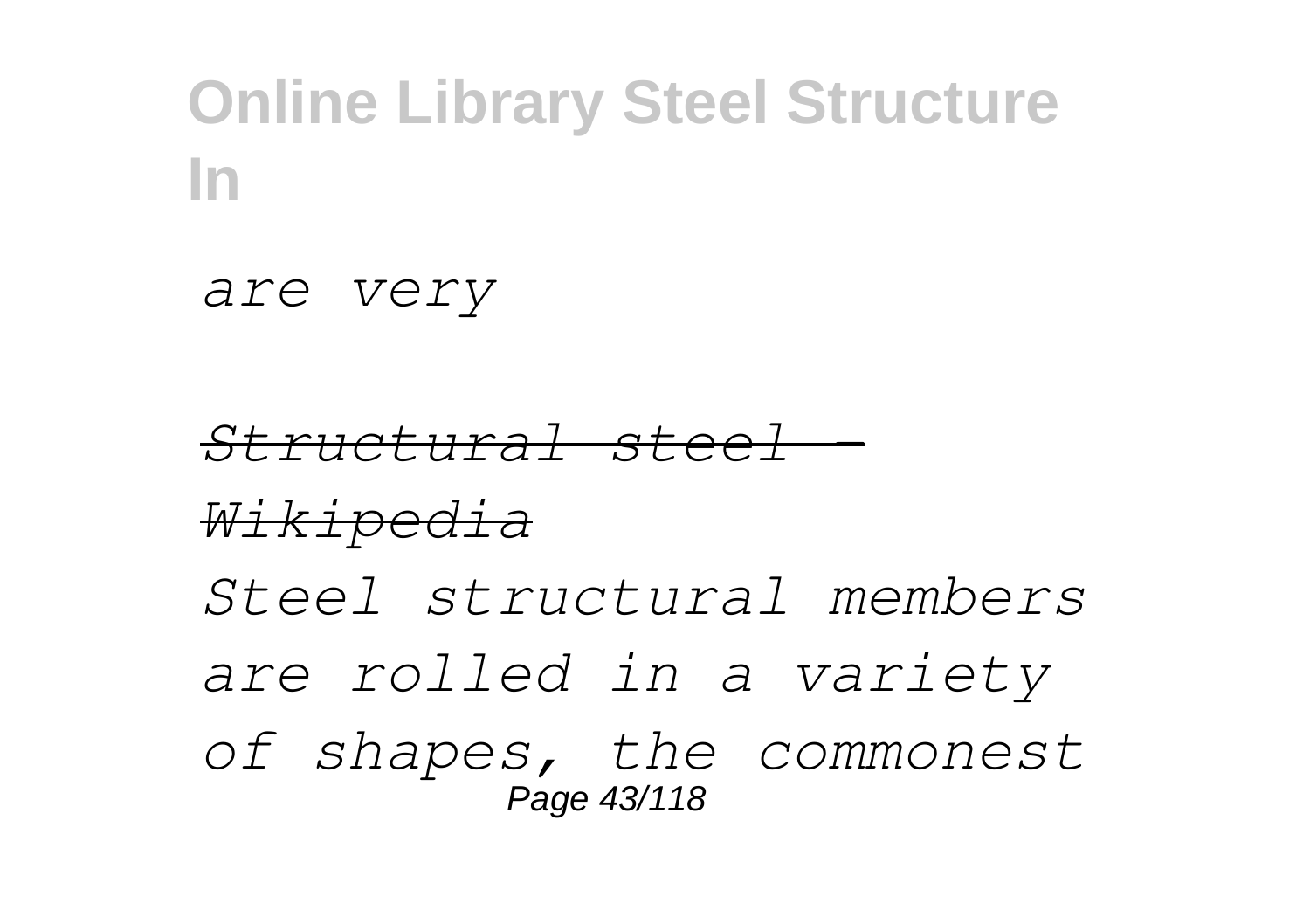*of which are plates, angles, I beams, and Ushaped channels. These members may be joined by steel bolts or rivets, and the development of welding in the 20th* Page 44/118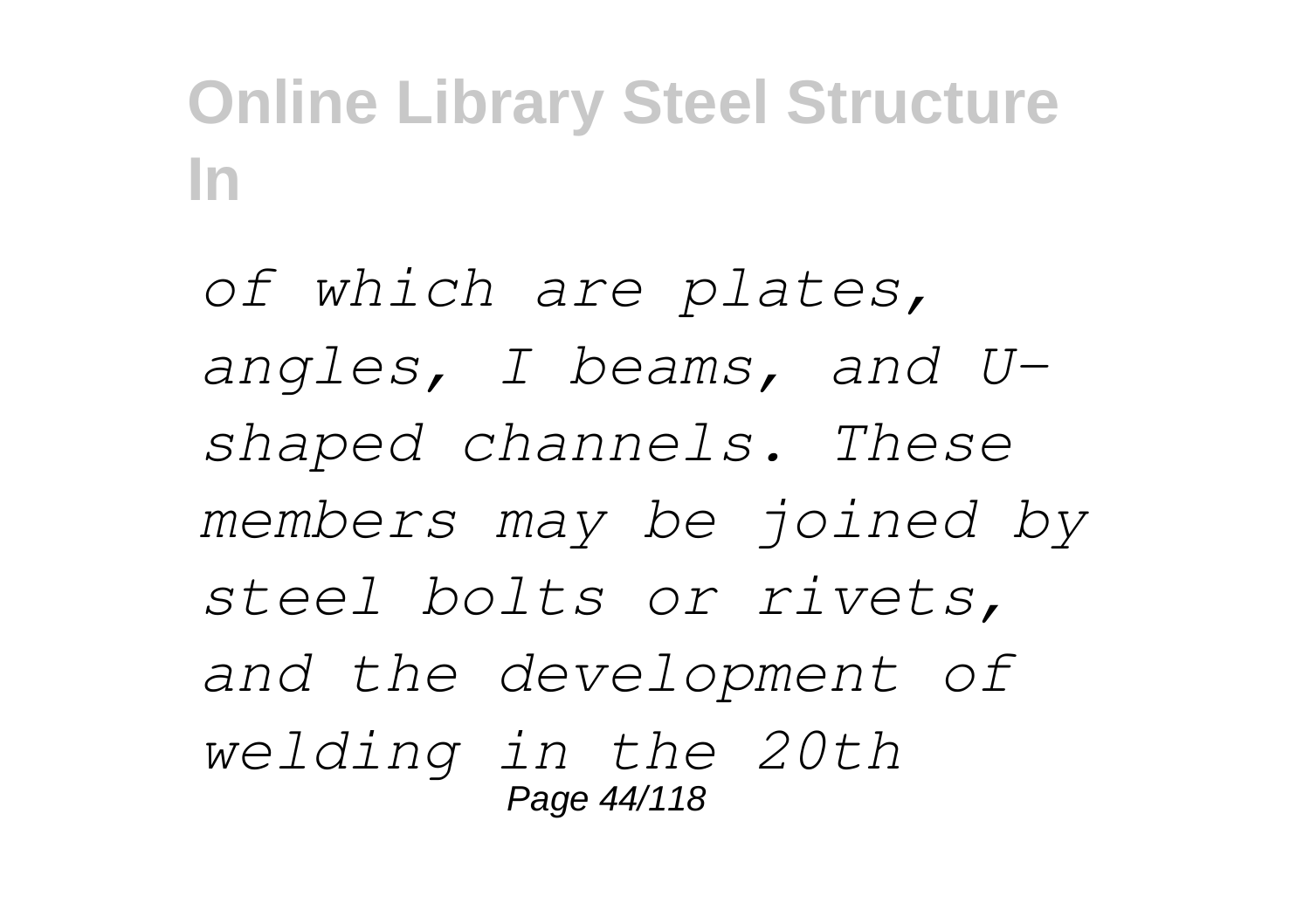*century made it possible to produce fused joints with less labour and materials.*

*Architecture - Iron and steel | Britannica* Page 45/118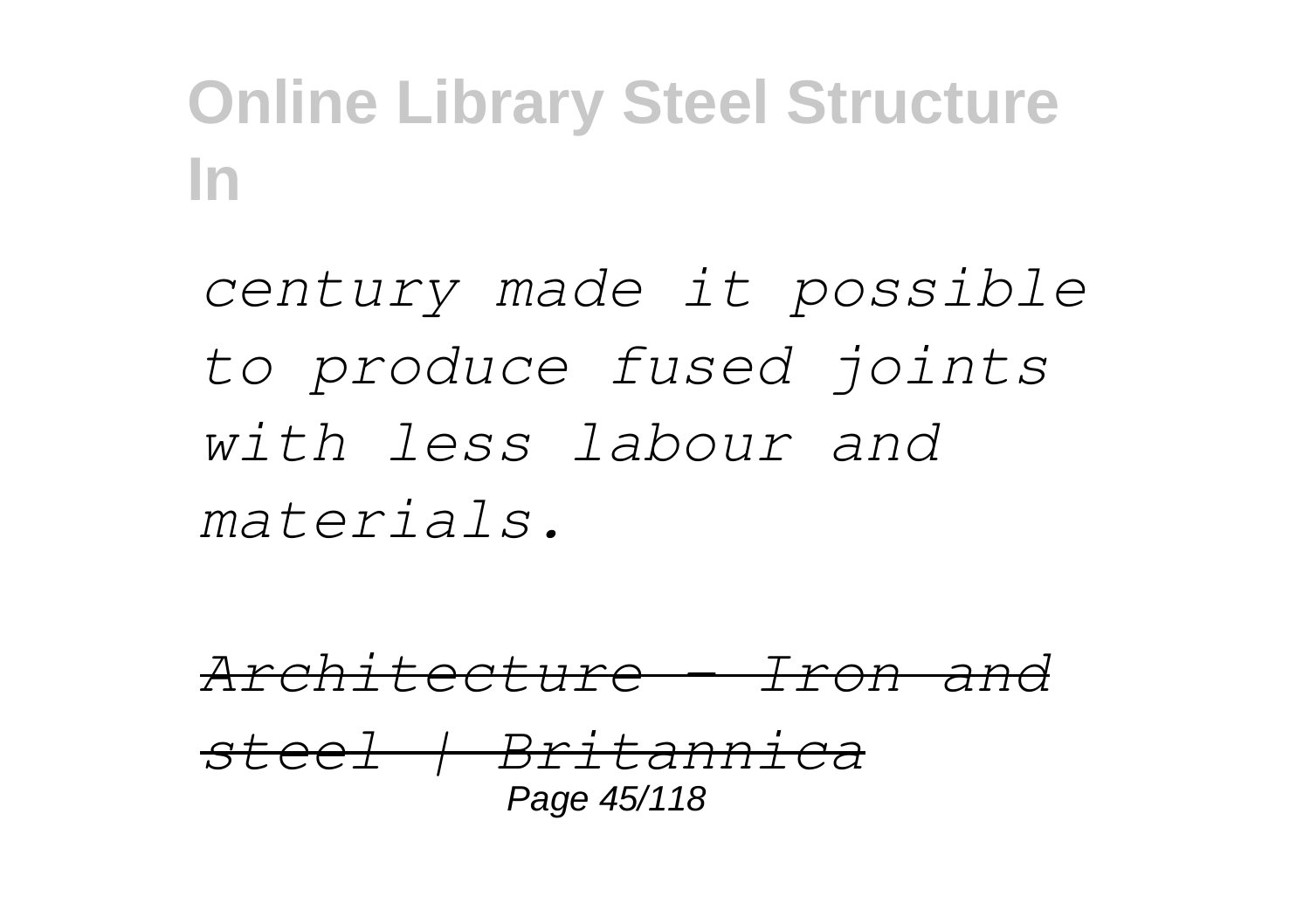*As for steel structures, beam-to-column connection elements in reinforced concrete (RC) structures are also highly vulnerable and considered to be a weak* Page 46/118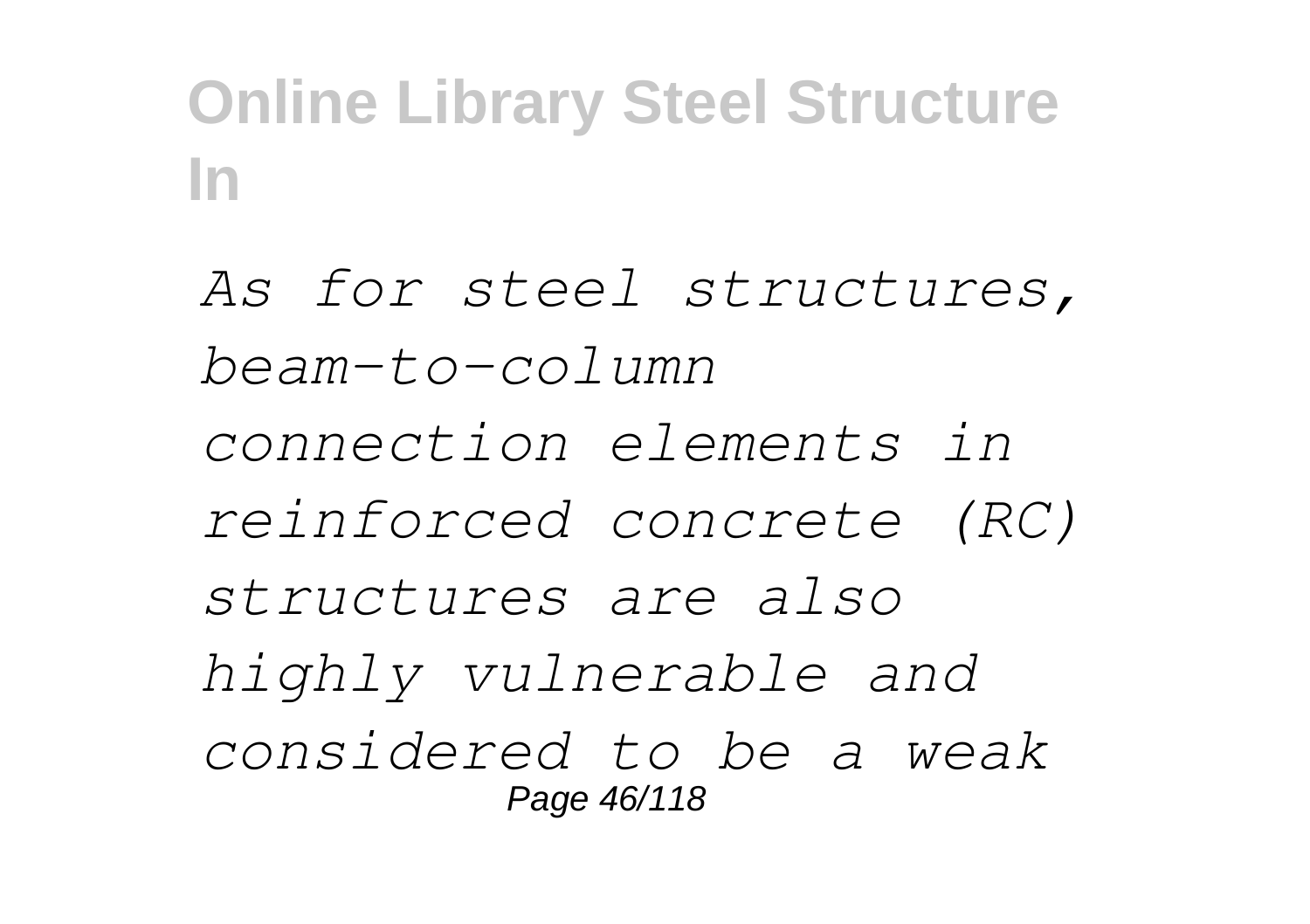*link in such a structural system.*

*Steel Structure - an overview | ScienceDirect Topics Steel structure is a* Page 47/118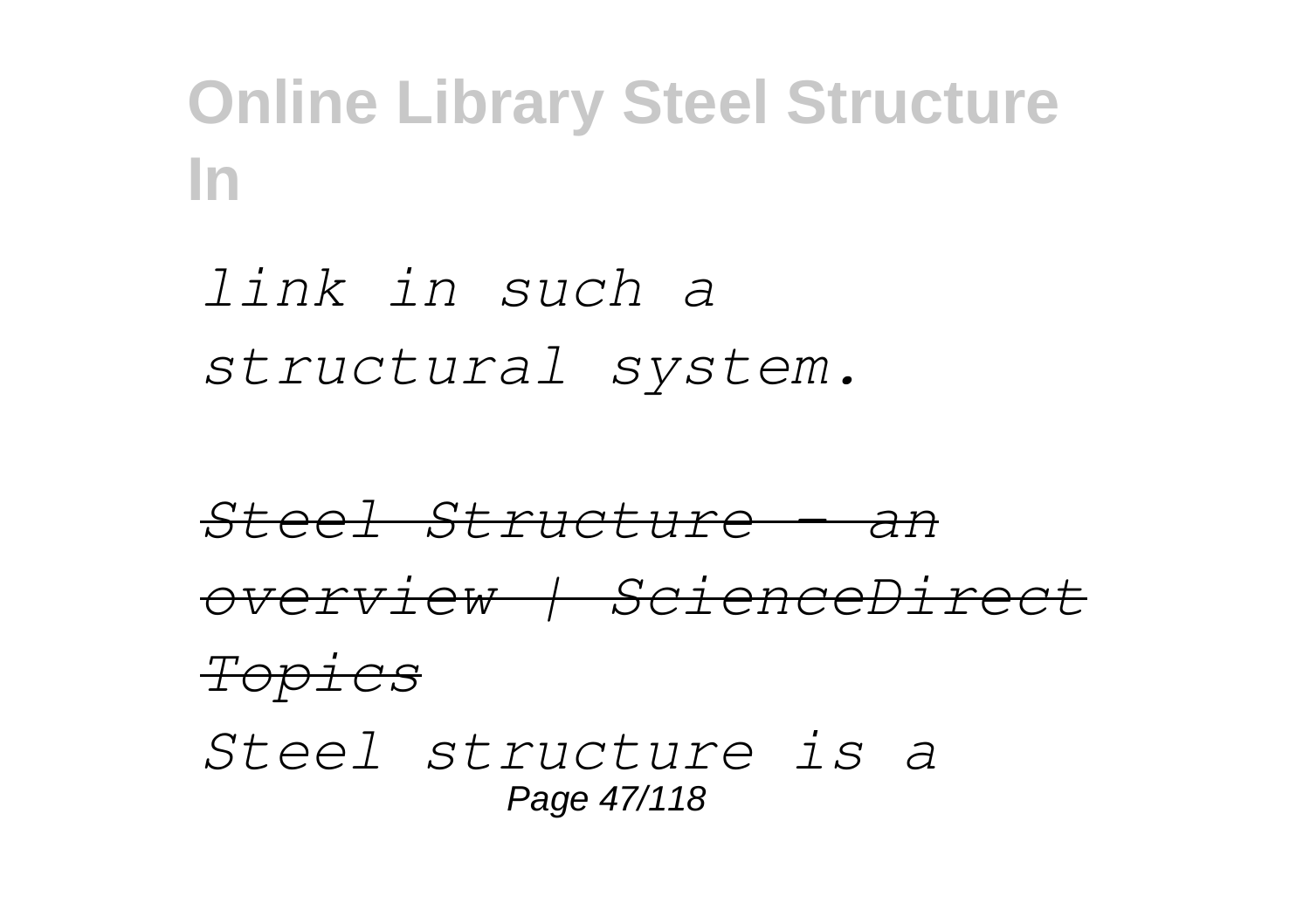*metal structure which is made of structural steel\* components connect with each other to carry loads and provide full rigidity. Because of the high* Page 48/118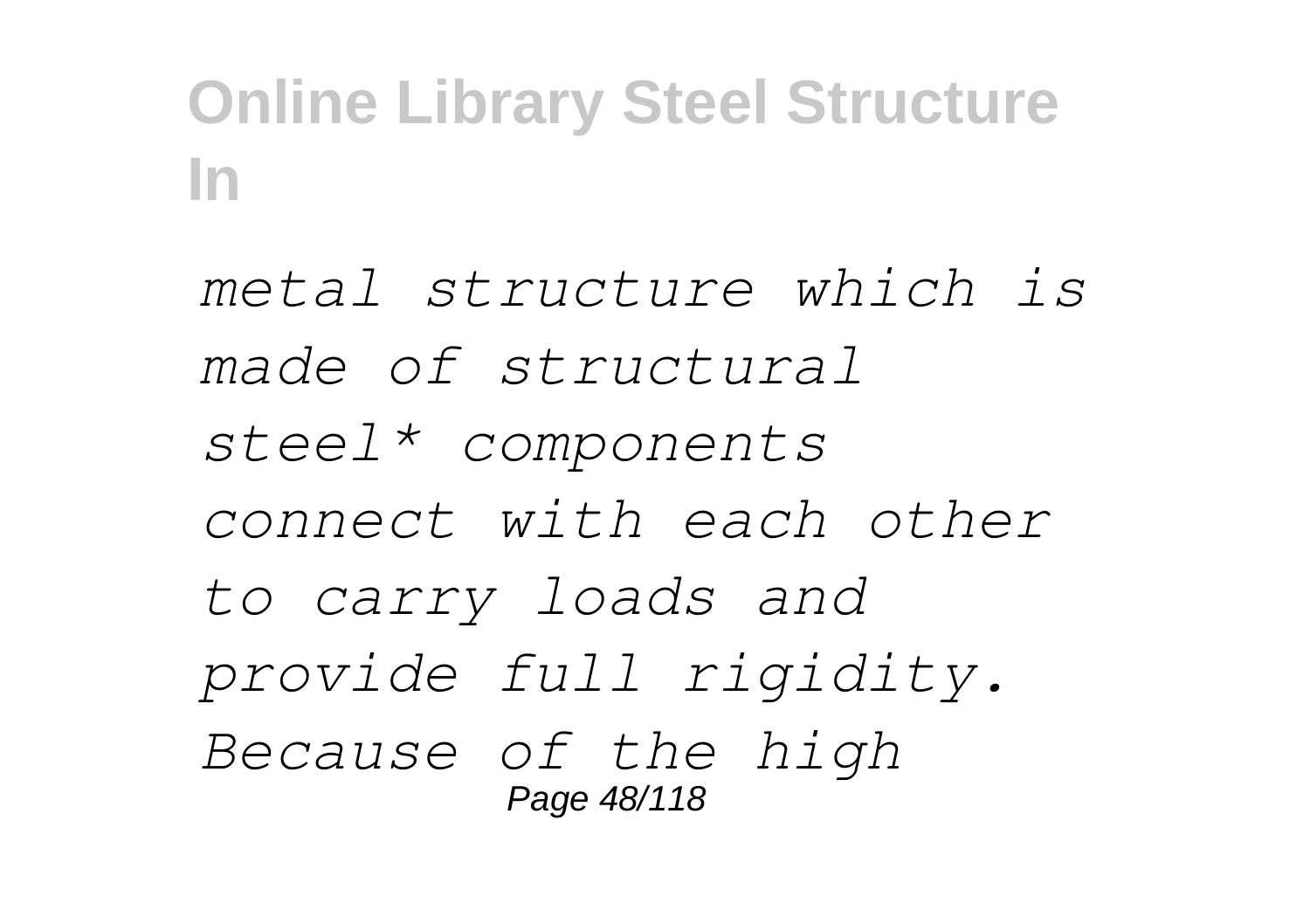*strength grade of steel, this structure is reliable and requires less raw materials than other types of structure like concrete structure and timber structure.* Page 49/118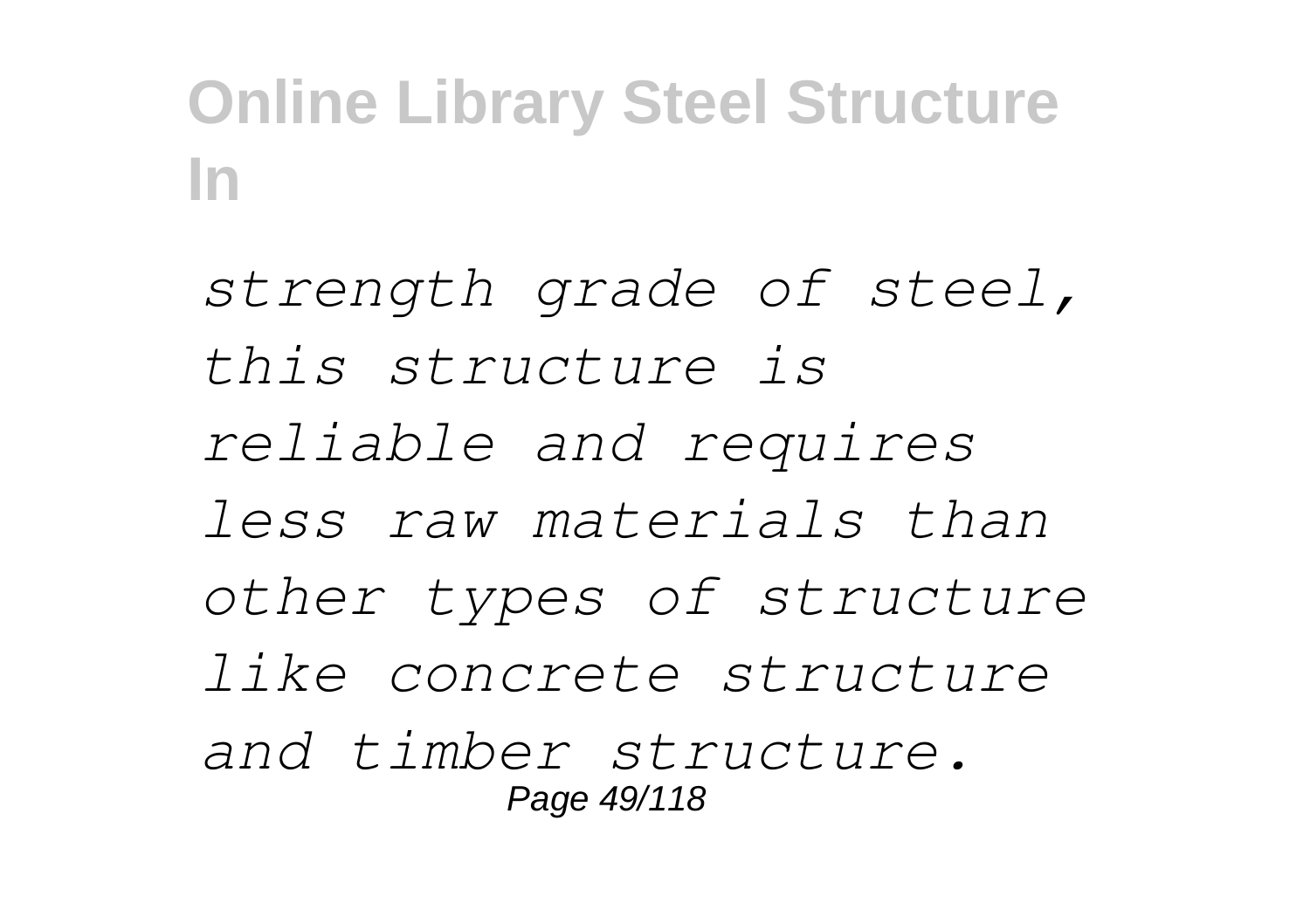*Steel Structure*

*Introduction - ATAD*

*Steel Structure ...*

*From the buildings people visit, to the homes they live in, to* Page 50/118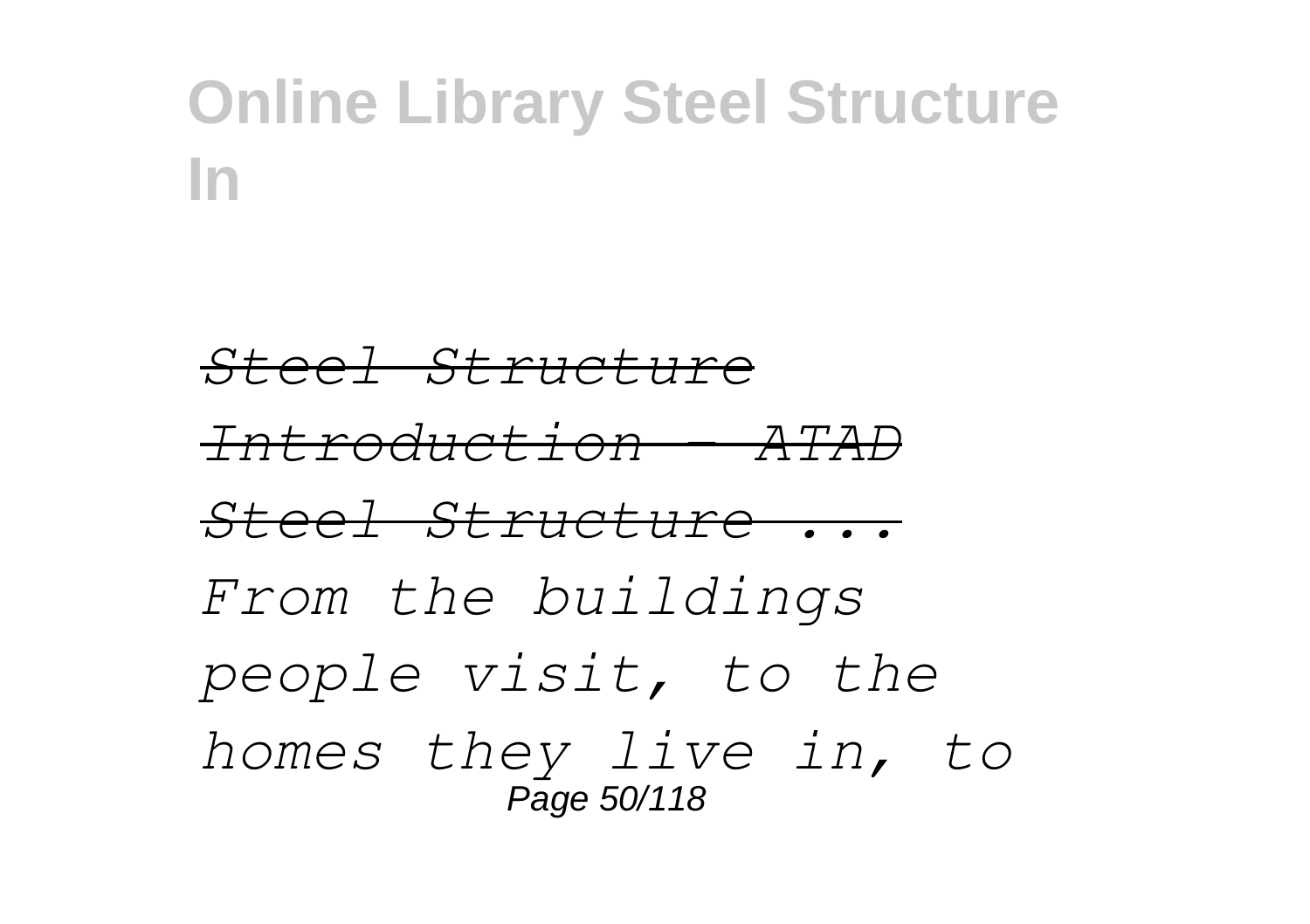*the roads they travel, the structural steel plate is a multipurpose construction material that provides fabrication versatility and structural strength* Page 51/118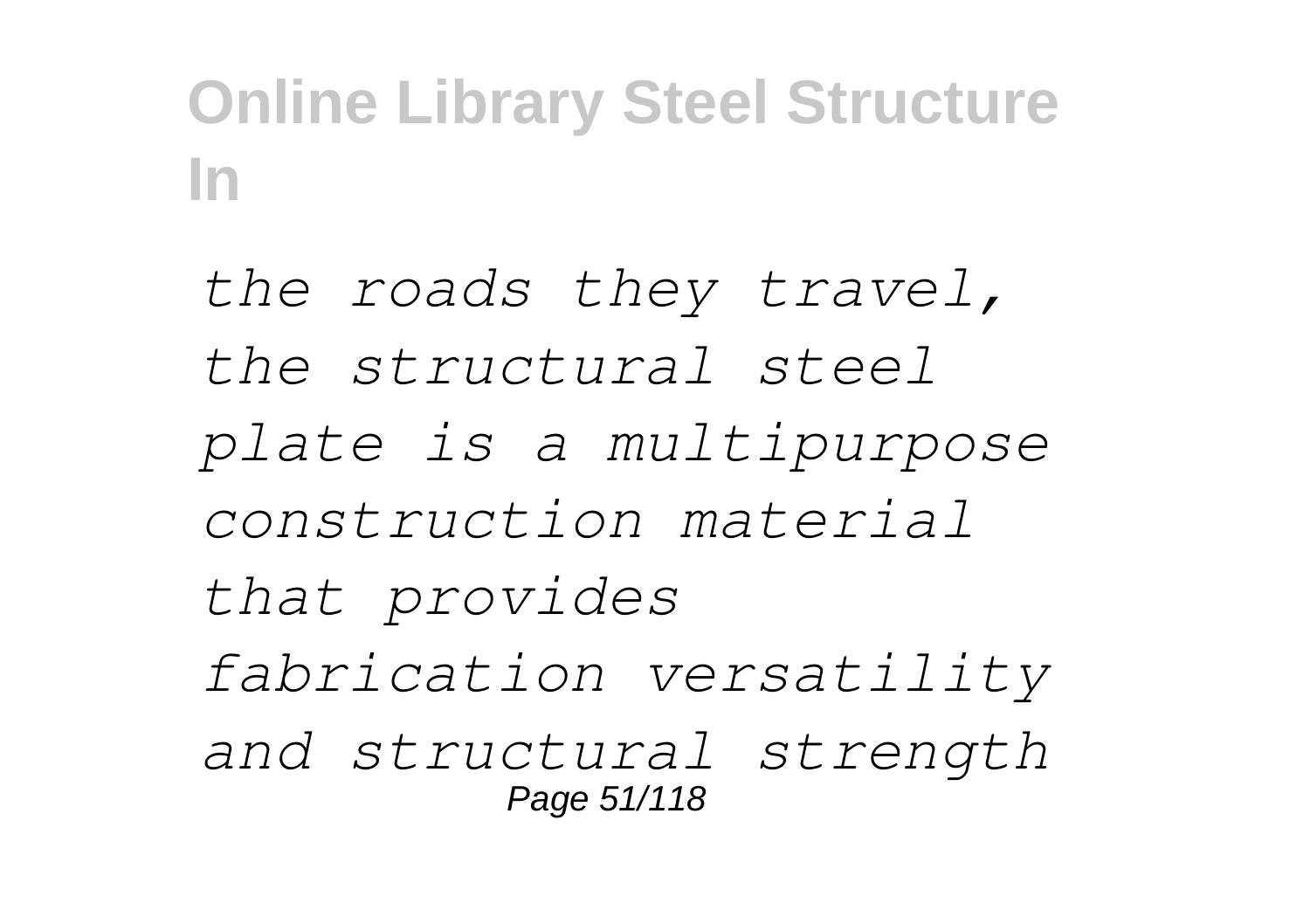*without extreme weight. This article takes a deeper look at structural steel, its composition, characteristics, uses and more.* Page 52/118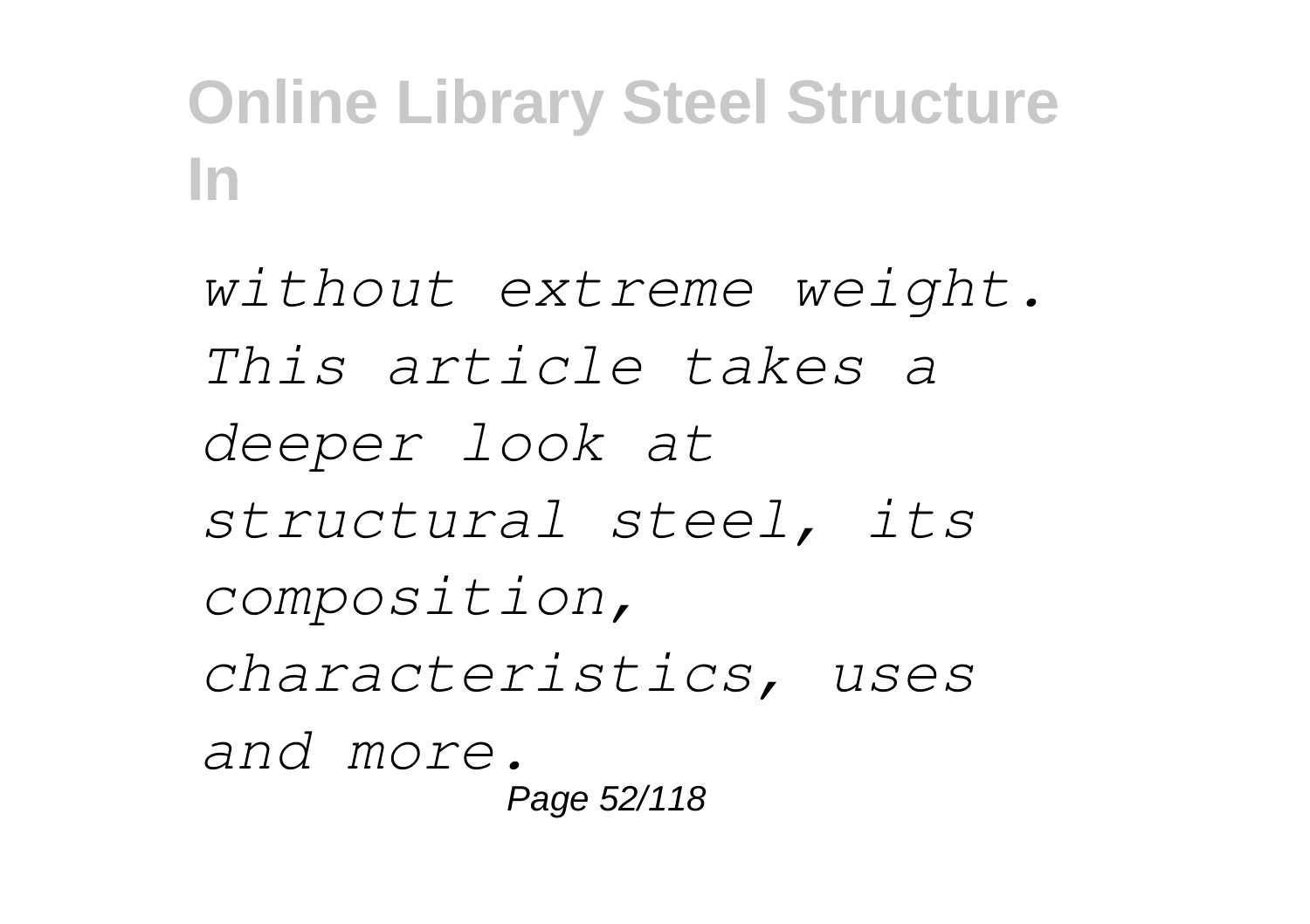*What is Structural*

*Steel? Composition and*

*Applications*

*Factors to be considered*

*in the design of steel*

*structures All the* Page 53/118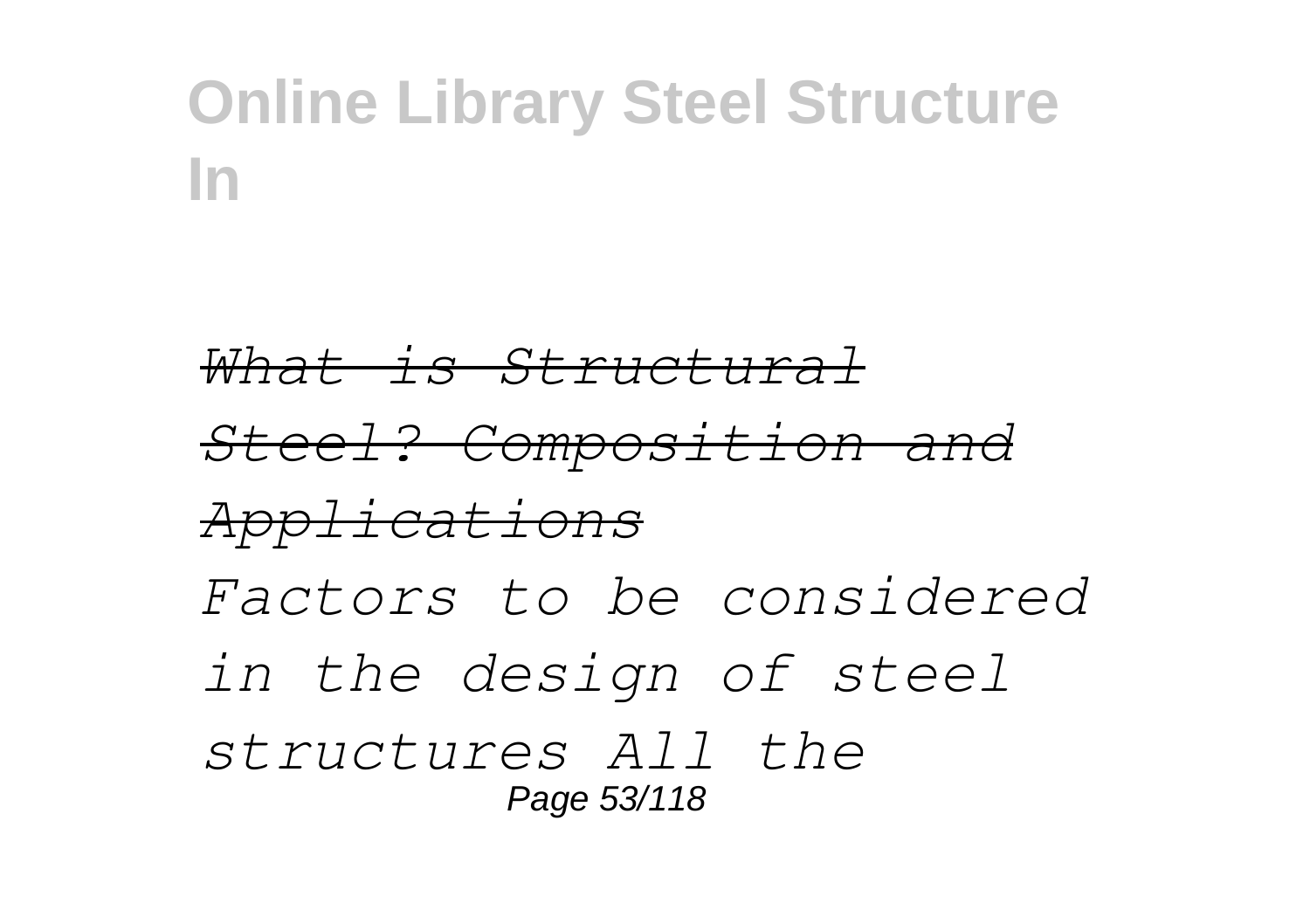*members in the structure should have adequate strength, stiffness and toughness to ensure proper functioning during service life. Members should have* Page 54/118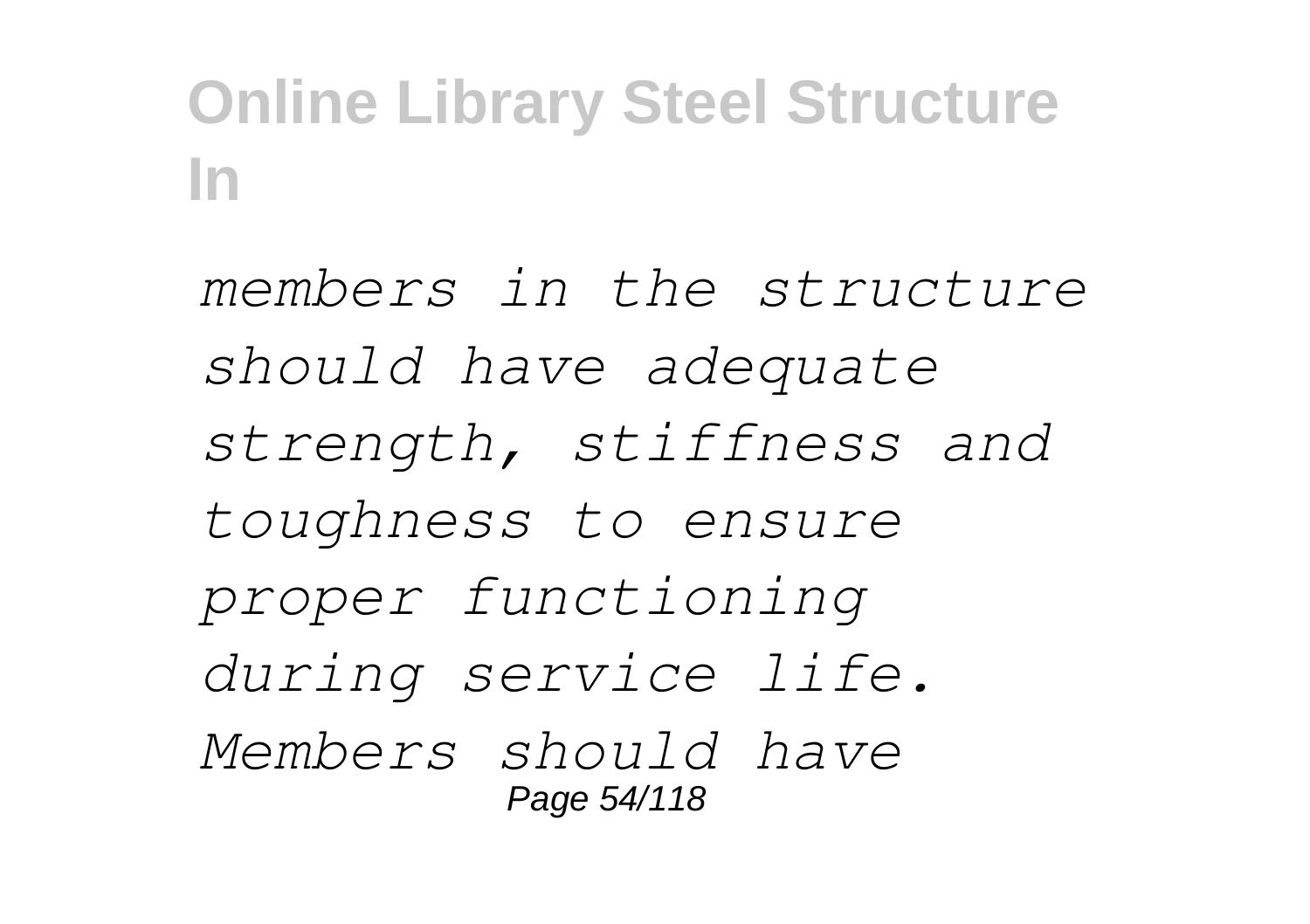*adequate strength, stiffness and toughness to ensure proper functioning during service life.*

*Structural Steel Design* Page 55/118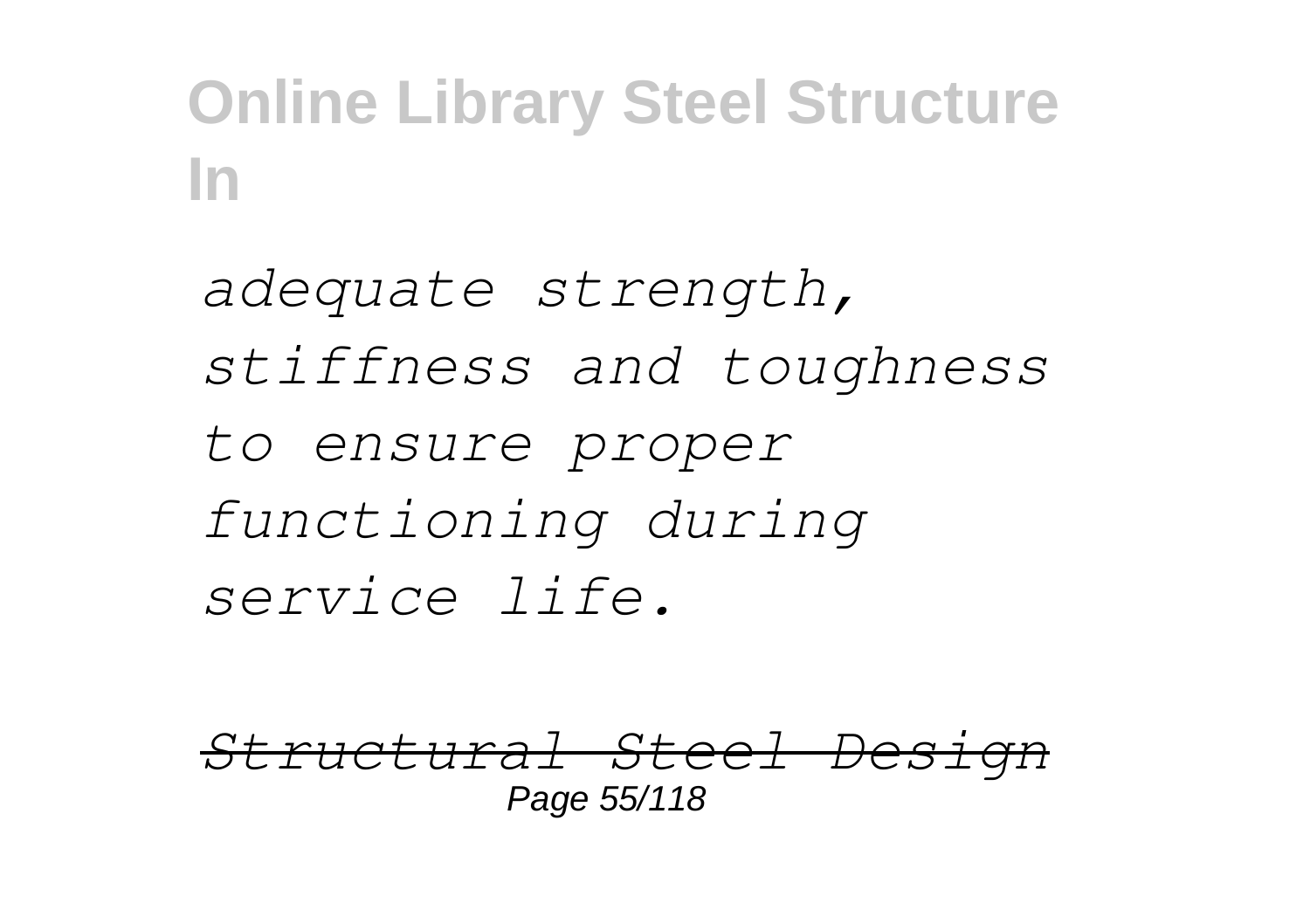*- Design & Construction of Steel ...*

*Steel 4 Structures Unit 1A Spencer Industrial Estate Liverpool Road Buckley, CH7 3LY. 01244 552043 info@s4suk.com ×* Page 56/118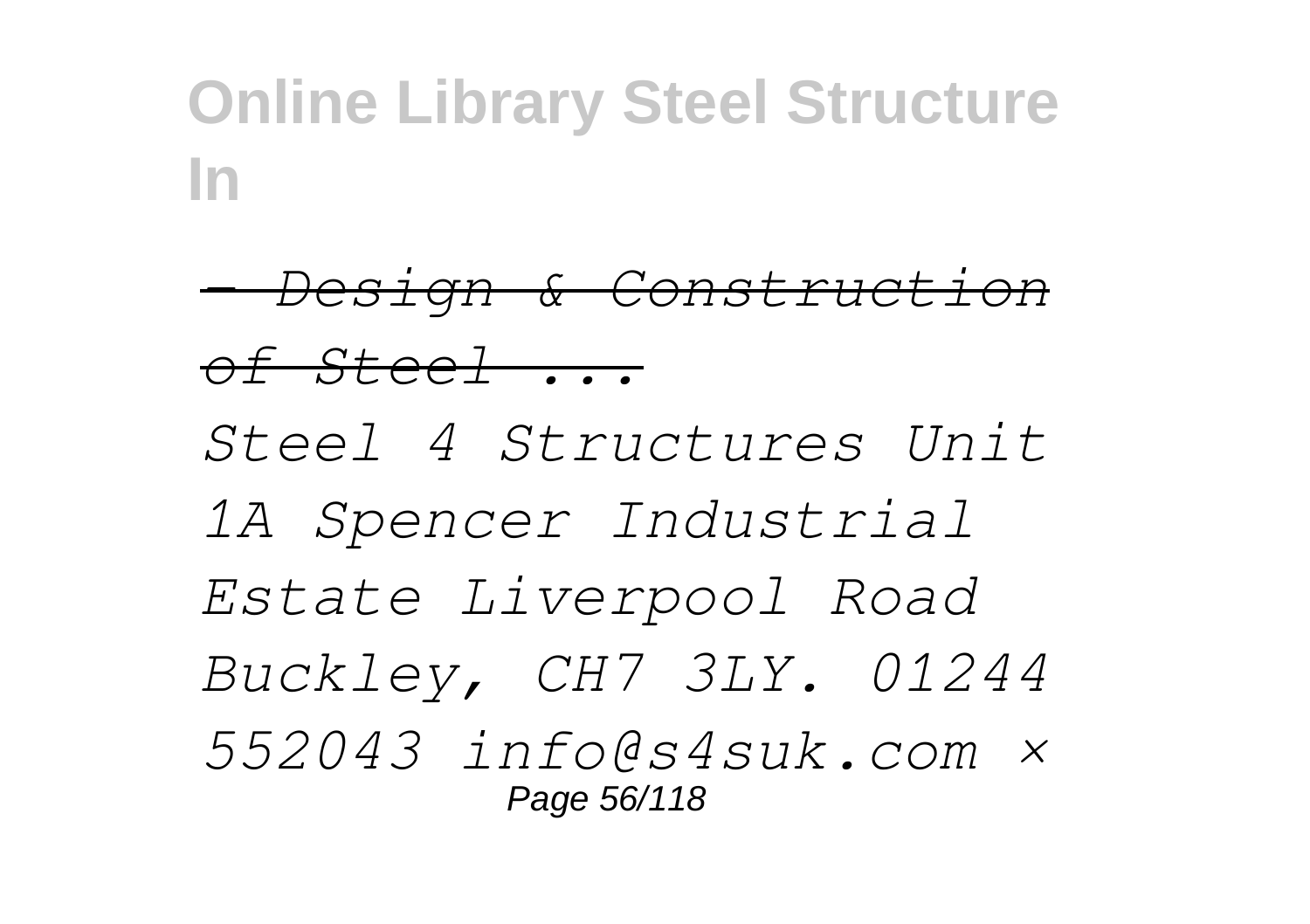*Welcome to Steel 4*

*Structures - All Aspects*

*of Structural ...*

*Structural steel is an*

*important construction*

*material. It possesses* Page 57/118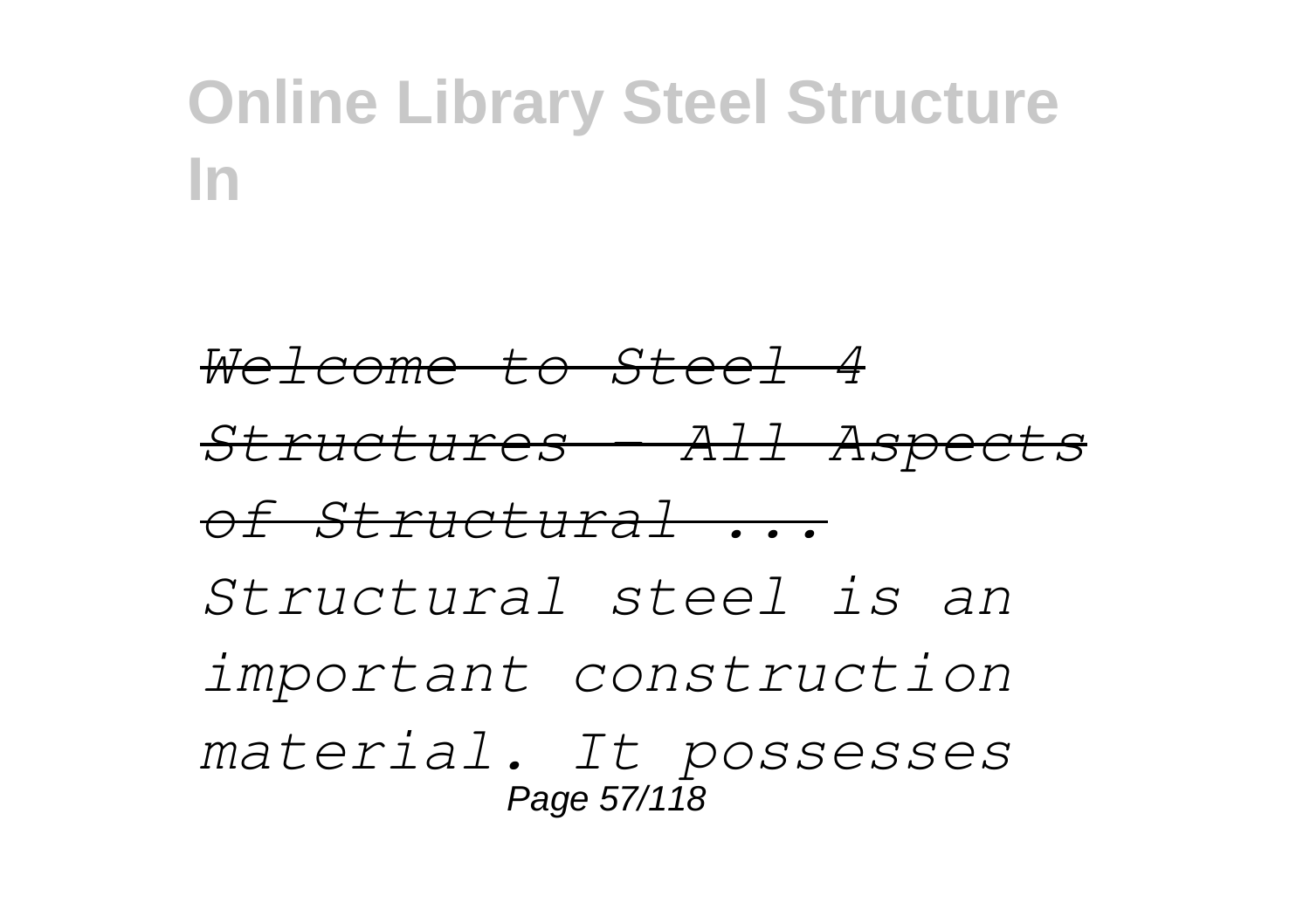*attributes such as strength, stiffness, toughness, and ductility that are very desirable in modern construction. Strength is the ability of a material to resist* Page 58/118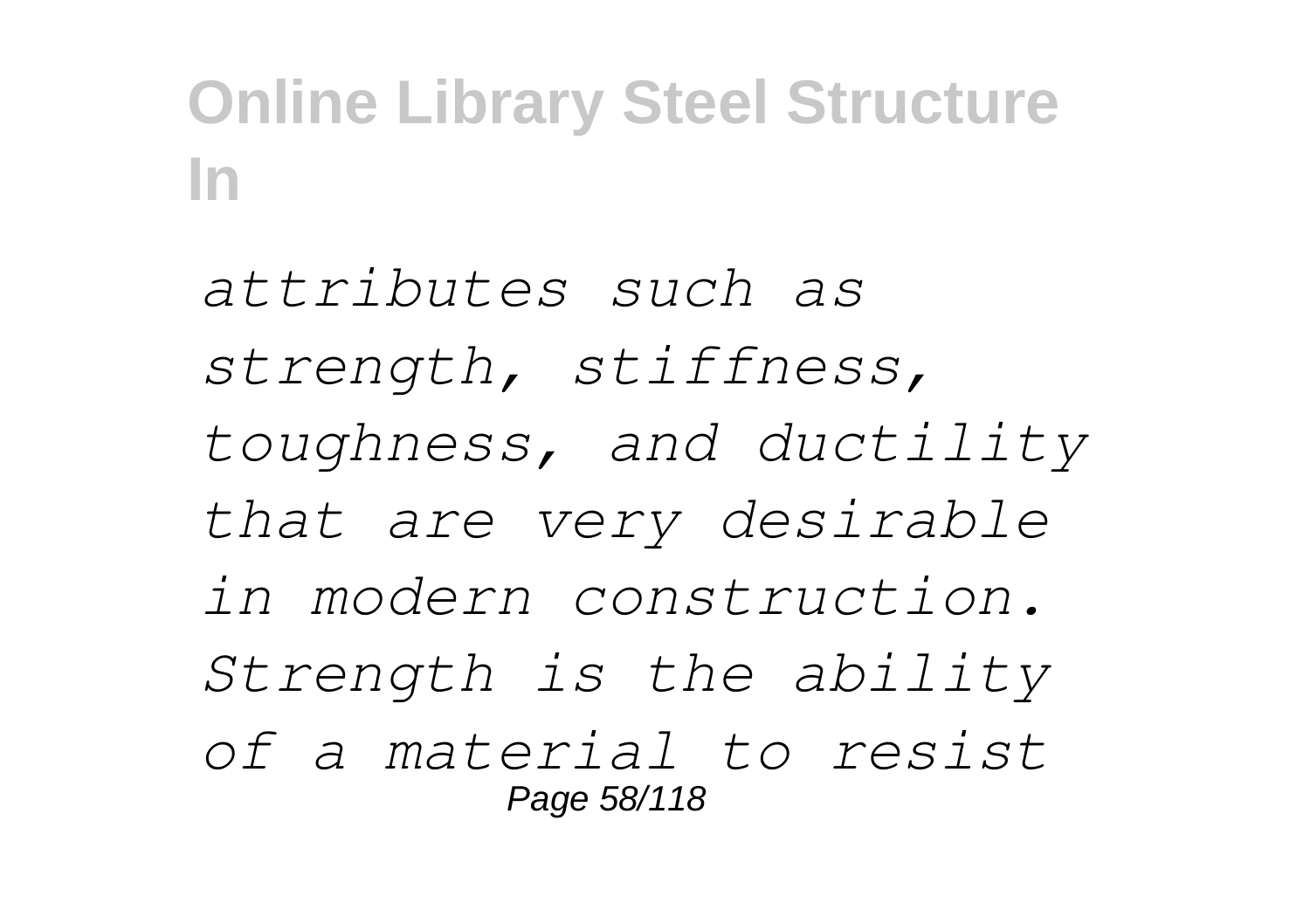*stresses. It is measured in terms of the material's yield strength, Fy, and ultimate or tensile strength, Fu.*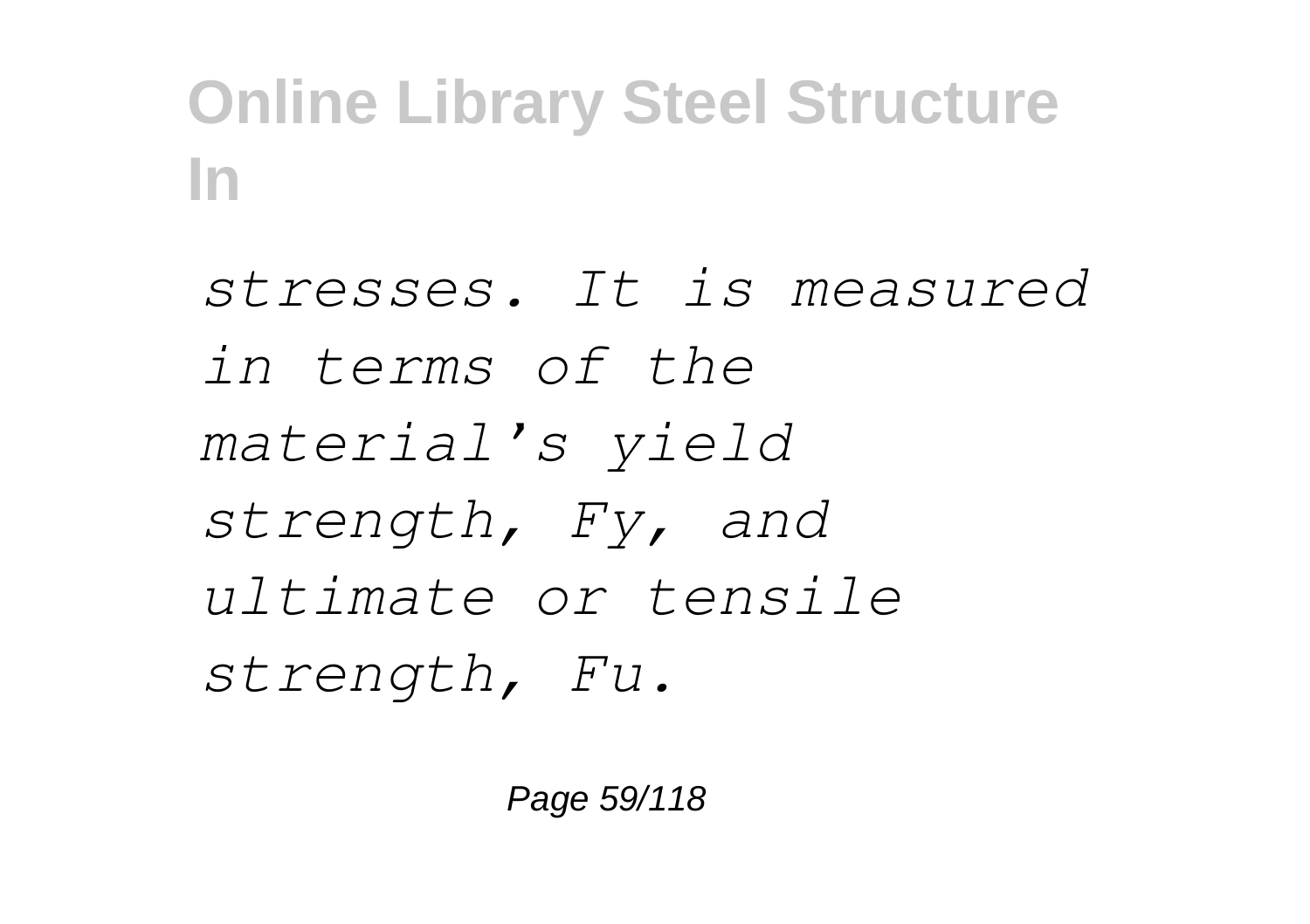#### *Best Steel Design Books Used In The Structural (Civil) Engineering Industry Blue Book Steel Design - Laterally* Page 60/118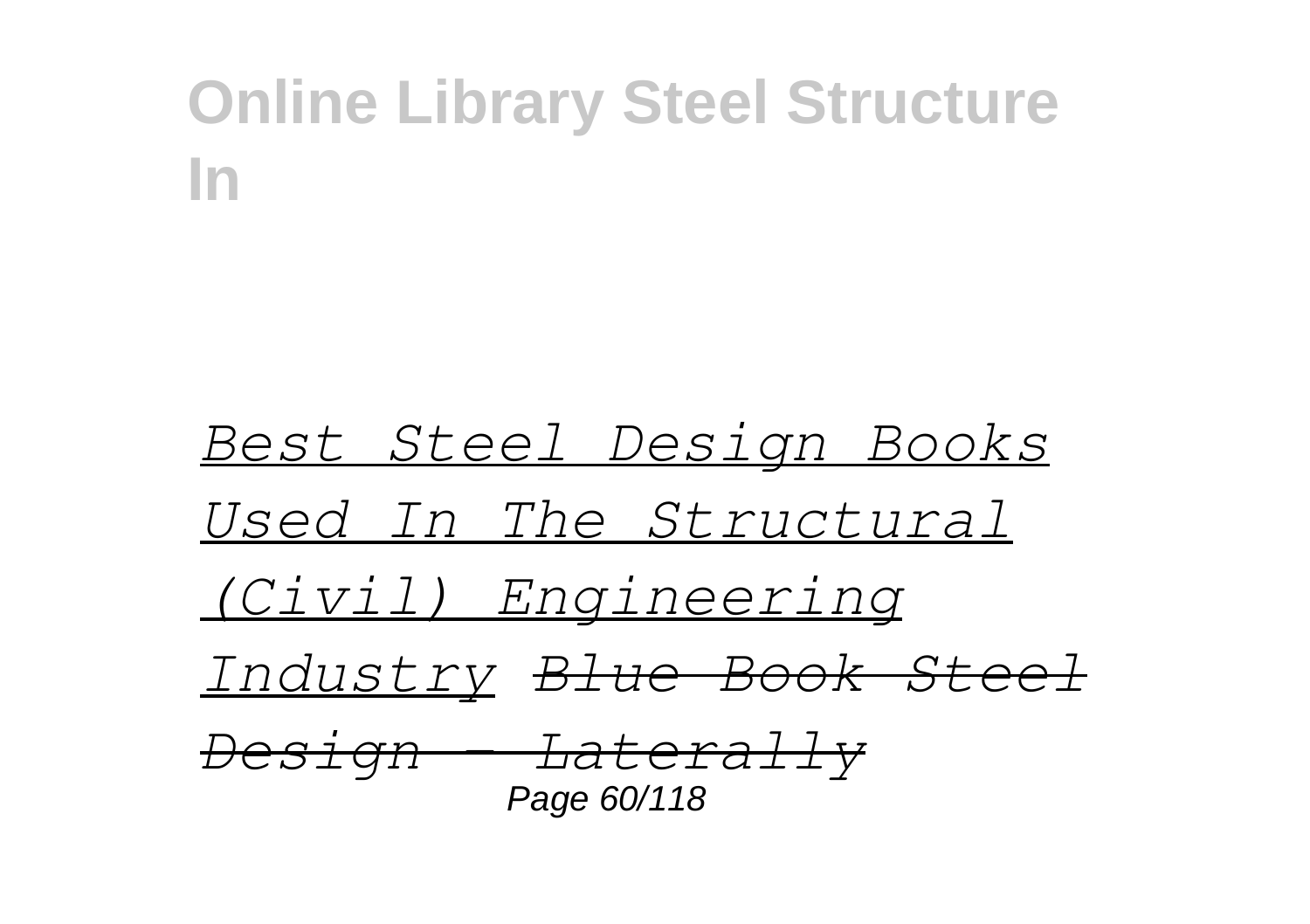*Restrained Steel Beams Blue Book Steel Design - Introduction to Beam Design and the Blue Book Steel connections Steel Structures and Connections in Revit* Page 61/118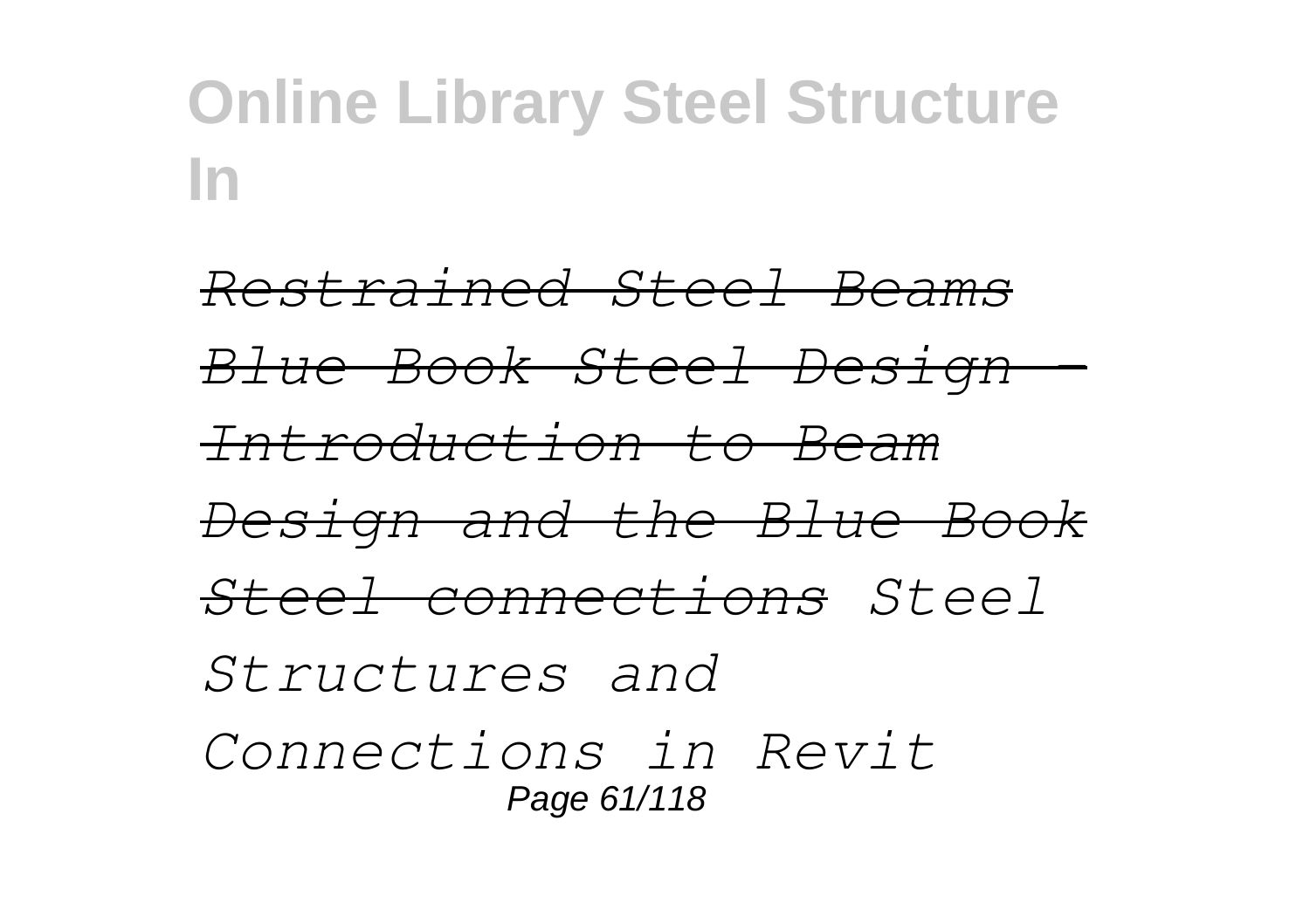*Tutorial Pinned \u0026 Fixed Support in Steel Structures | English STEEL STRUCTURE BOOK REVIEW | S K Duggal | B.Tech | Civil Engineering Book |* Page 62/118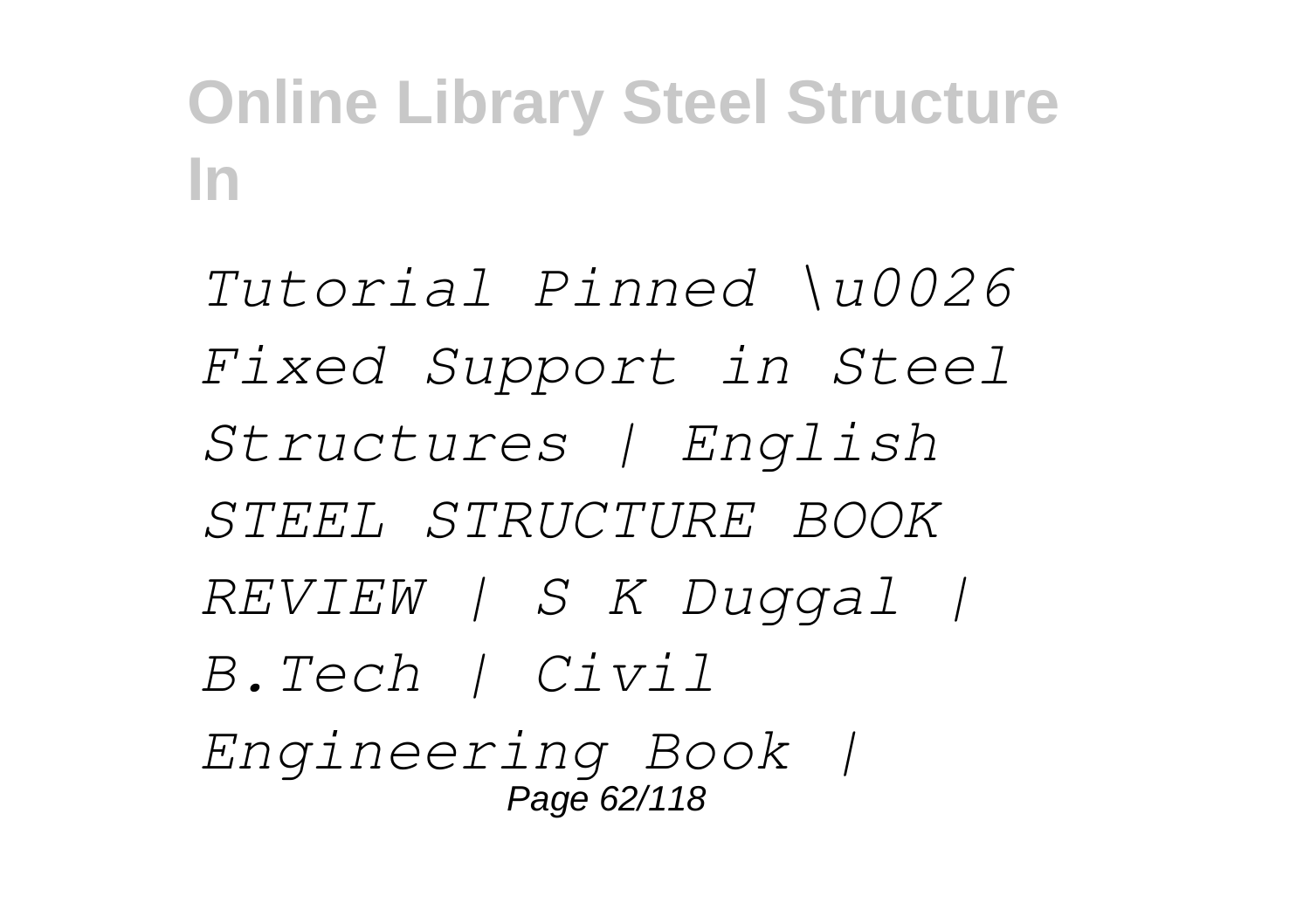*Compression member solved example steel structures in hindi Introduction to Steel Structures - RCC \u0026 Steel Structure | CE Book Online SK duggel* Page 63/118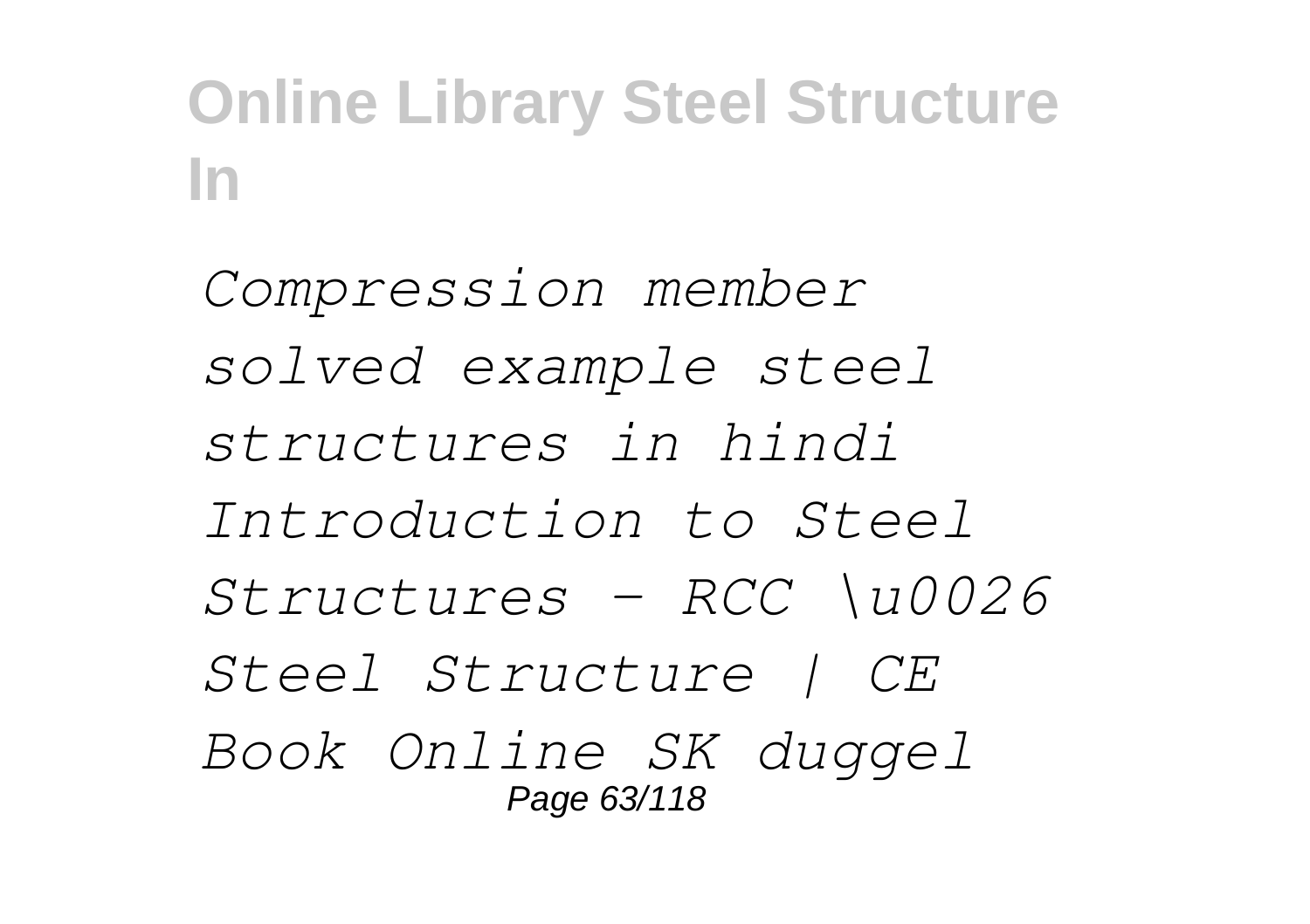*steel structure book Design of steel structure ! Part 1 ! Structural steel section ! Angle/Channel section! steel lecture Why Concrete Needs* Page 64/118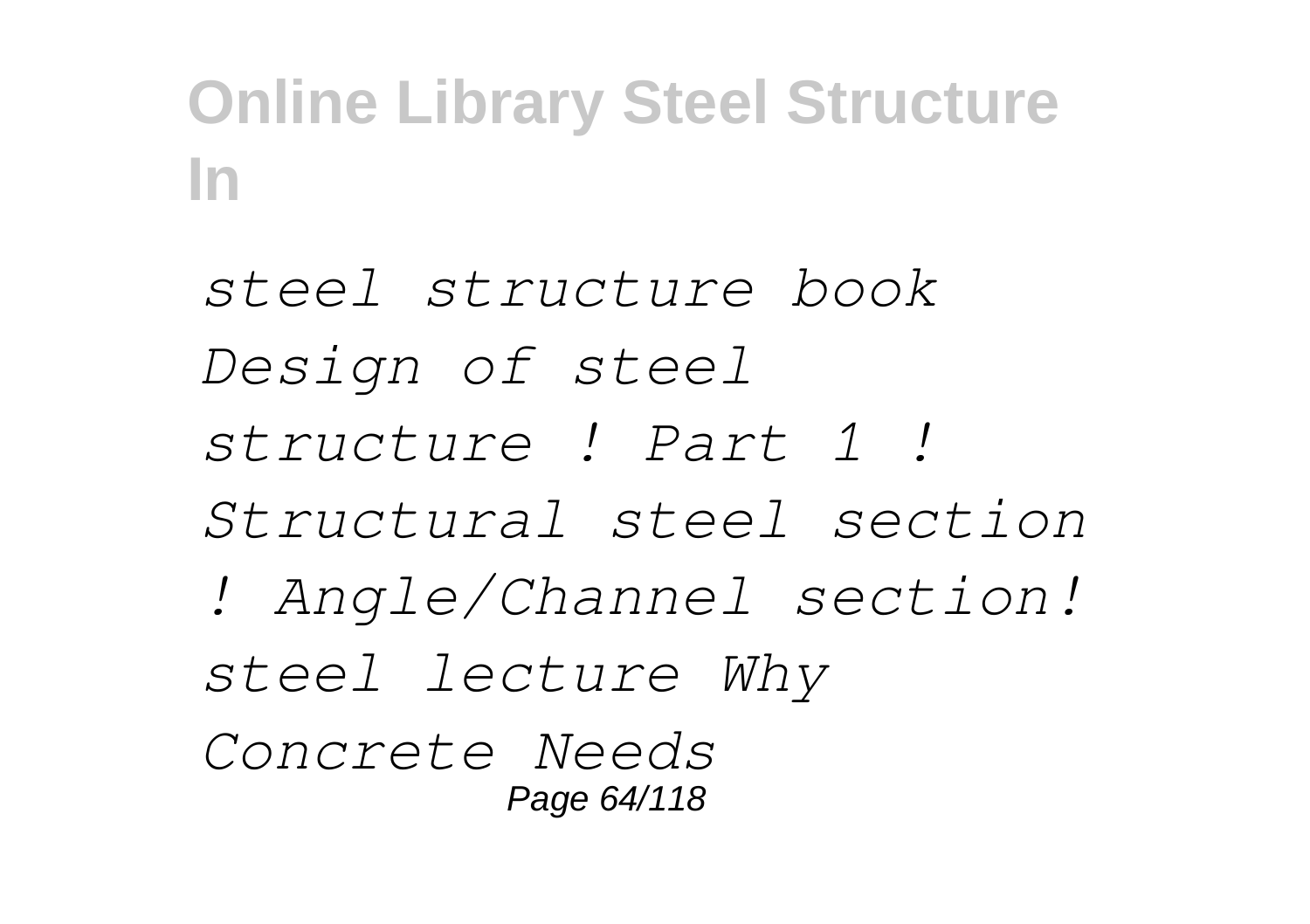*Reinforcement SidePlate Welded Field Work Steel Frame construction 3D animationHome Office and Desk Tour - Civil Structural Engineering Work From Home Setup* Page 65/118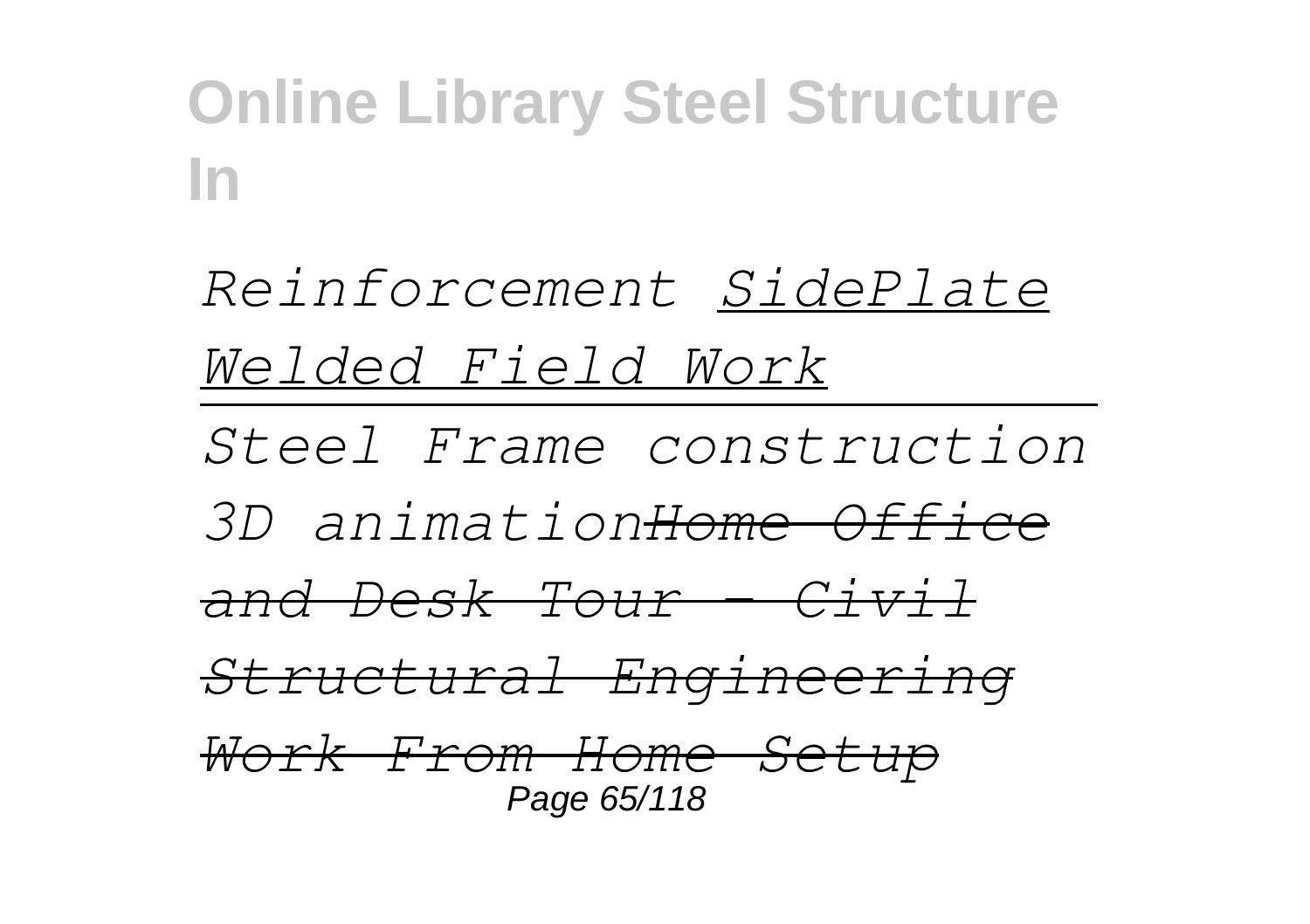*buildtrade steel construction process Structural Engineering Salary Classification of Steel Sections | Back to the Drawing Board STRUCTURAL STEEL* Page 66/118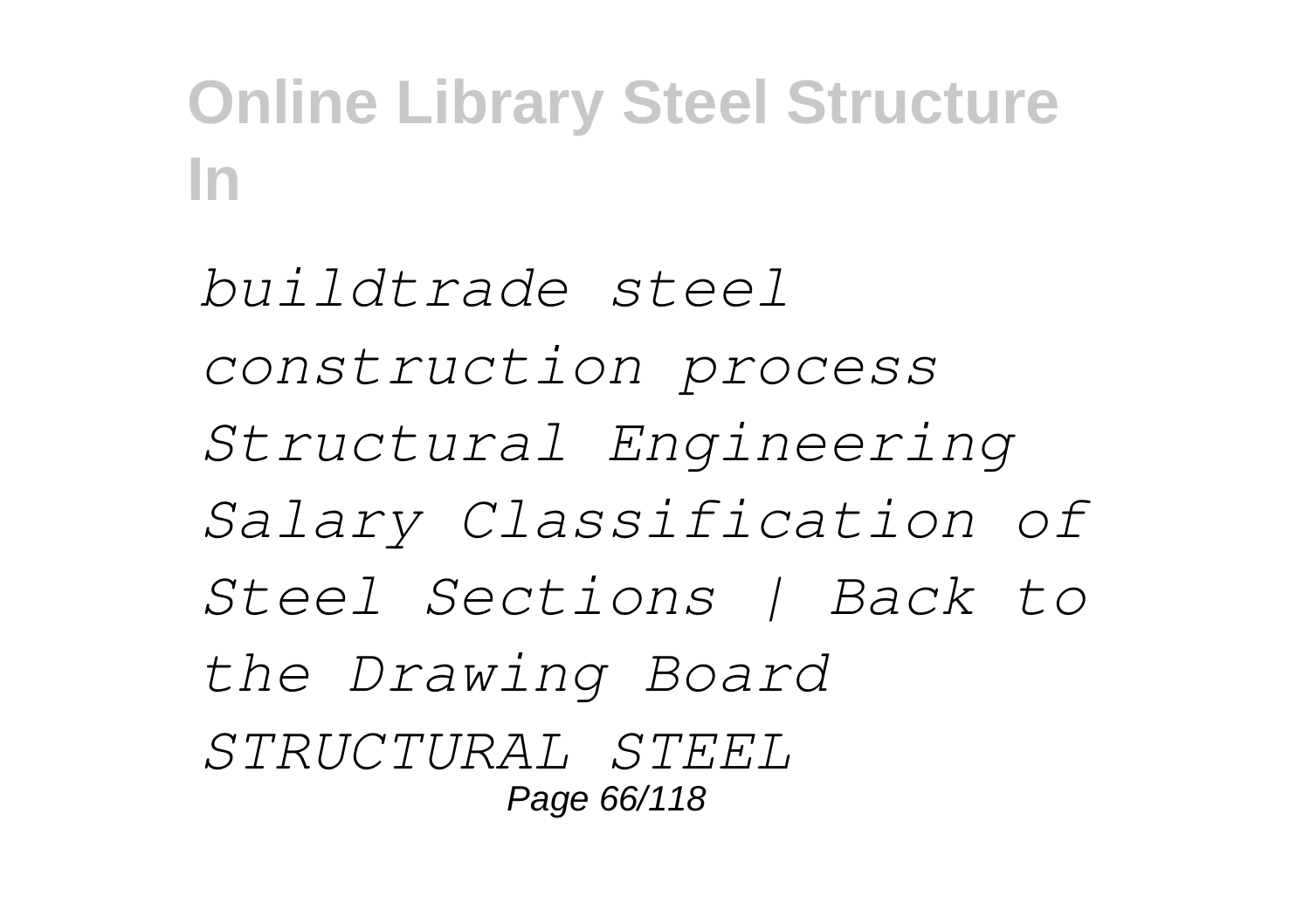*PROFILES FOR STEEL CONSTRUCTION 6 Basic Procedure in Structural Design Steel Construction: Foundations Structural Steel Design with* Page 67/118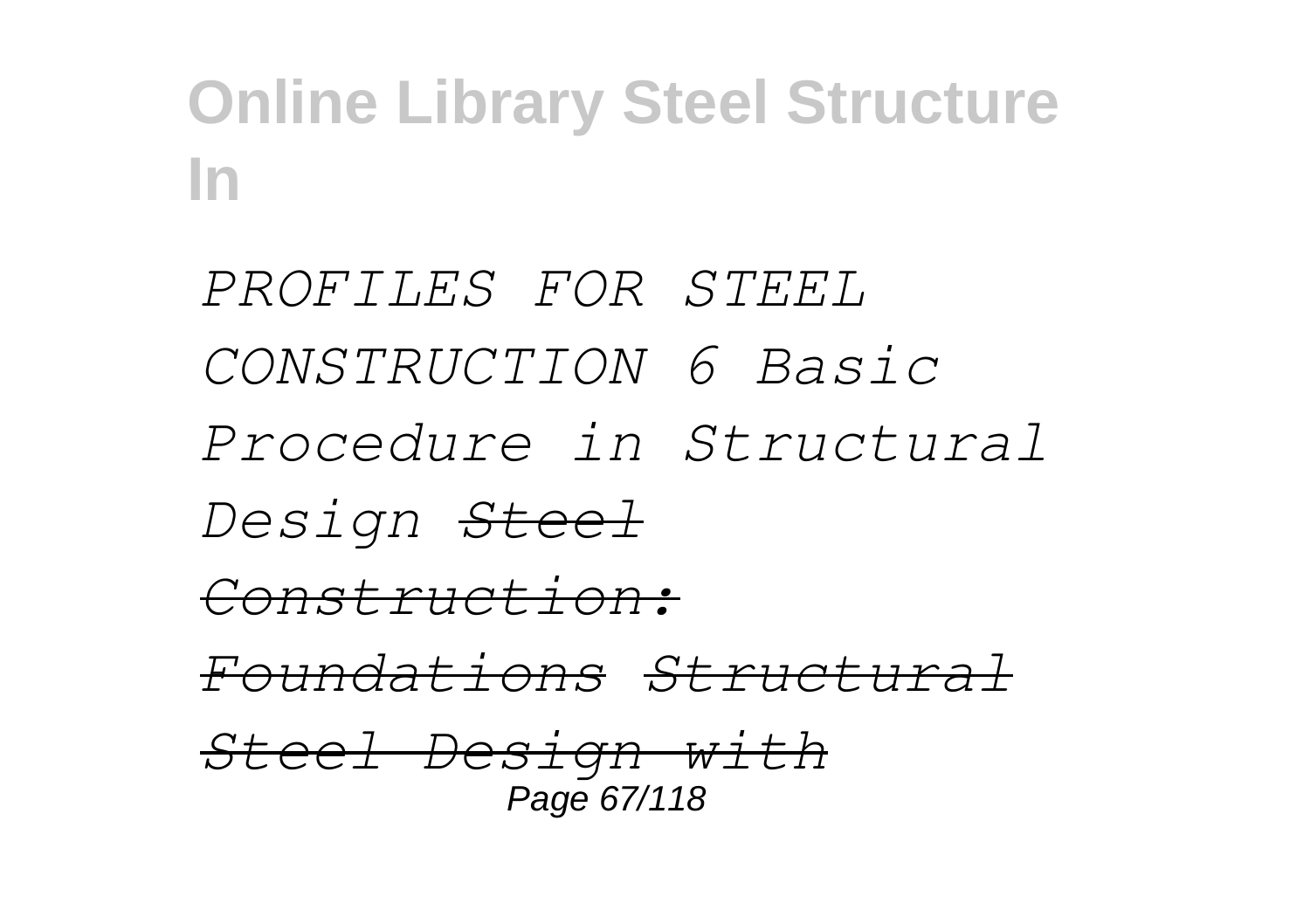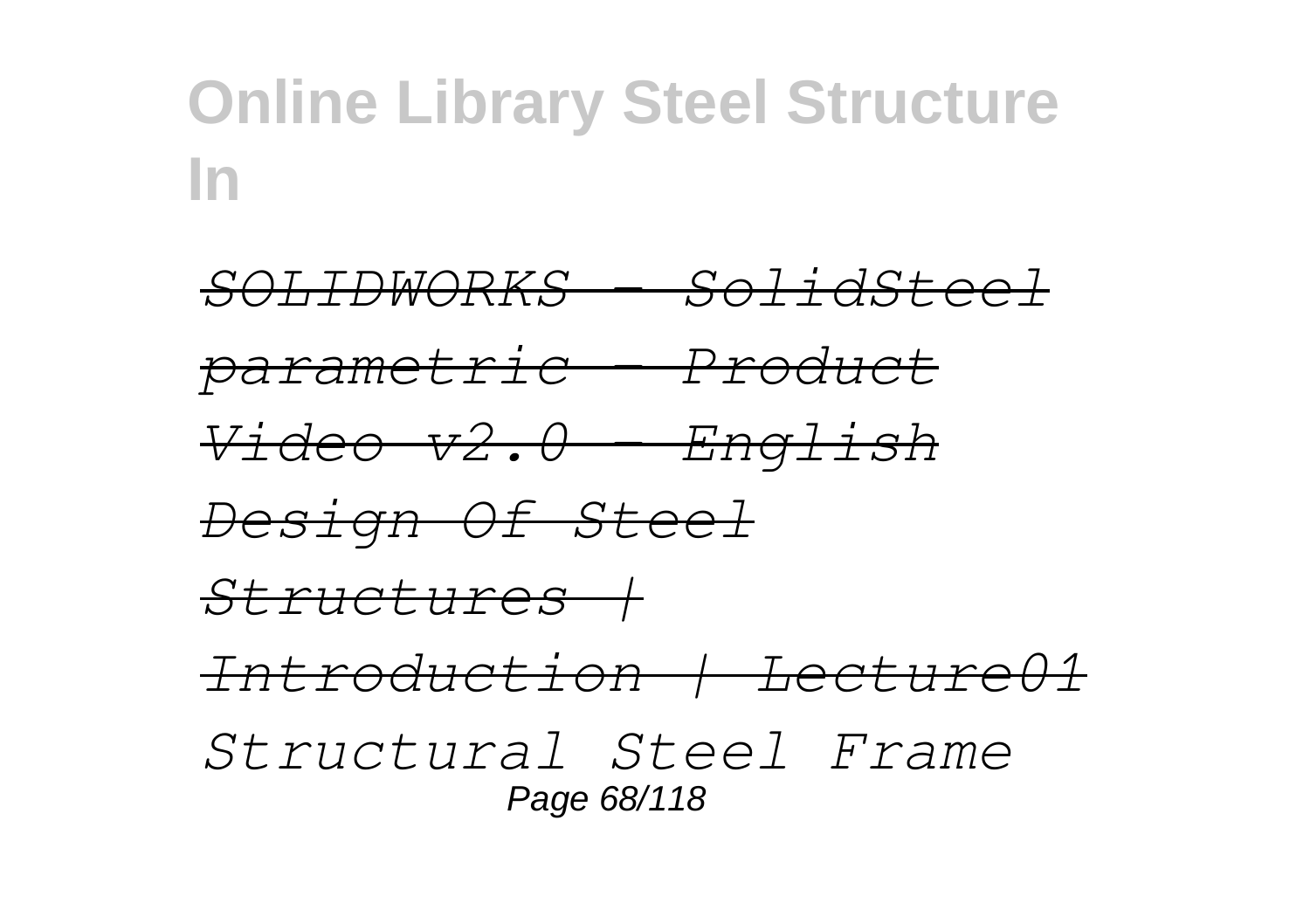*Anatomy and Process Recommended Structural engineering books for Concrete Steel and General STEEL STRUCTURES MCQ || PART 1 || 20 MCQ WITH ANSWER || CIVIL* Page 69/118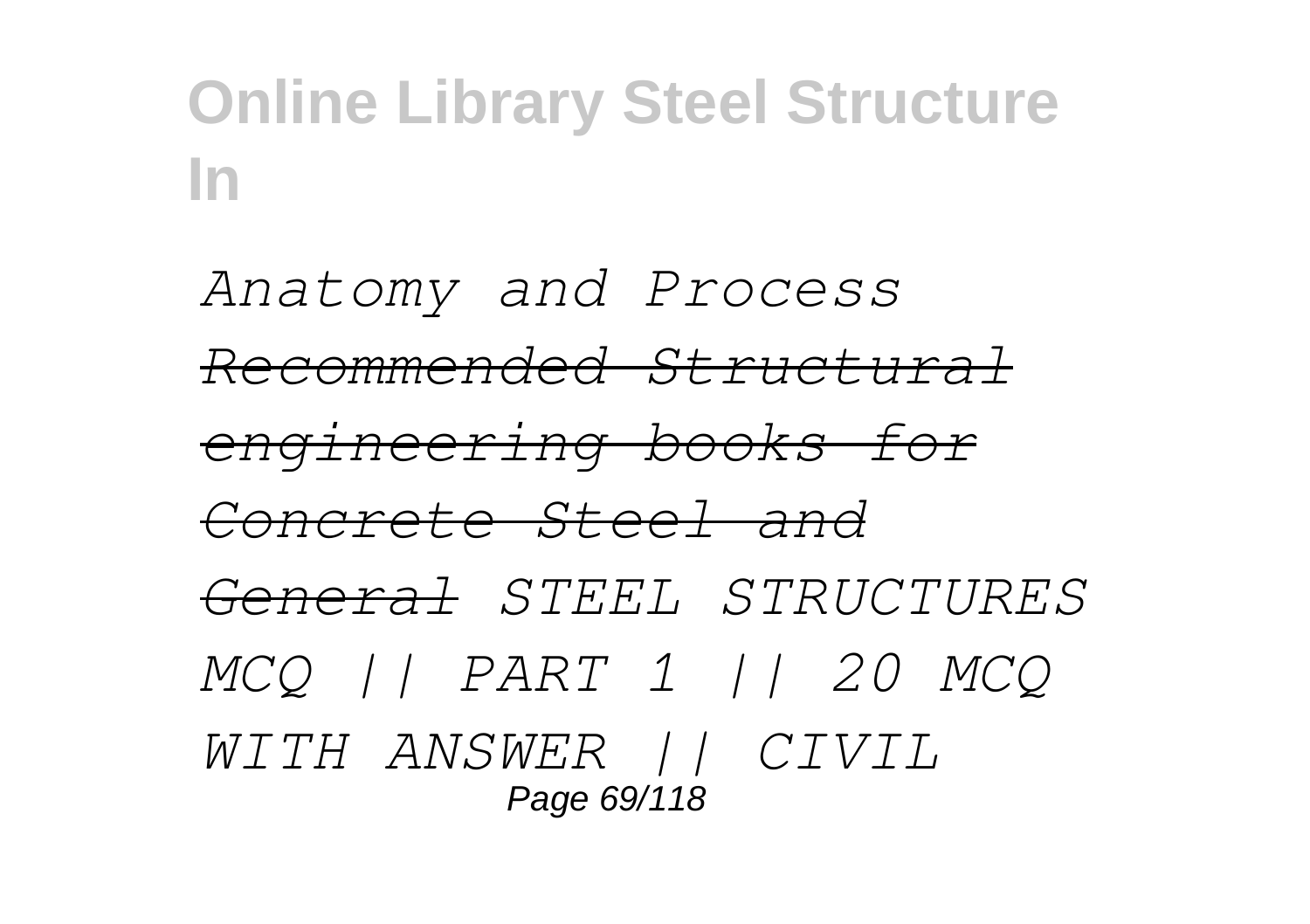*ENGINEERING SUBJECTS Steel Structure Assembly - with Walls and Canopy Green Book steel structure fabrication drawing/fabricator basic information/pipe* Page 70/118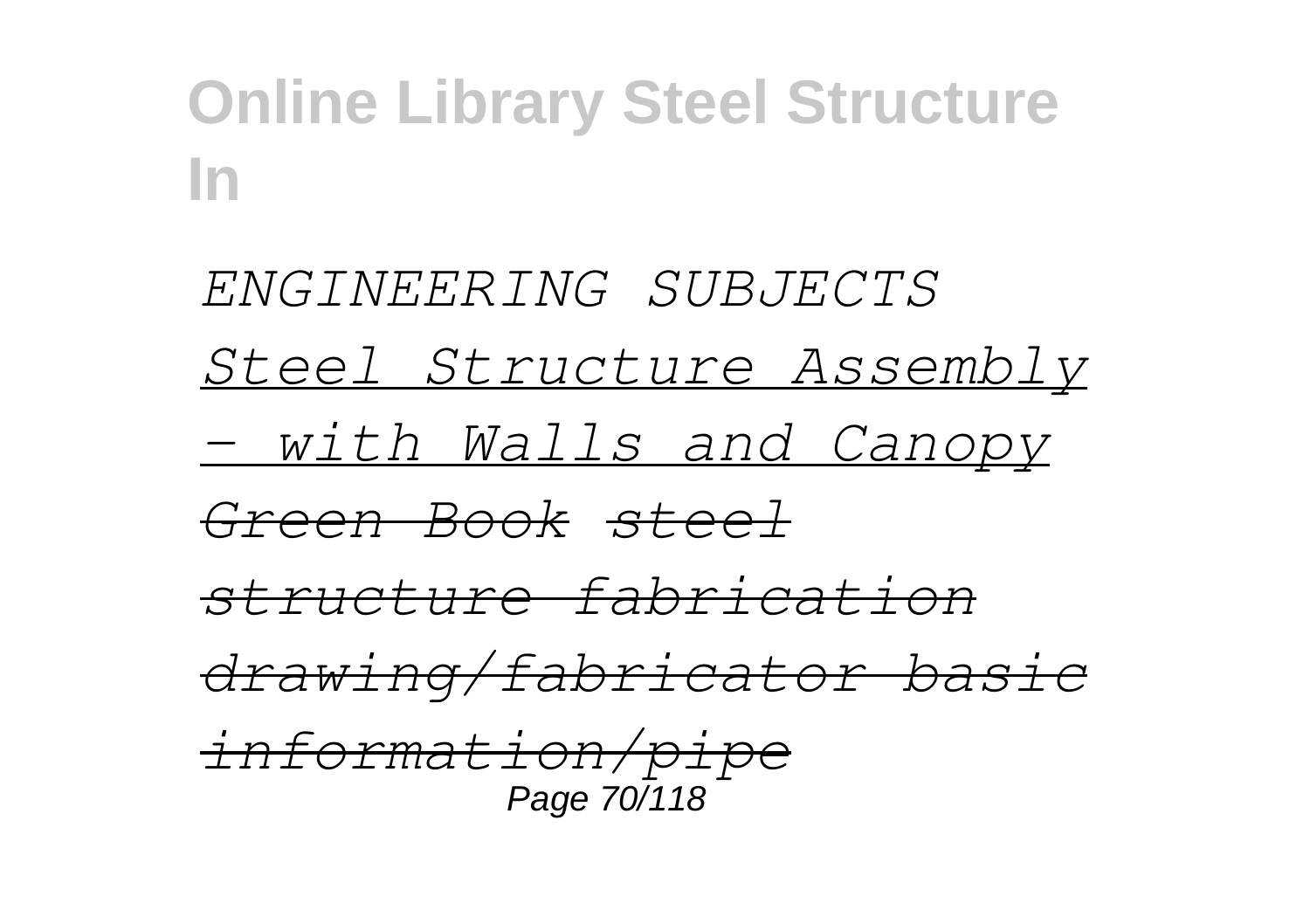*supports/Hindi Steel Structure In Steel structures are made up of steel and are the best alternative option for RCC columns and beams. Steel* Page 71/118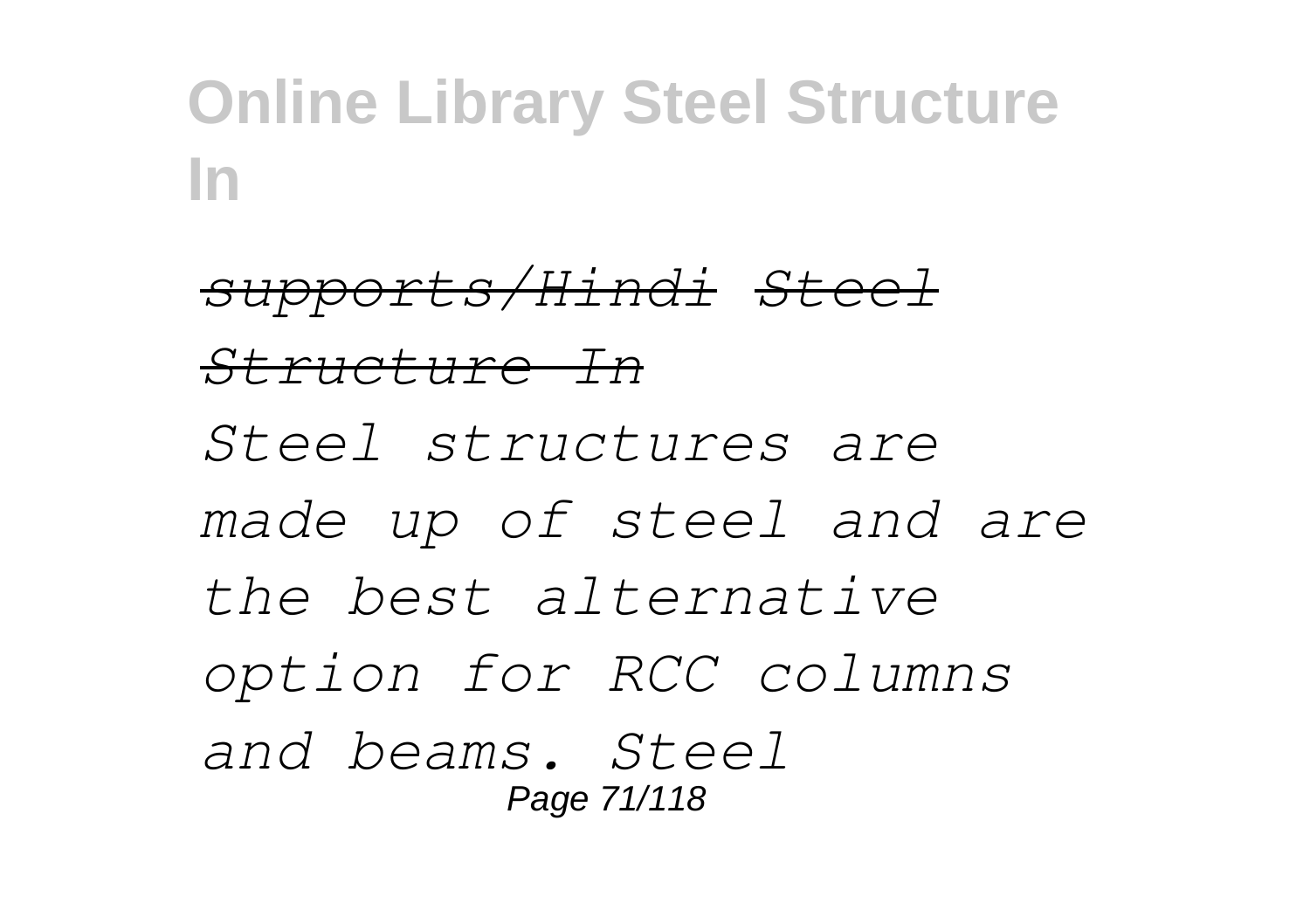*attributes compression strength as well as tensile strength. Construction of steel structure is much faster than concrete since real need time for curing* Page 72/118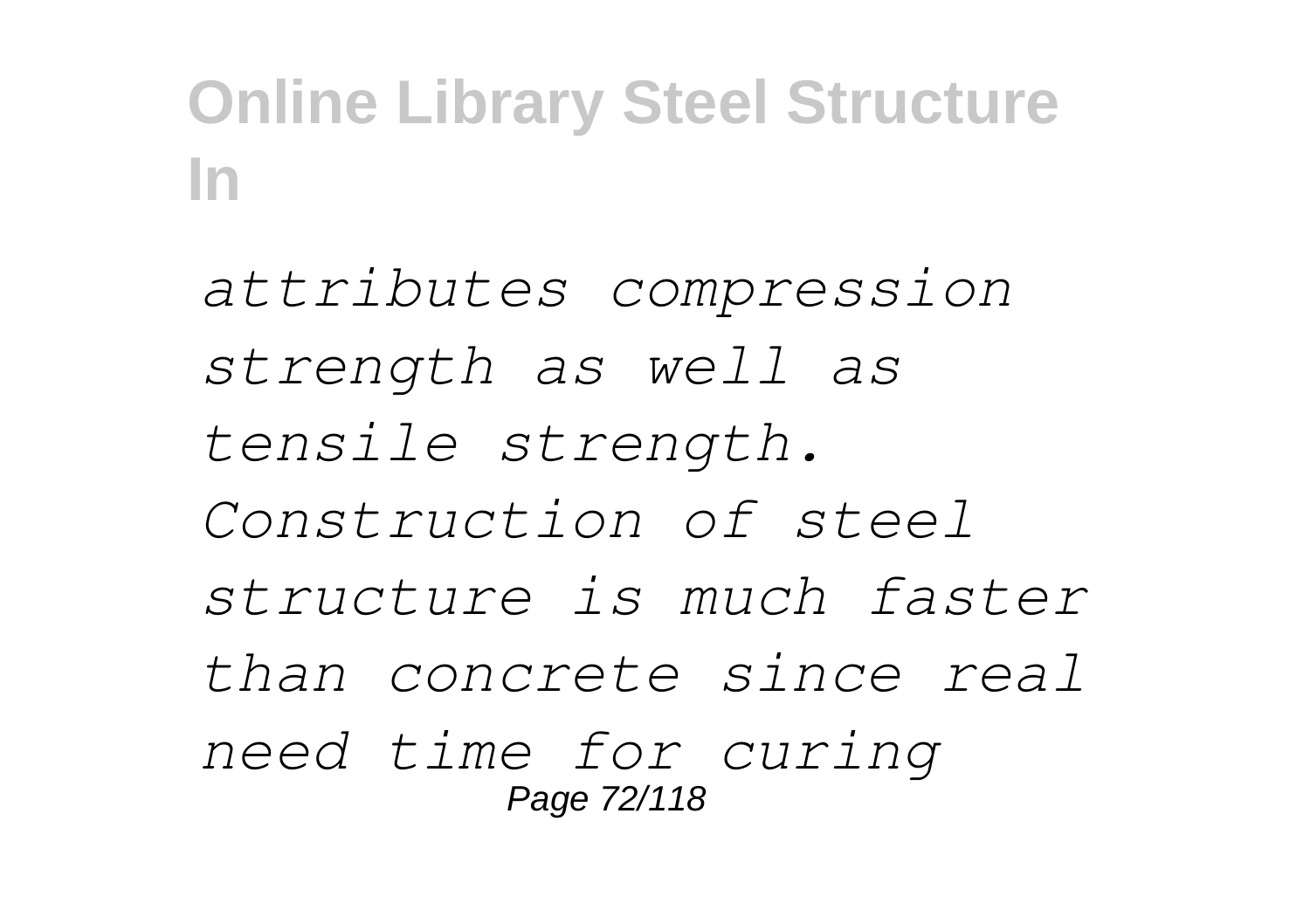*after casting. Steel is the most widely used building materials in construction today.*

*What Is Steel Structure And Why Do We Use Steel* Page 73/118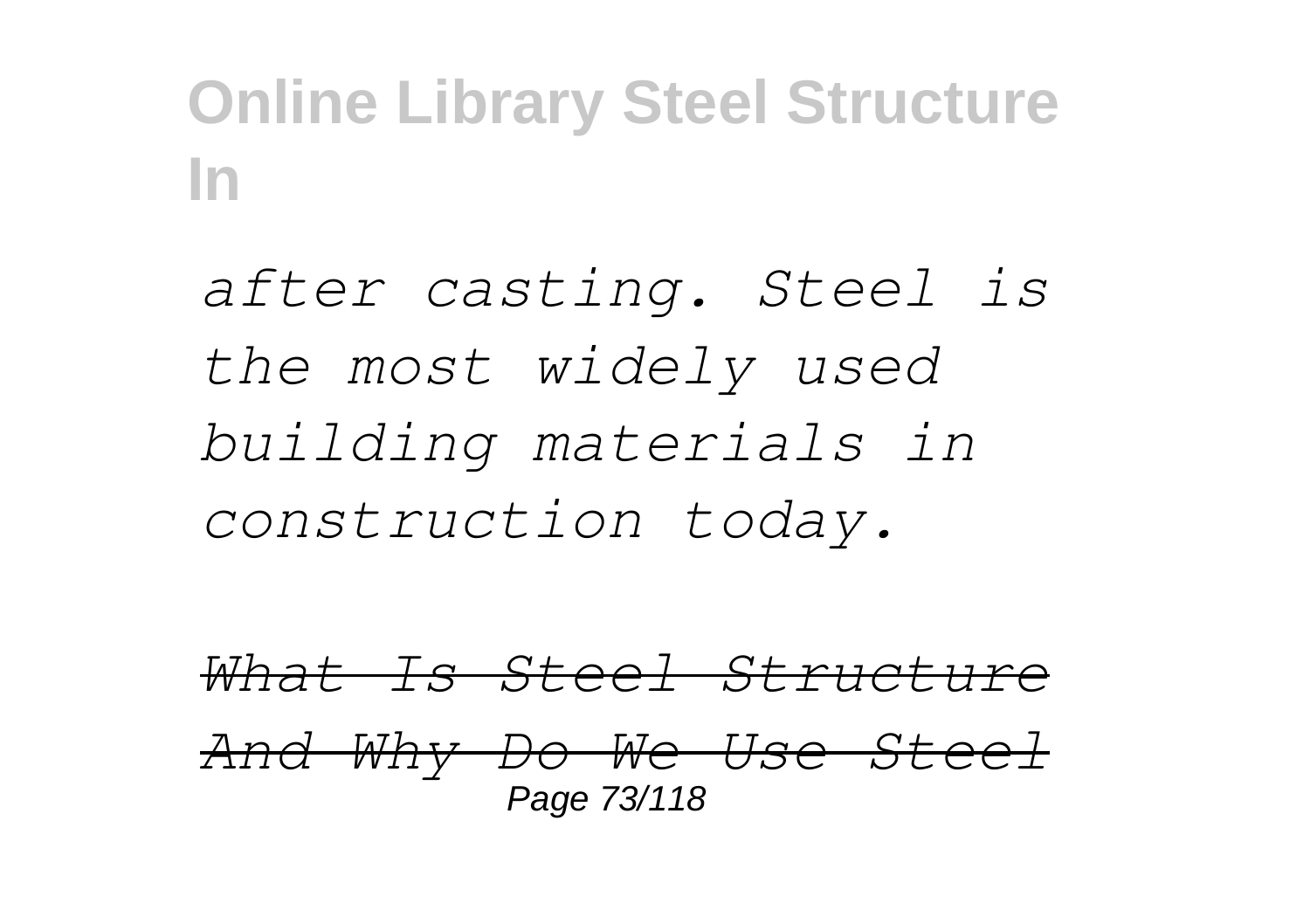*Structures ... Steel structures have the following advantages: They are super-quick to build at site, as a lot of work can be pre-fabbed at the* Page 74/118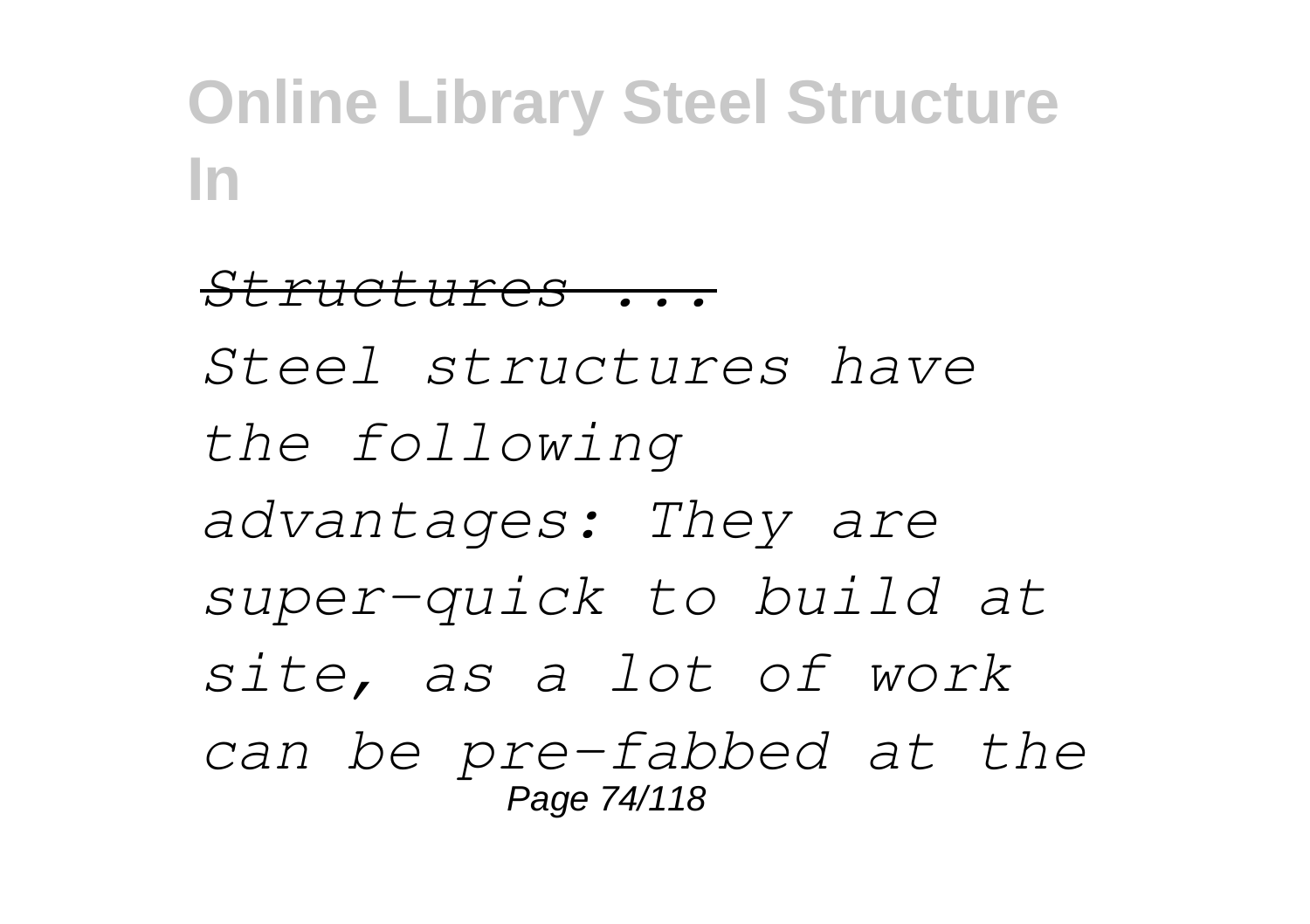*factory. They are flexible, which makes them very good at resisting dynamic (changing) forces such as wind or earthquake forces. A wide range of* Page 75/118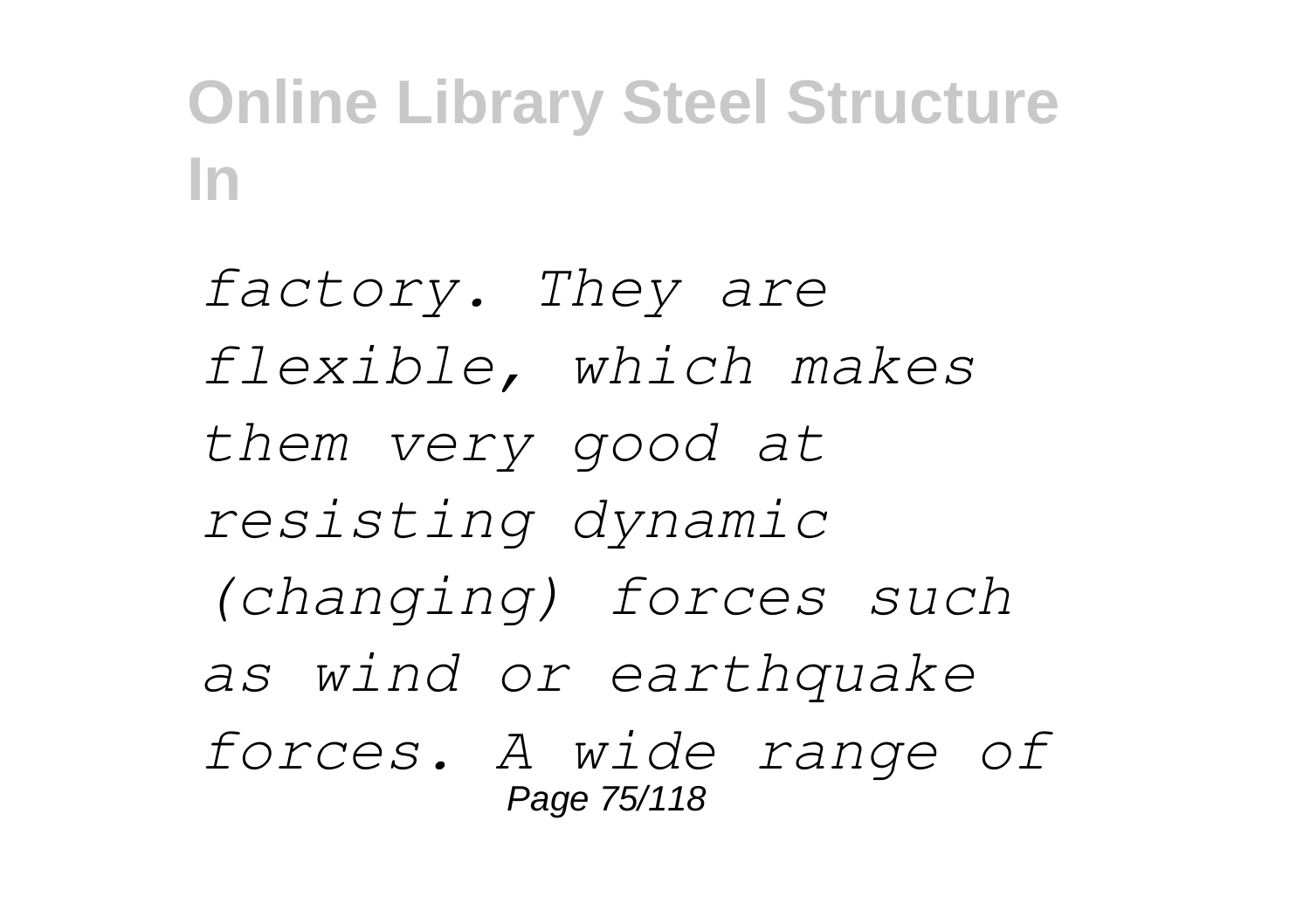*ready-made structural sections are available, such as I, C, and angle sections*

*Steel Frame Structures | Steel Framing | Steel* Page 76/118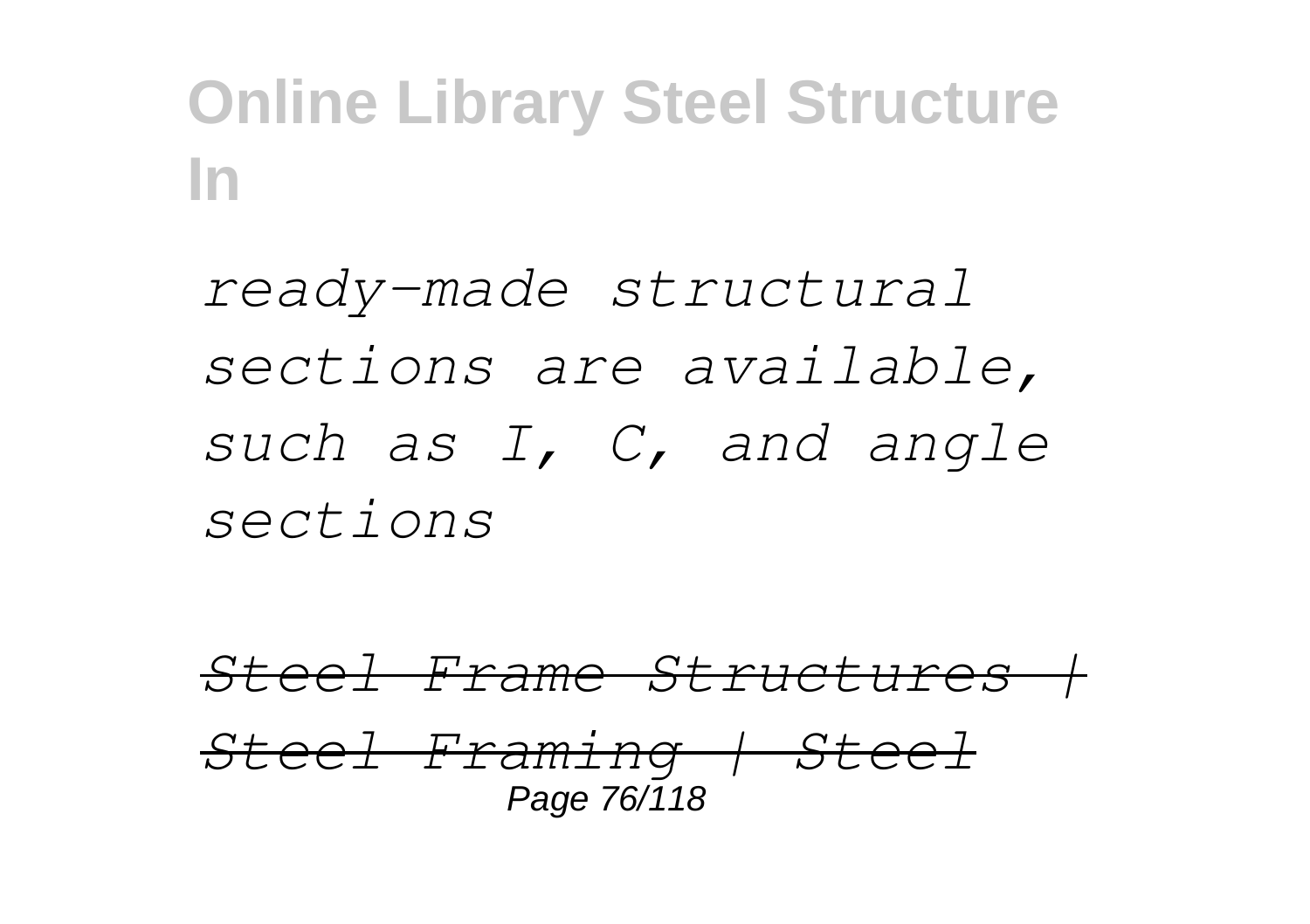*Structures ... Steel, alloy of iron and carbon in which the carbon content ranges up to 2 percent (with a higher carbon content, the material is defined* Page 77/118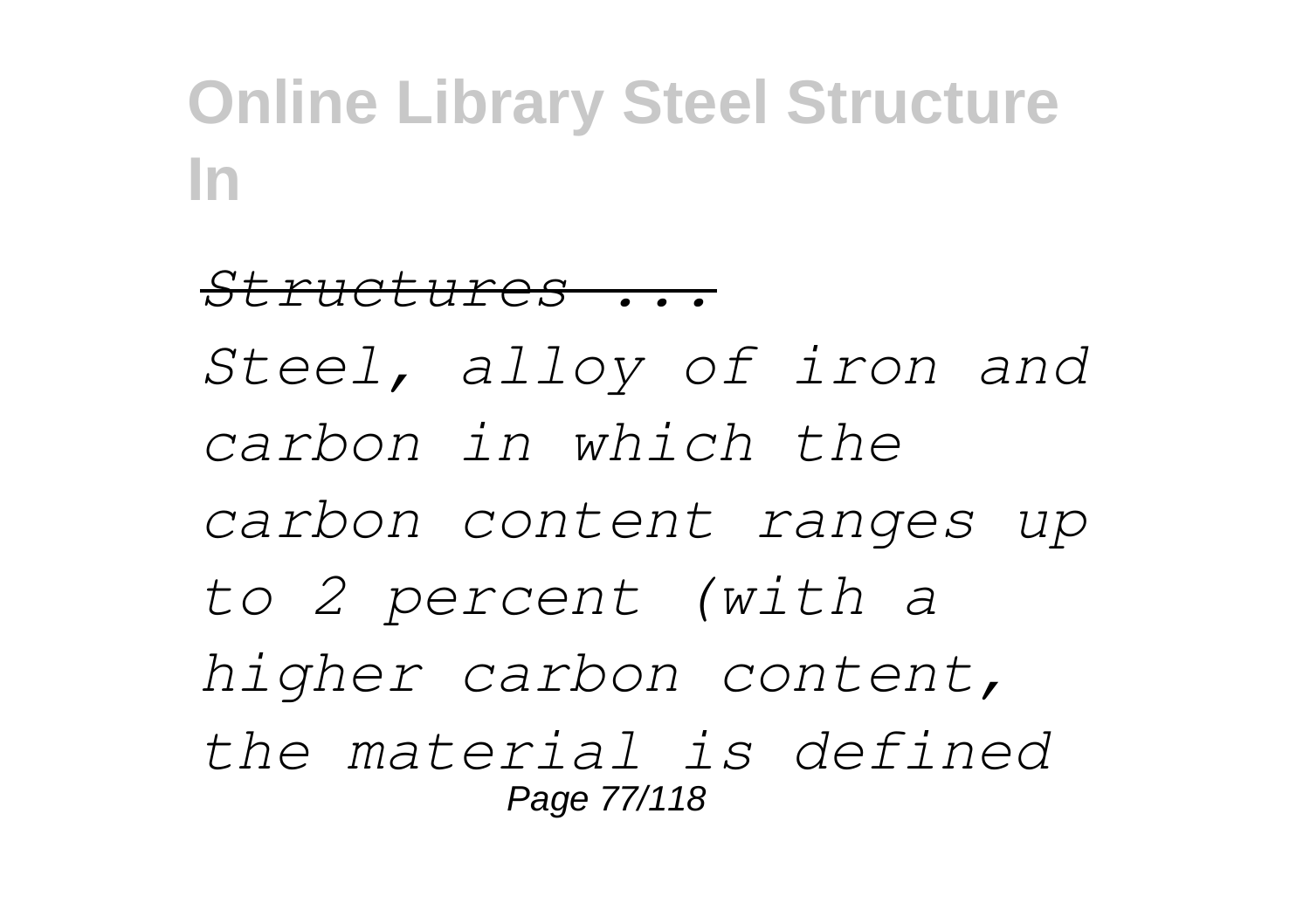*as cast iron). By far the most widely used material for building the world's infrastructure and industries, it is used to fabricate everything* Page 78/118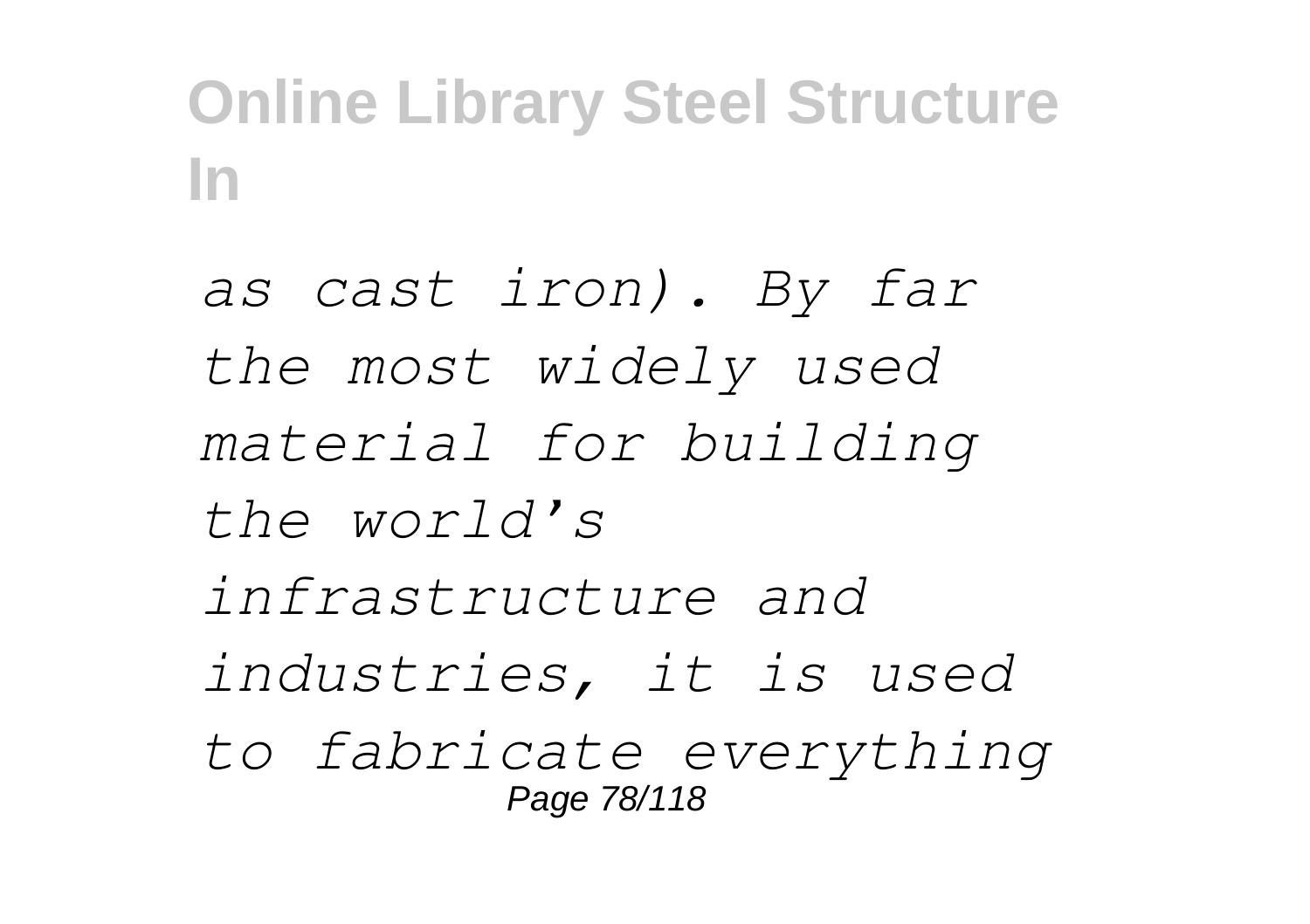*from sewing needles to oil tankers.*

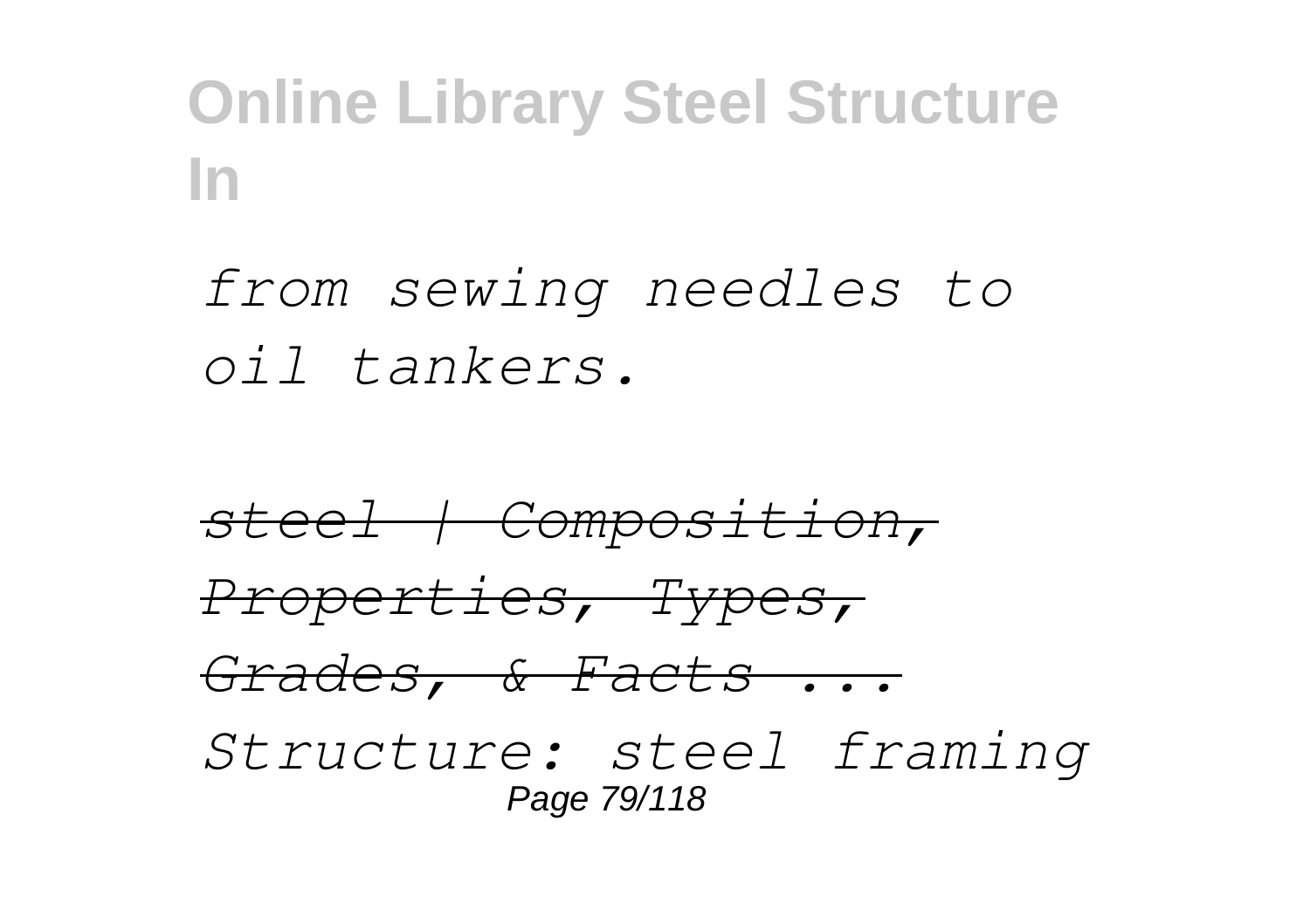*clad with faceted aluminum panels, and stands on 3 pairs of steel legs. Site was mostly swamp, filled with much, organic material with 95% water* Page 80/118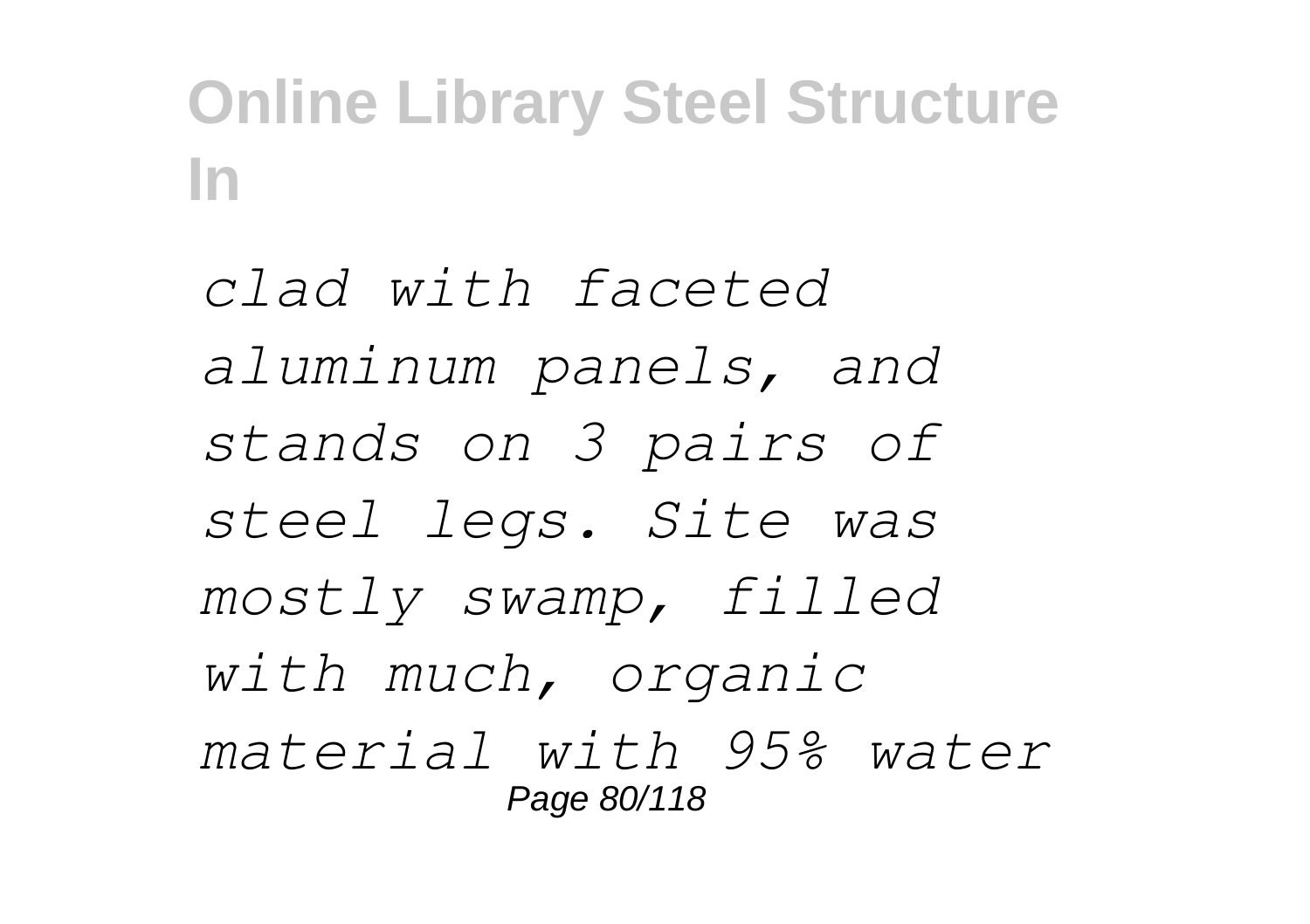*content. As a solution, 2.5 million cubic yards of soil was removed and replaced by clean material Indoor Football Facility,u000bUniversity of Illinois, Urbana* Page 81/118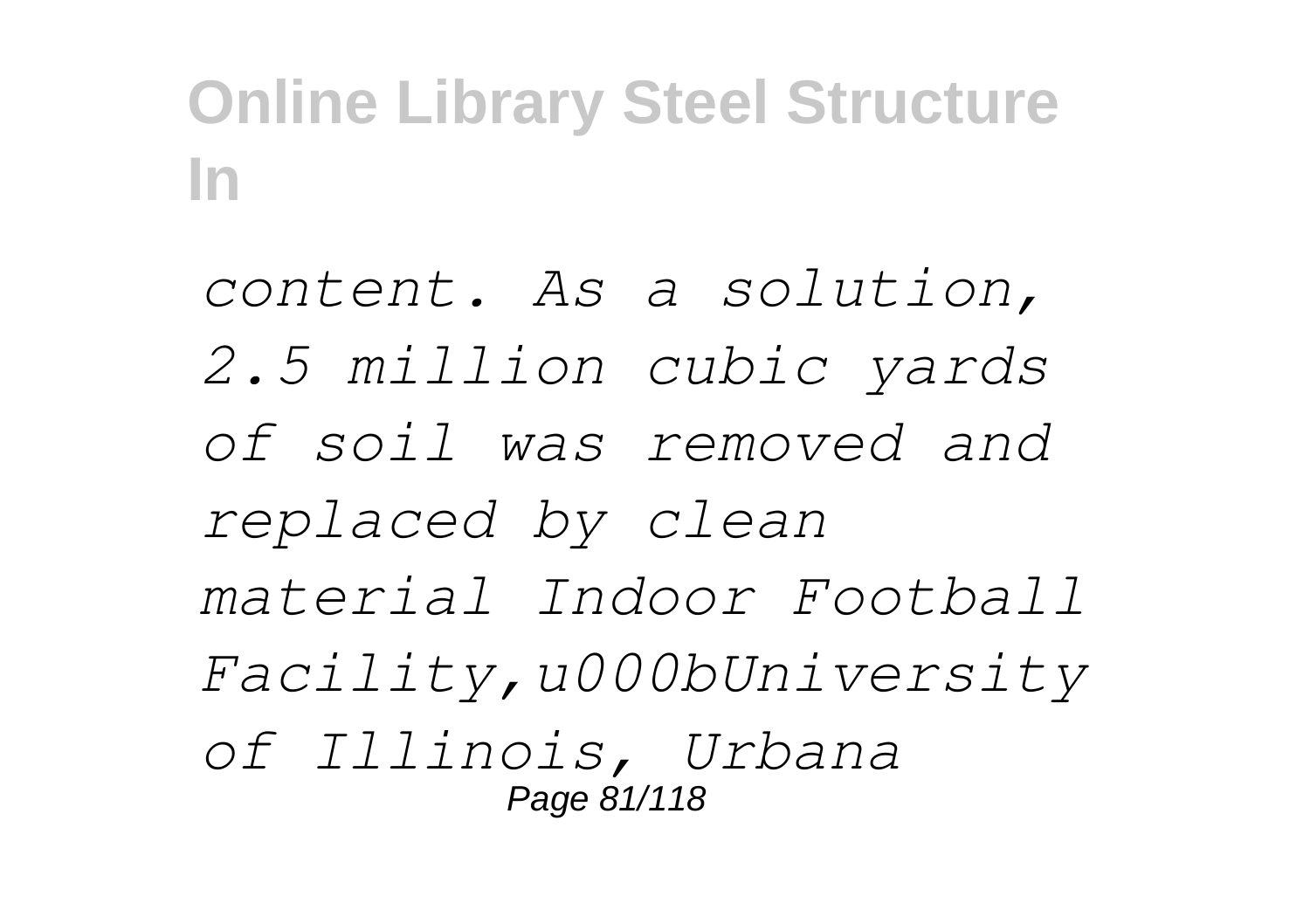*Types of Steel Structures - Tension Members, Compression ... A steel structure is highly recommended for large span and heavy* Page 82/118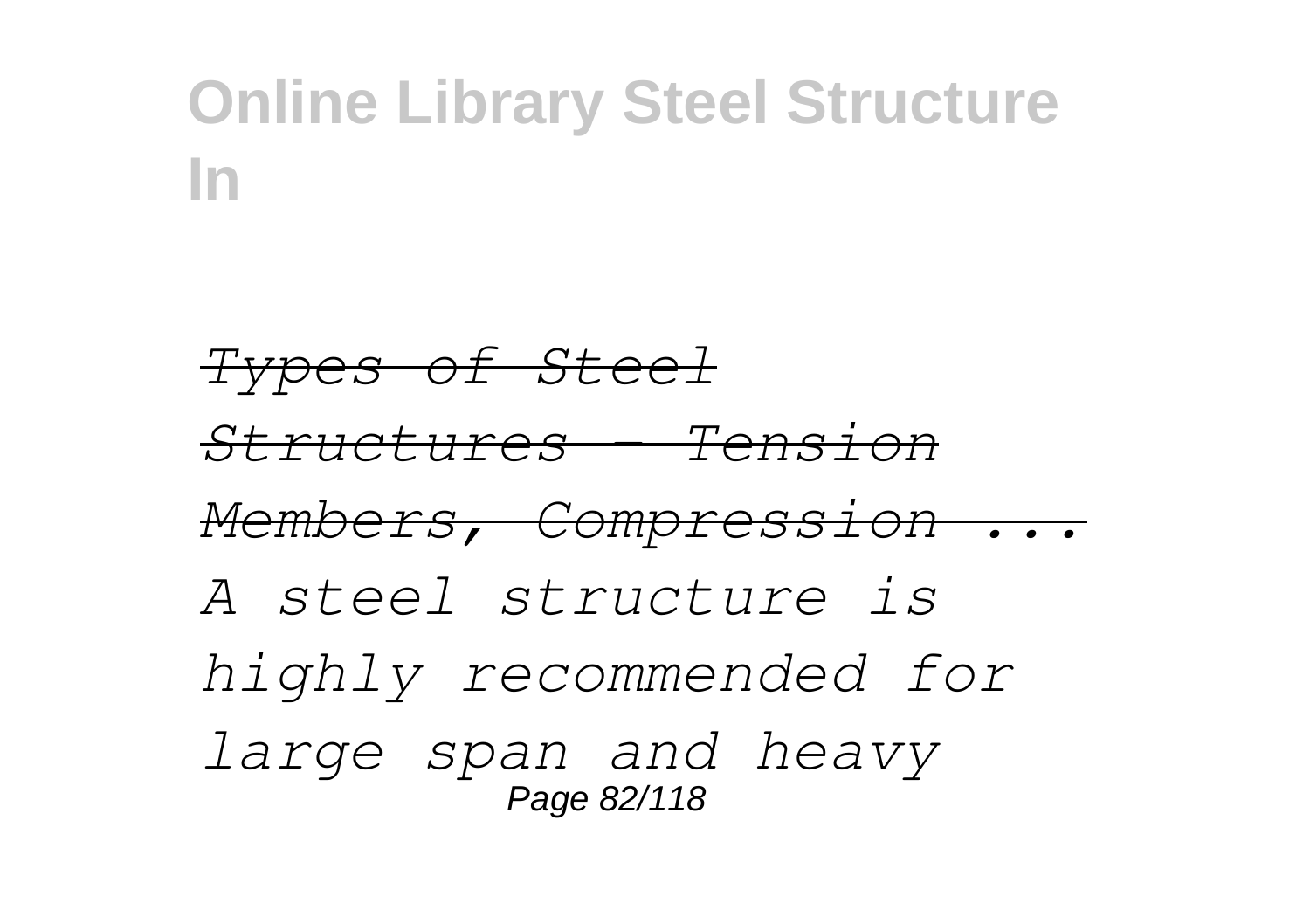*structures which befits all types of Industrial buildings. Lower floor to floor heights can easily be constructed using staggered truss, girder slab, and* Page 83/118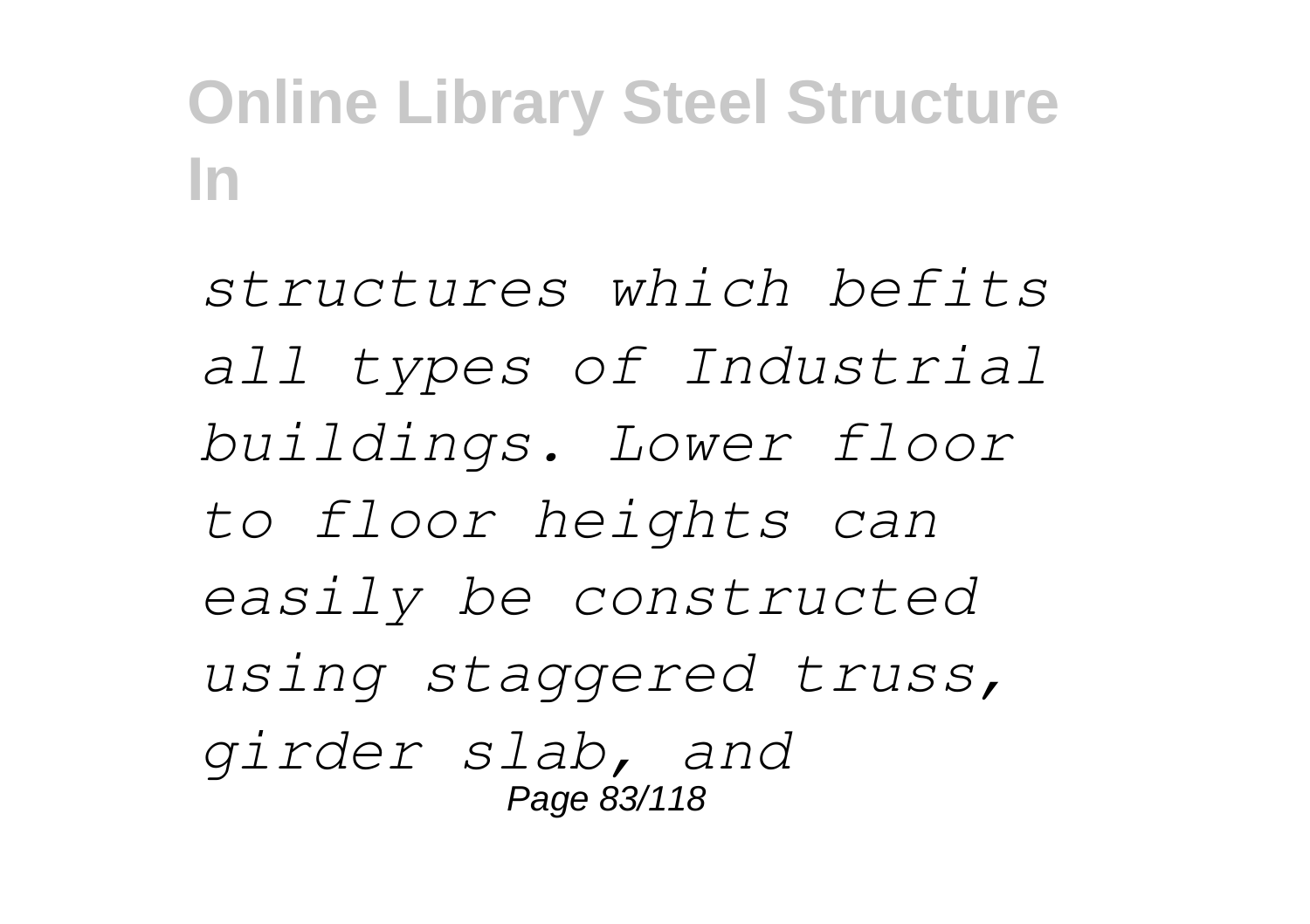*castellated beam construction.*

*Advantages and Disadvantages of Steel Structures The structural system* Page 84/118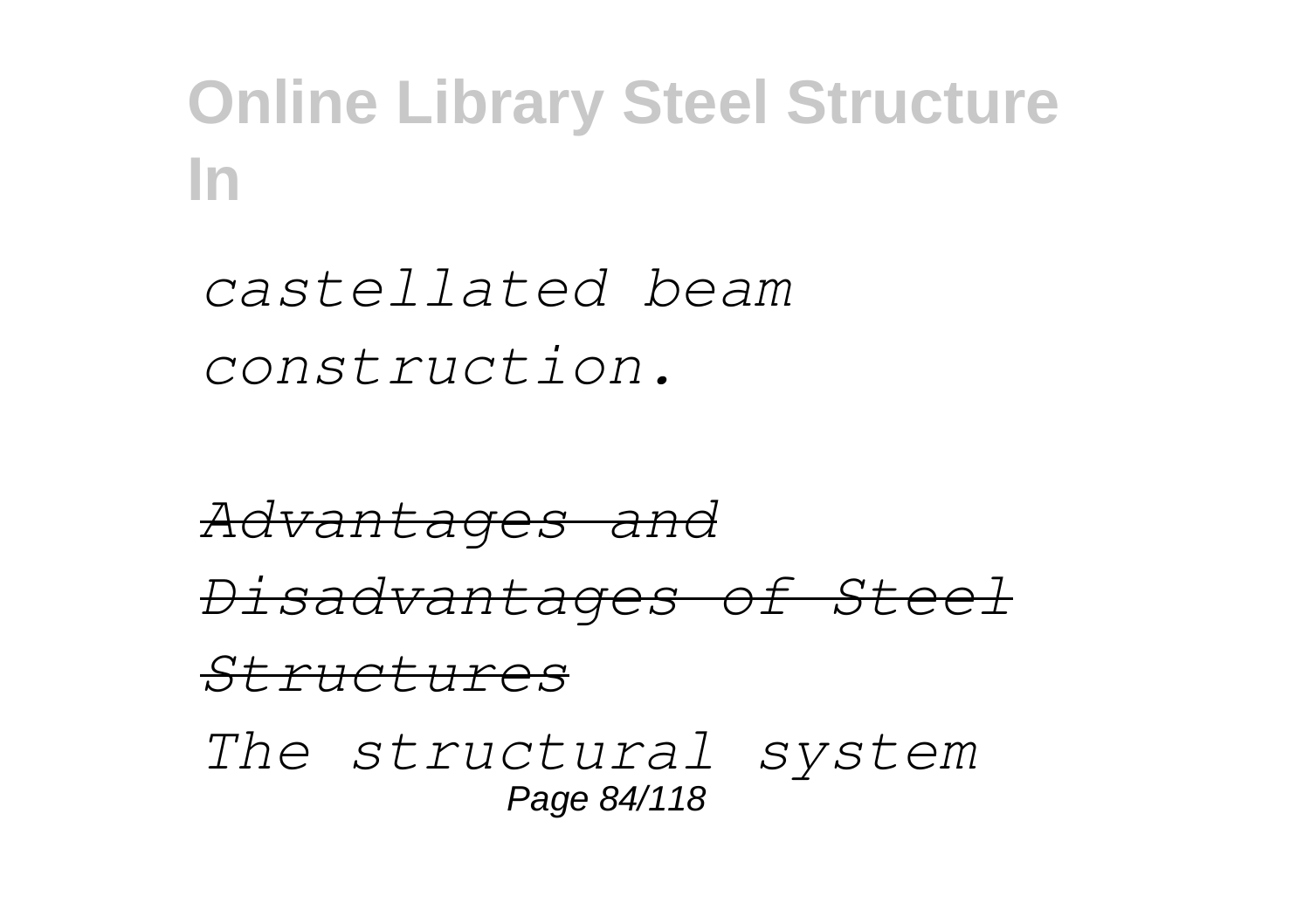*required for stability is primarily influenced by the building height. For buildings up to eight storeys height, the steel structure alone may be designed to* Page 85/118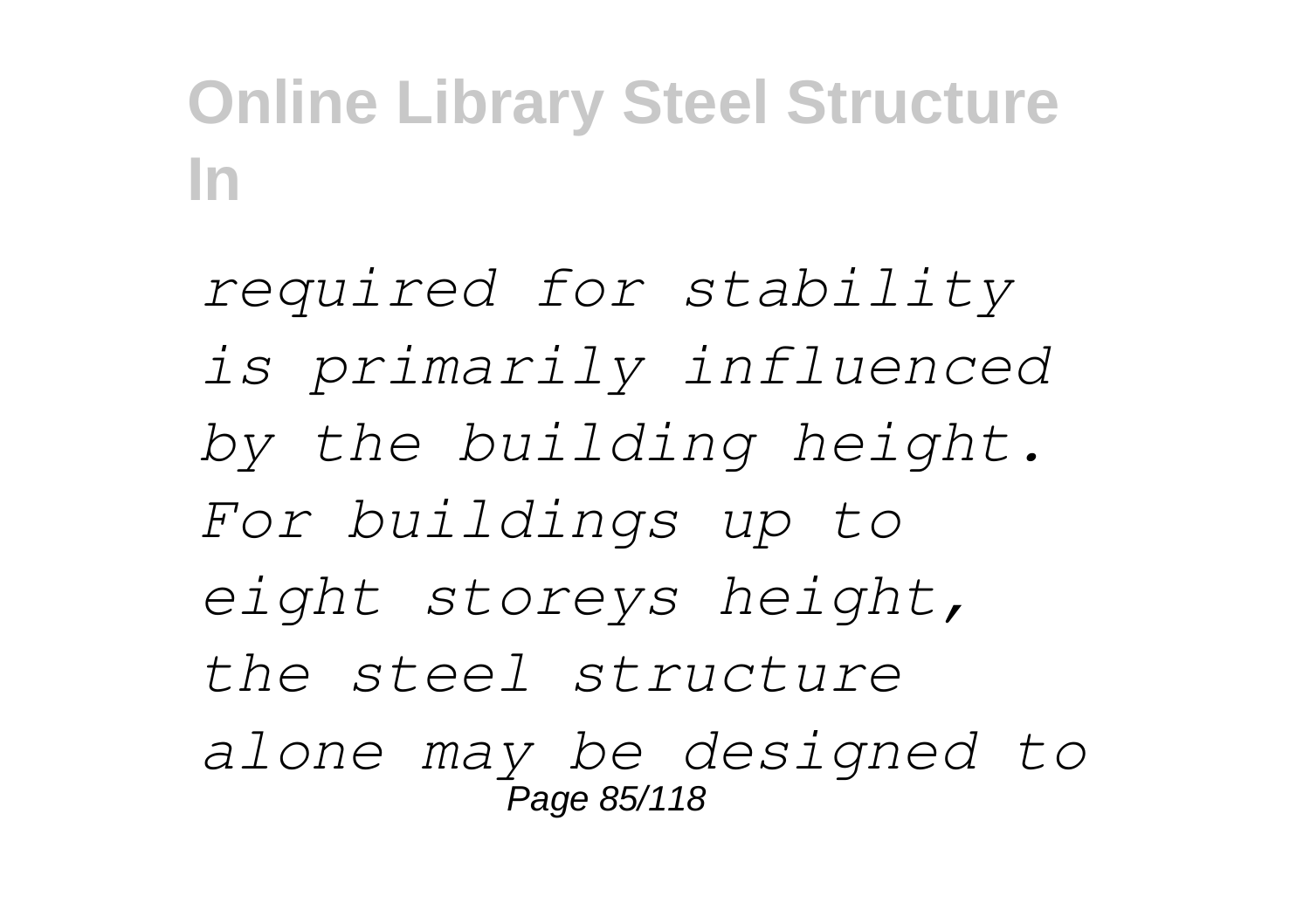*provide stability, but for taller buildings, concrete or braced steel cores are more efficient structurally.*

$$
\frac{Design -}{Page 86/118}
$$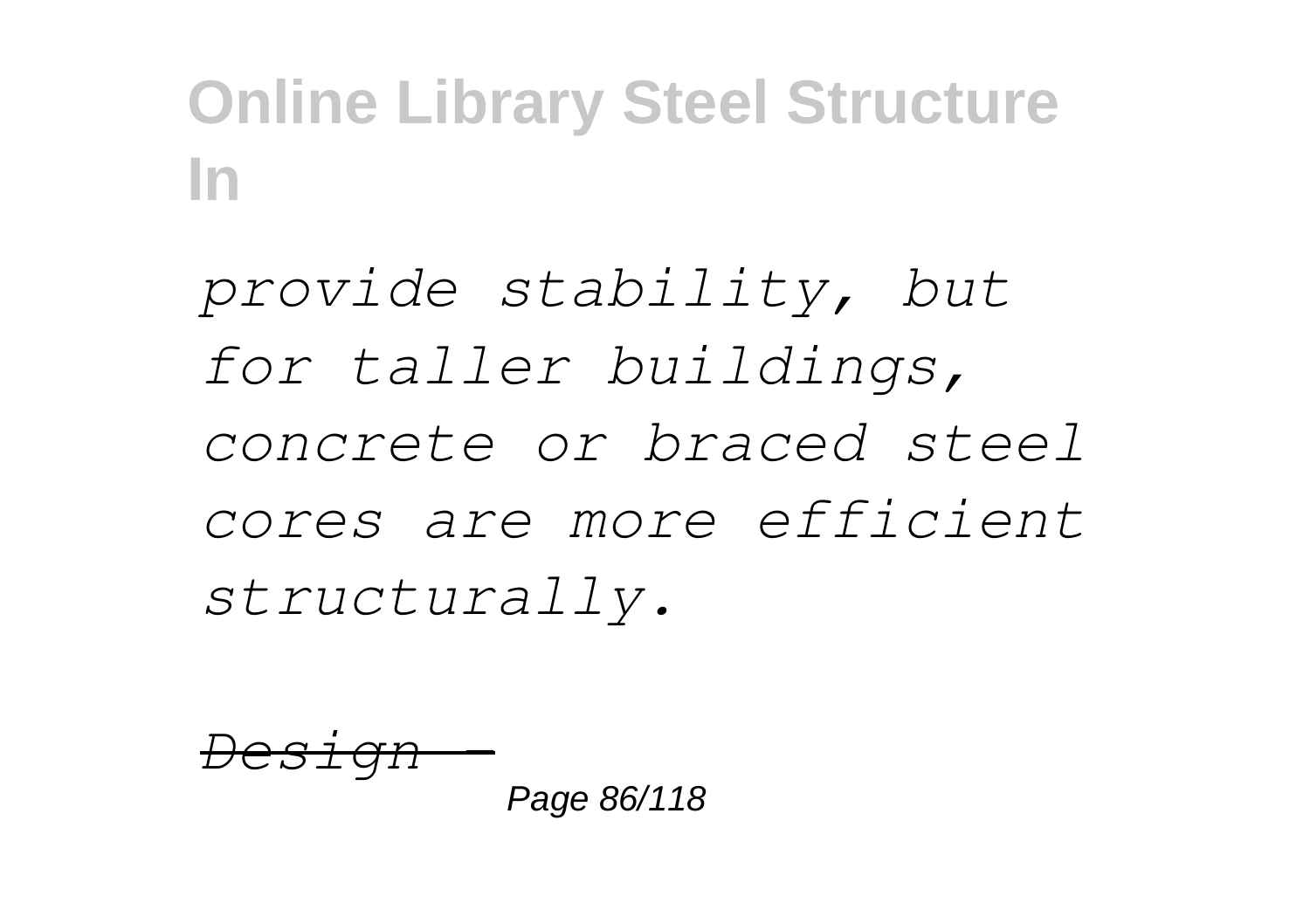*SteelConstruction.info Steel structure construction has numerous advantages over concrete construction. Following are a list of advantages of steel* Page 87/118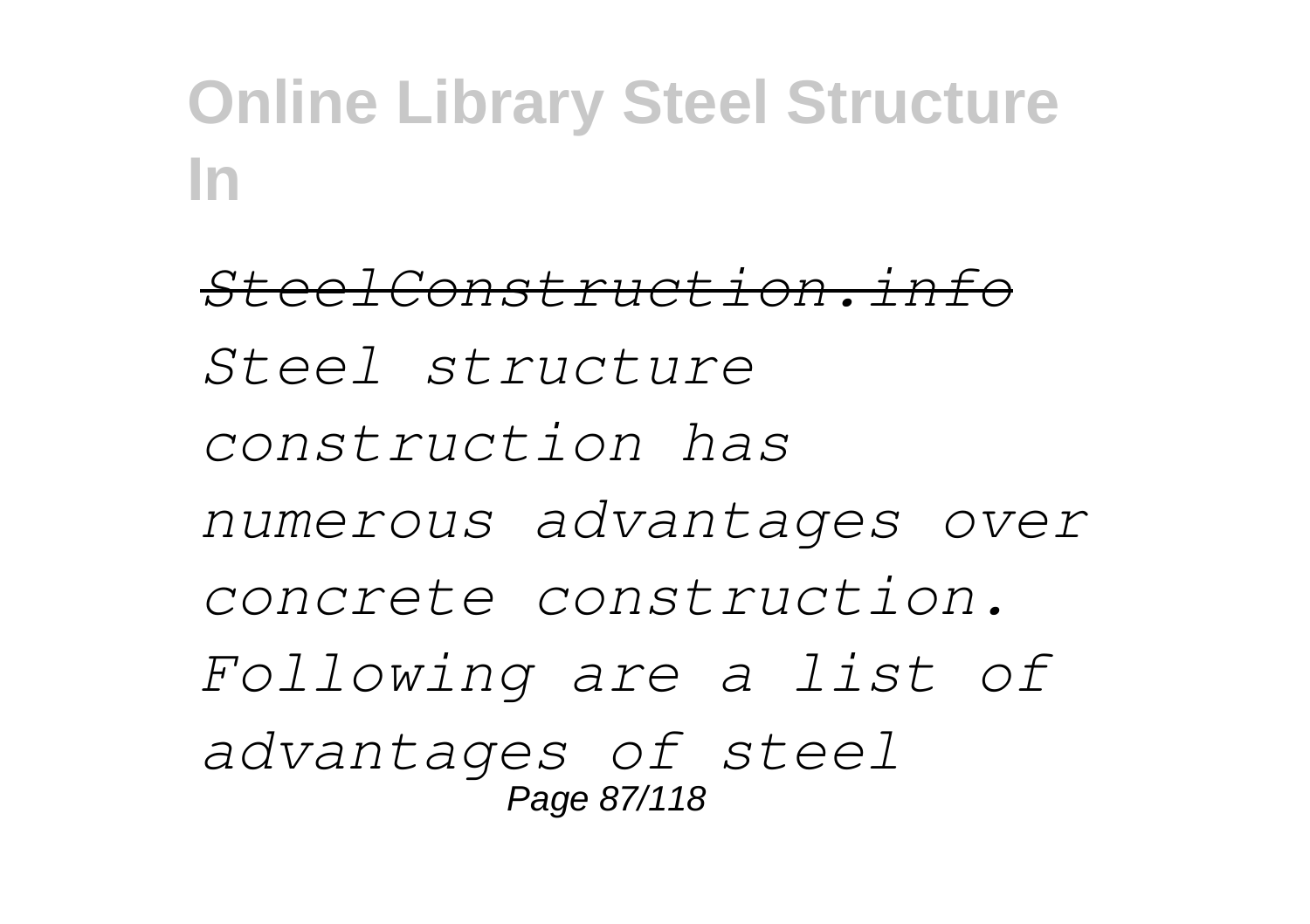*structure construction offers: 1. Steel is a highly durable metal. It can withstand a considerable amount of external pressure. Hence, steel structures* Page 88/118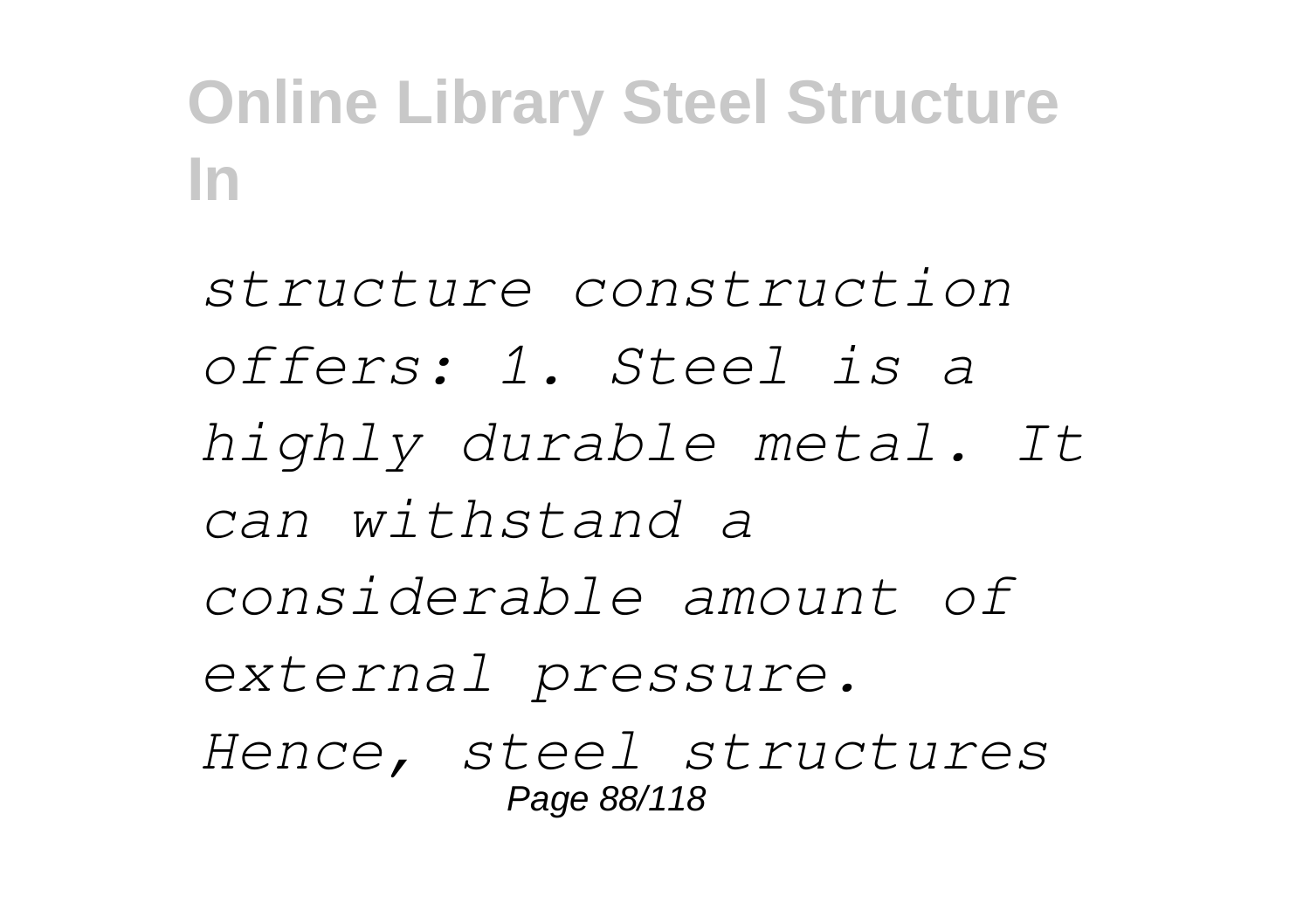*are earthquake resistant whereas concrete structures are brittle. Concrete is not as resistant as steel. 2. Steel structures have a good load carrying* Page 89/118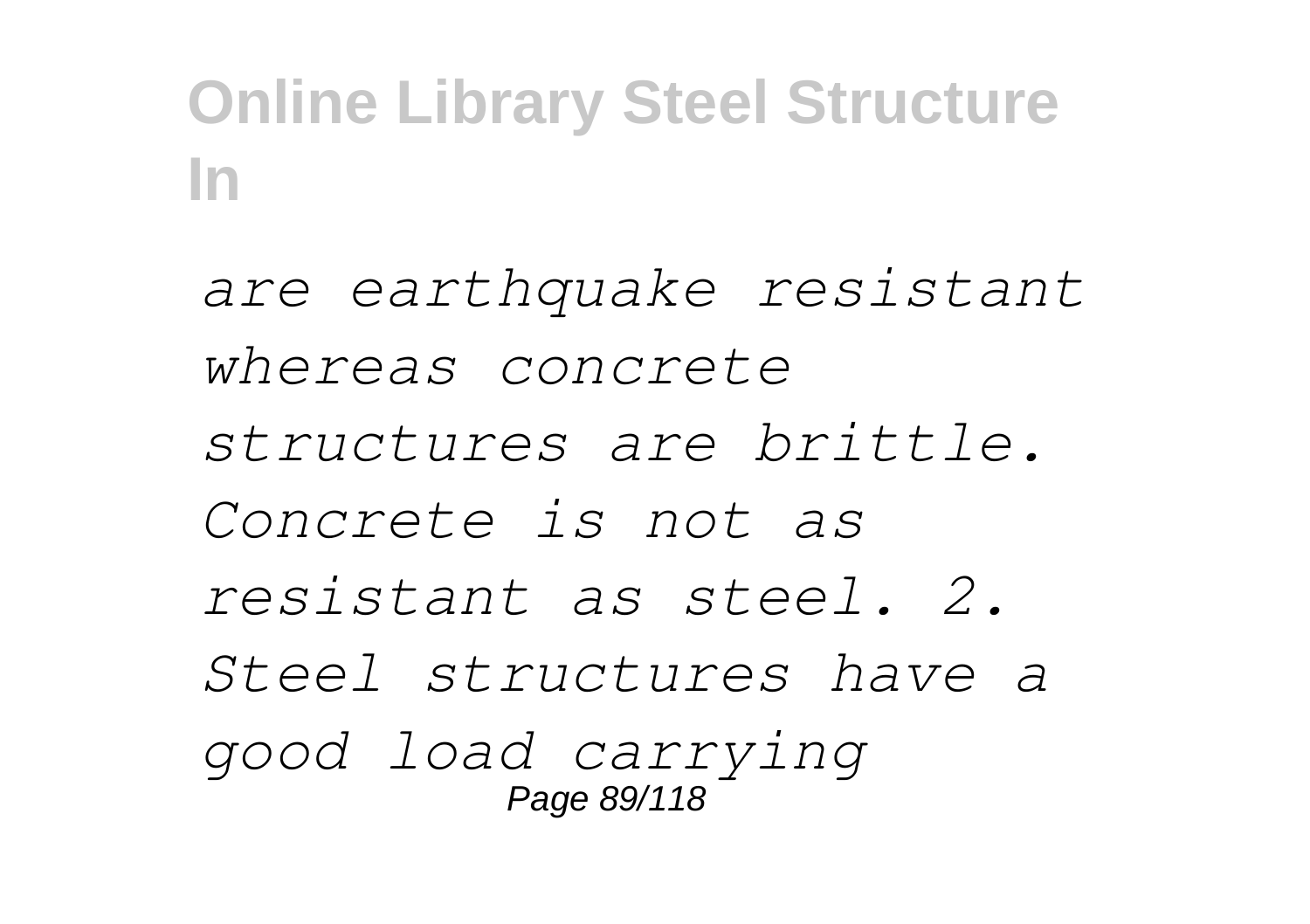*capacity unlike concrete structures, which have a low load carrying ...*

*Advantages of Steel Structure Construction Steel Structures has* Page 90/118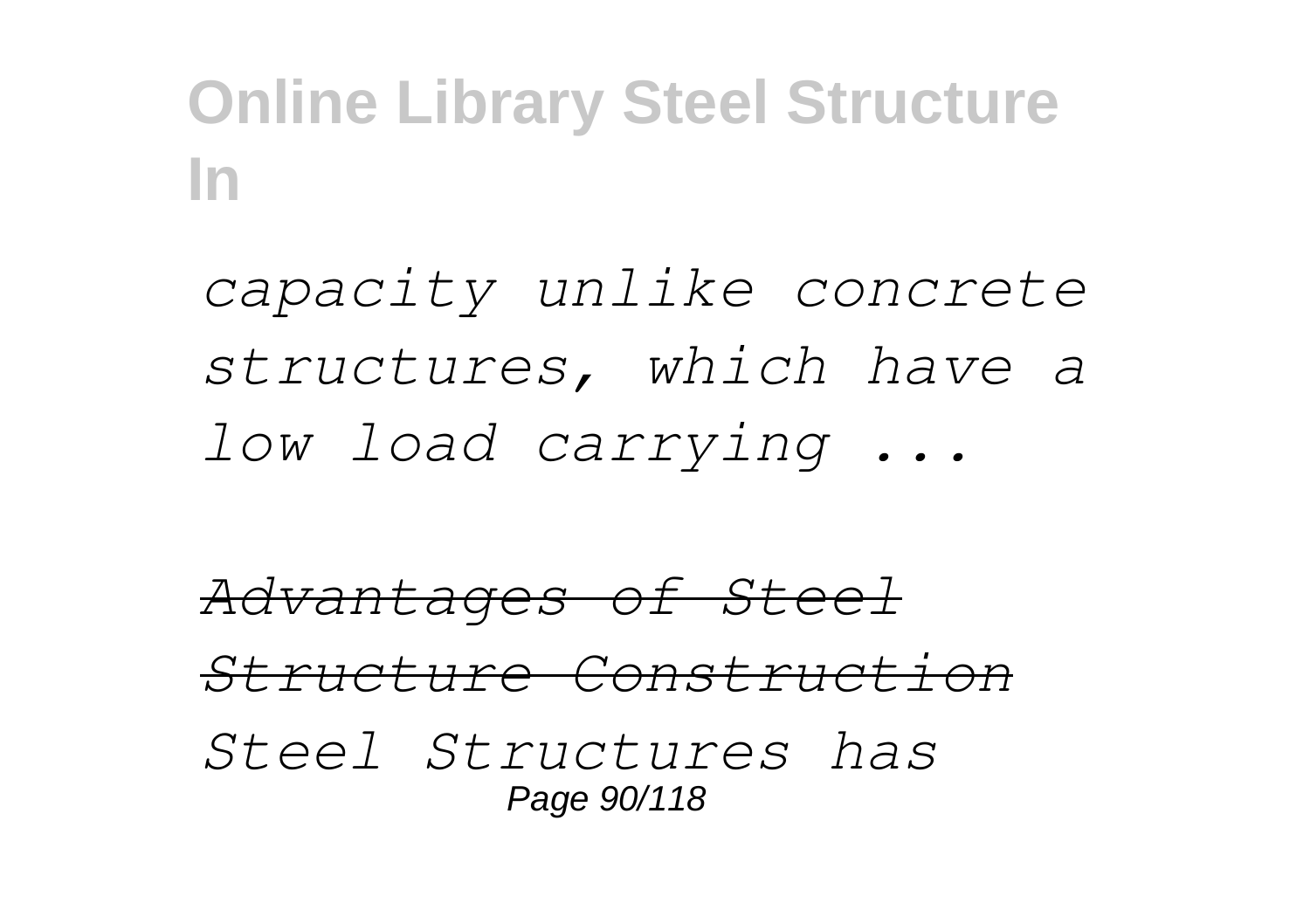*been supplying structural steelwork to the Construction Industry since it was established in November 2000, specialising in design, supply,* Page 91/118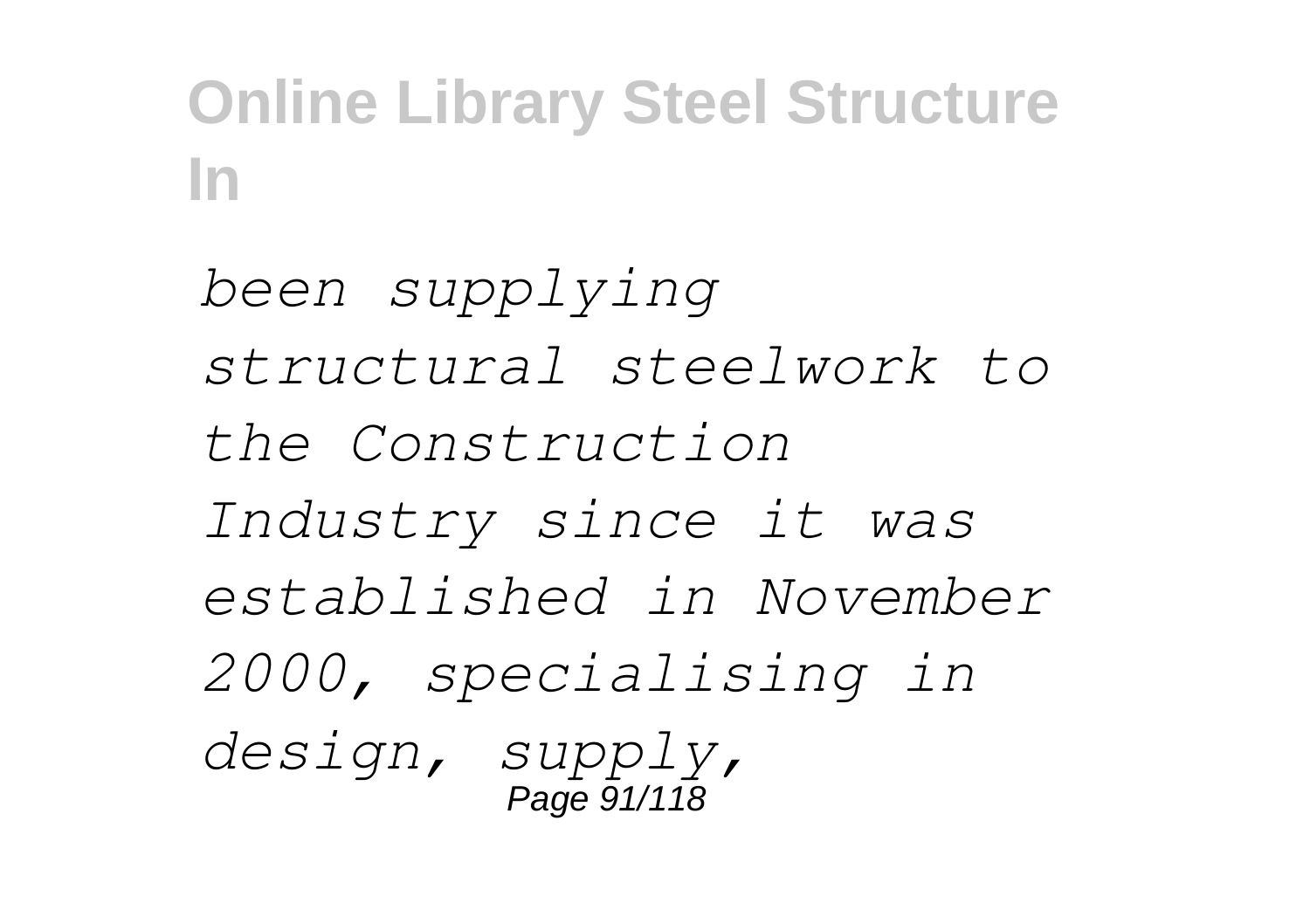*fabrication and erection. Recent Posts Recent Progress at Bayside Shopping Centre, Dublin March 31, 2020*

*Steel Structures* Page 92/118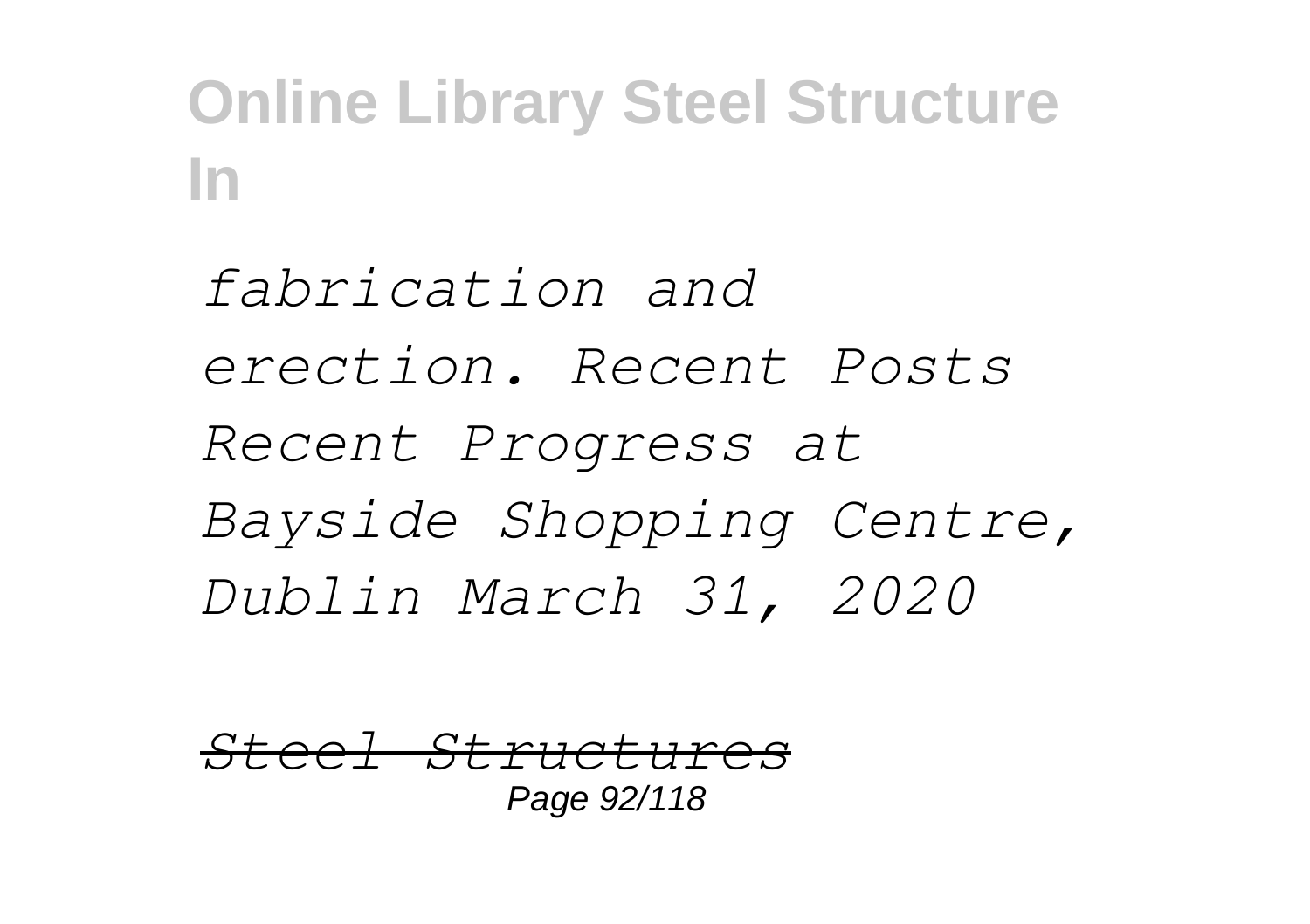*Northern Ireland Limited | supplying ... Eurocode 3: Design of steel structures. Design of joints, BSI ↑ 2.0 2.1 2.2 BS EN 1993-1-1:2005+A1:2014,* Page 93/118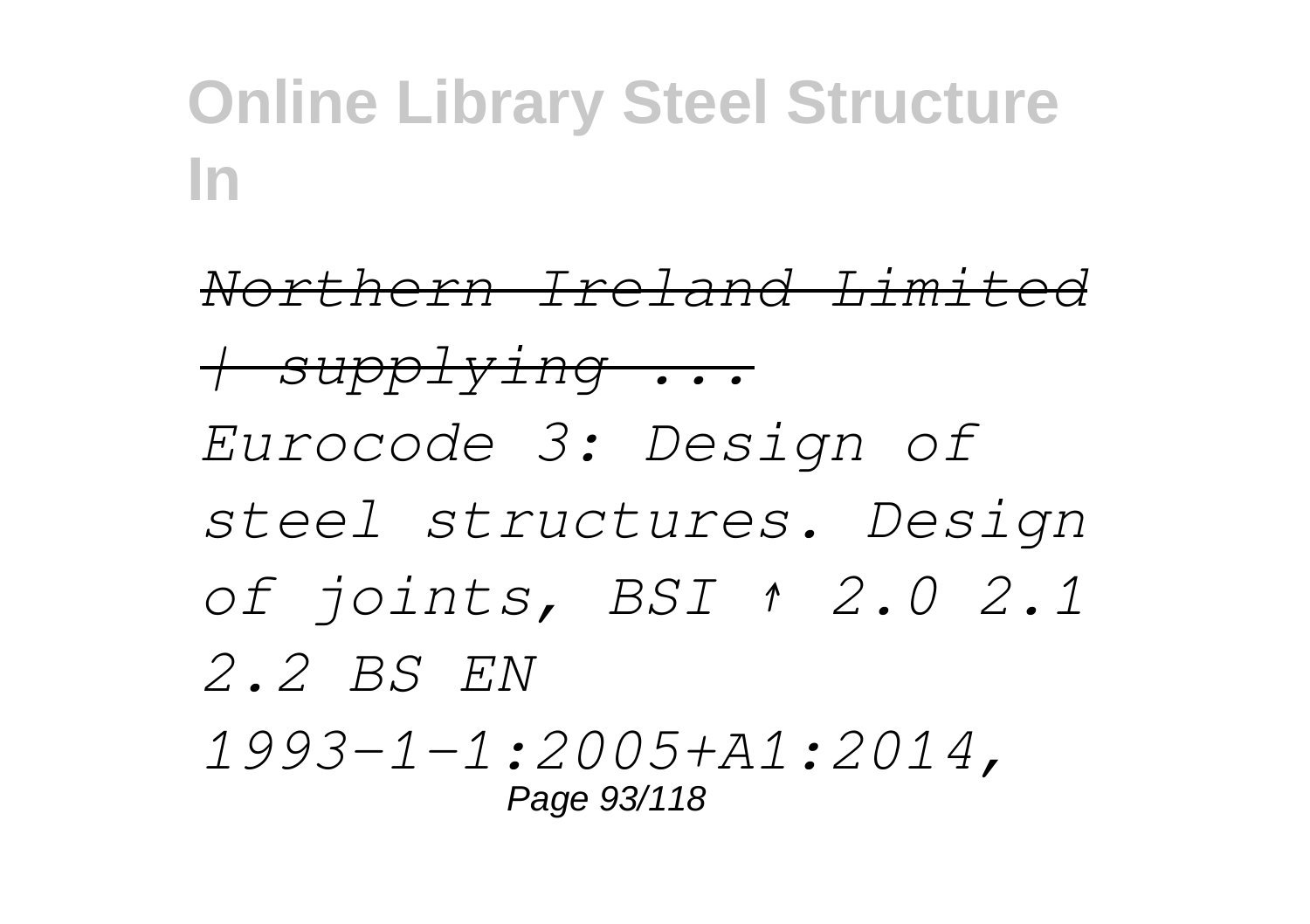*Eurocode 3: Design of steel structures. General rules and rules for buildings, BSI ↑ BS EN 1993-1-3:2006 Eurocode 3. Design of steel structures.* Page 94/118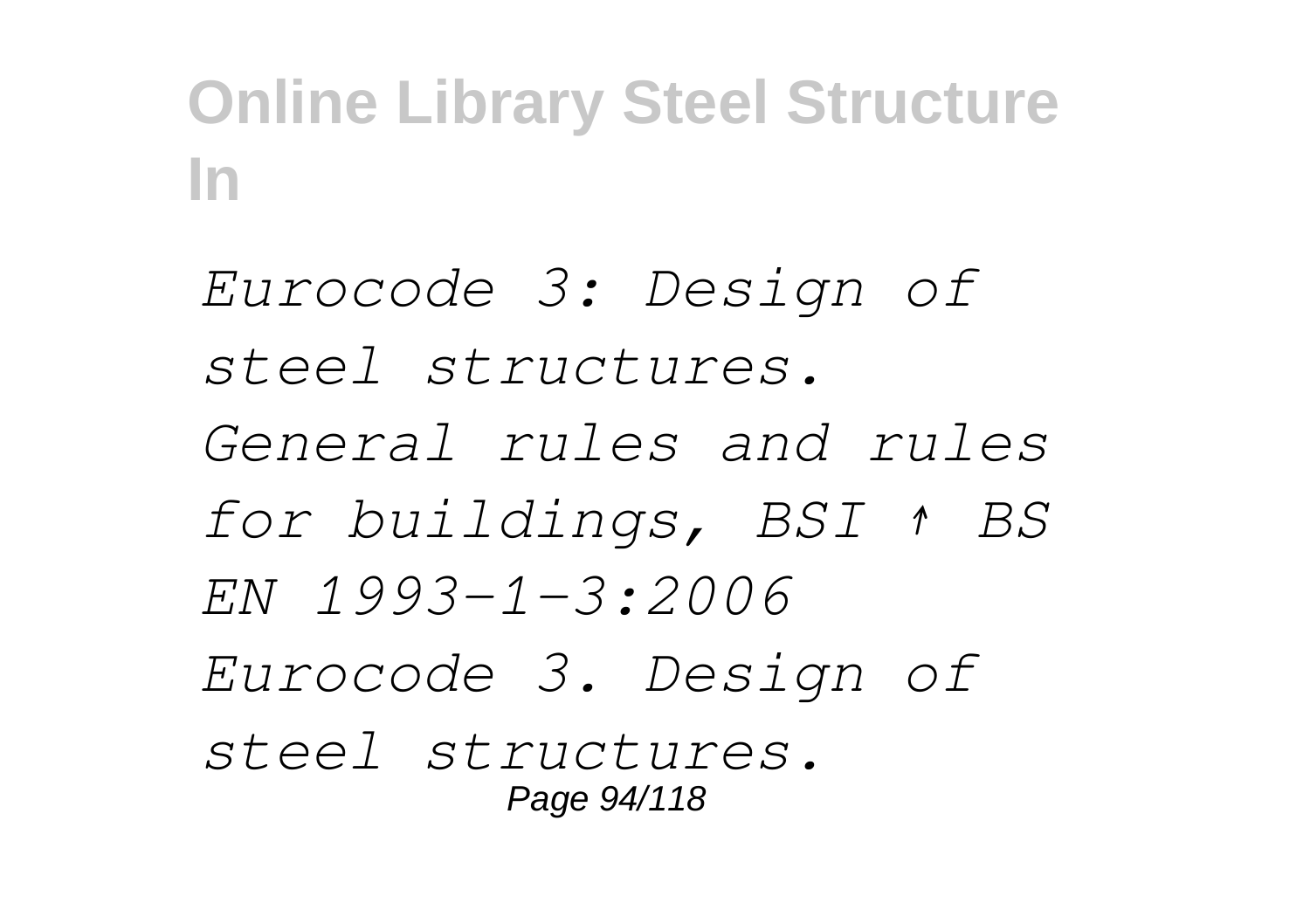*General rules. Supplementary rules for cold-formed members and sheeting, BSI*

*Trusses -*

*SteelConstruction.info* Page 95/118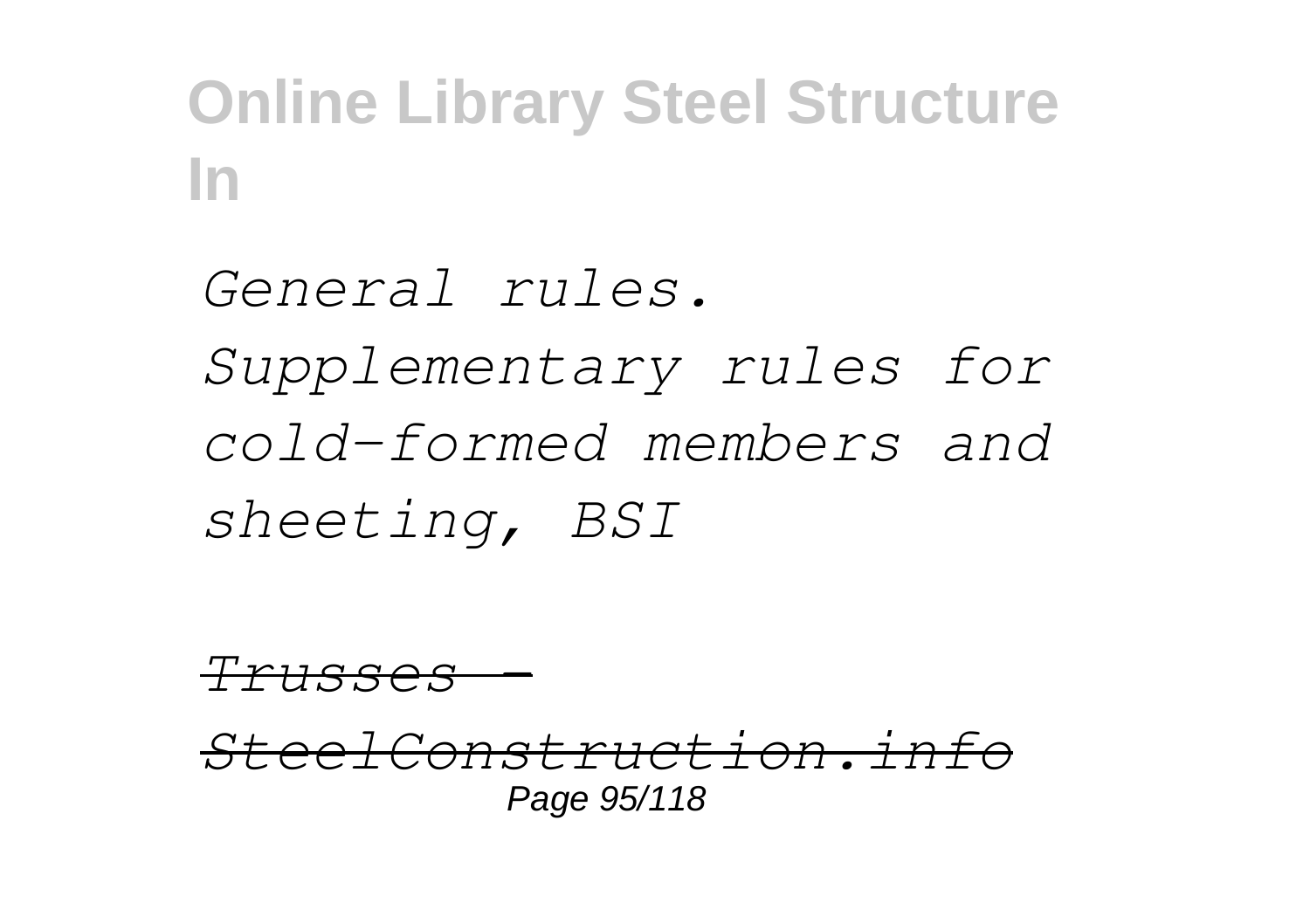*A steel framed structure is a very large assembly of a large number of relatively slender and flexible components. Overall accuracies of approximately 1 part in* Page 96/118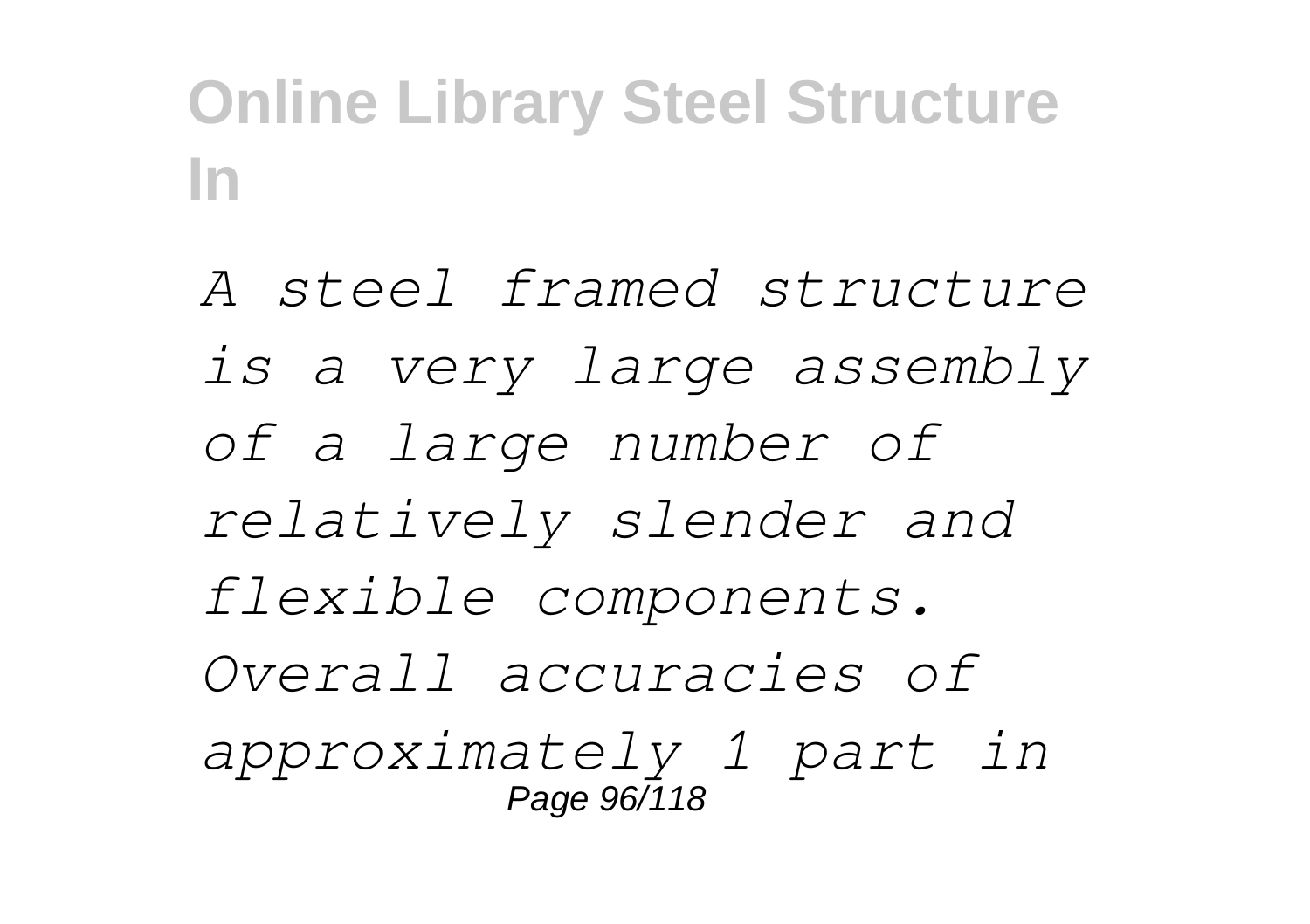*1000 are sought for plumb and line of the completed structure, using components that may individually be manufactured with greater variability than* Page 97/118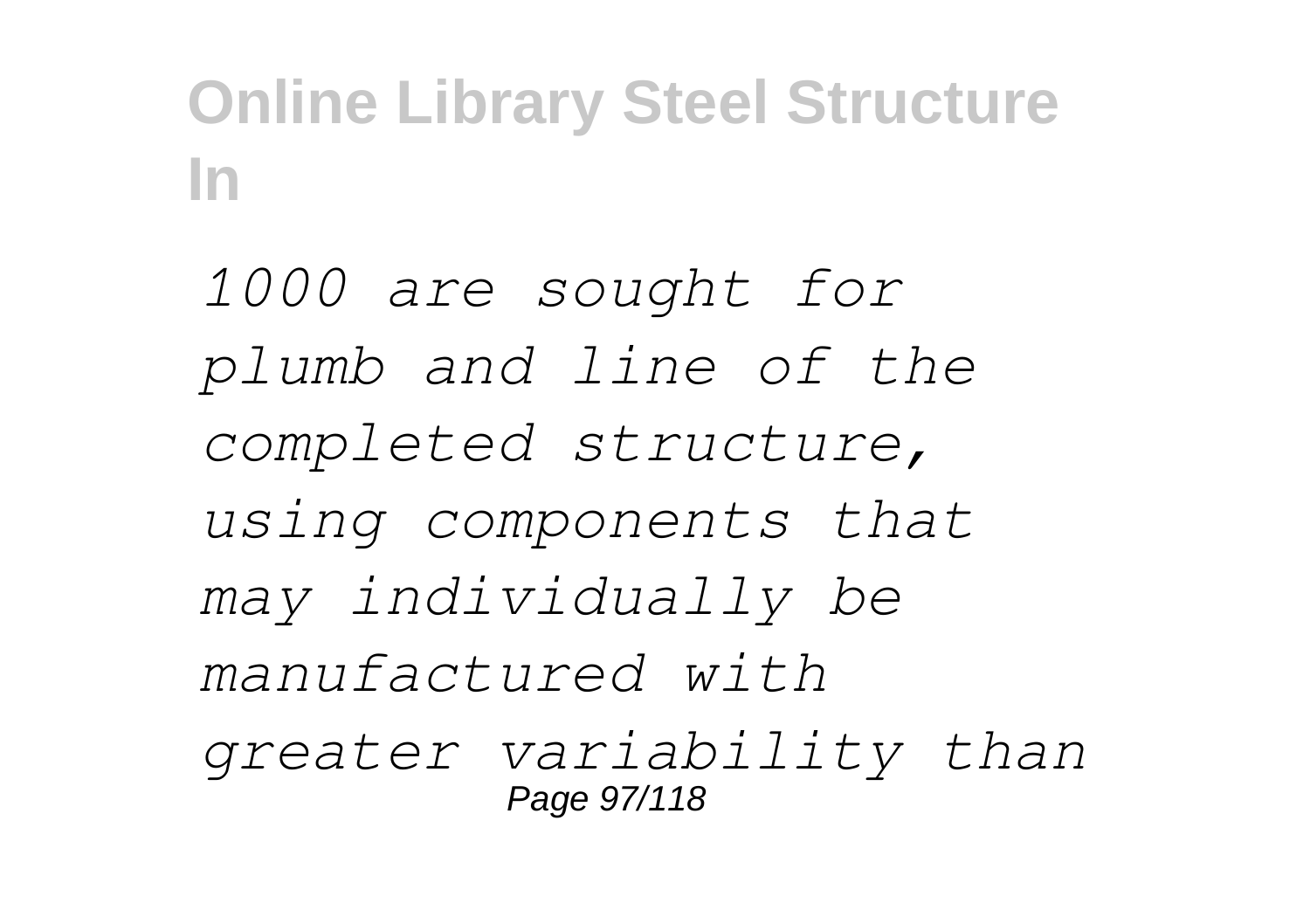*1 part in 1000.*

*Construction - SteelConstruction.info Structural steel is a category of steel used for making construction* Page 98/118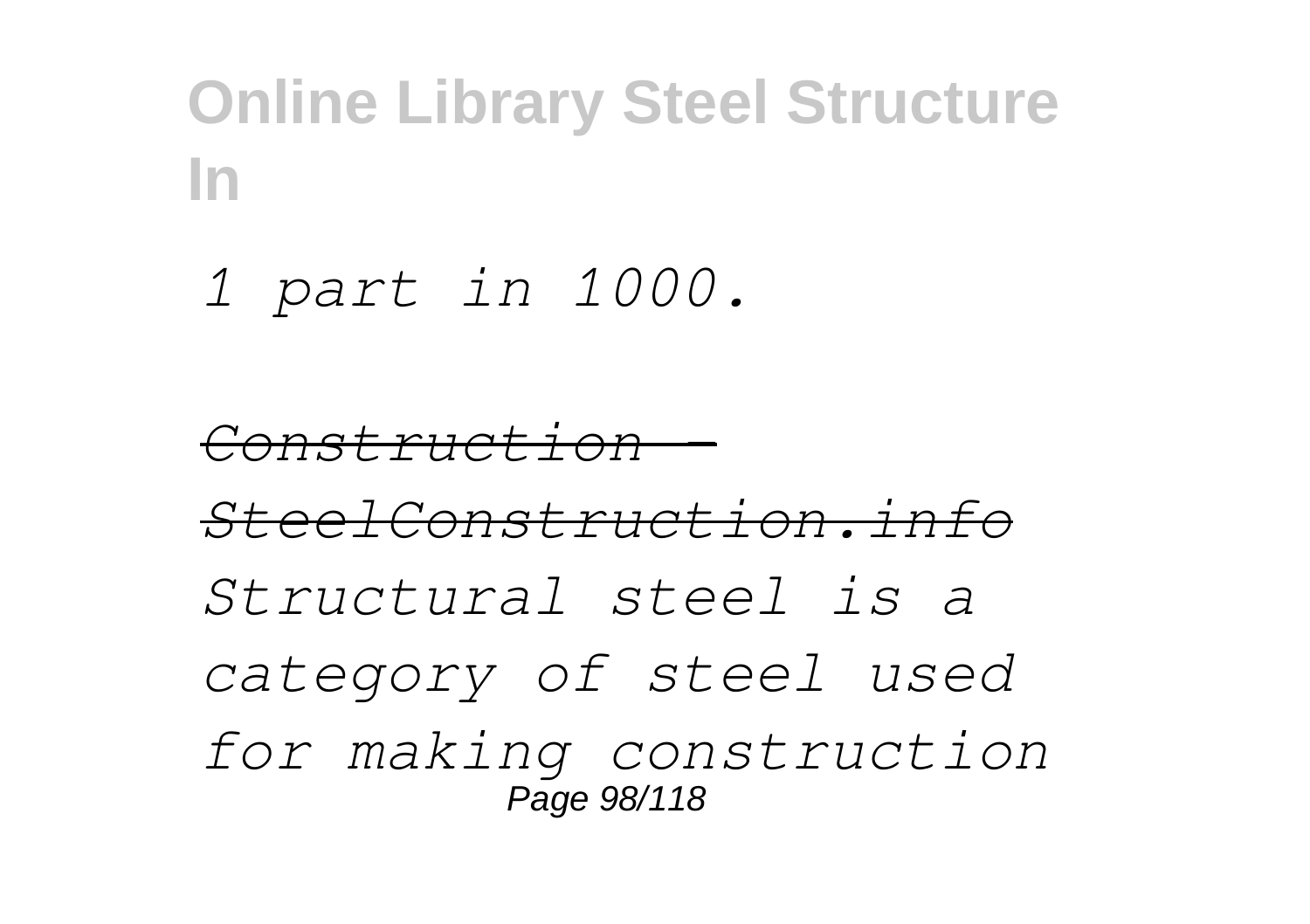*materials in a variety of shapes. Many structural steel shapes take the form of an elongated beam having a profile of a specific cross section.* Page 99/118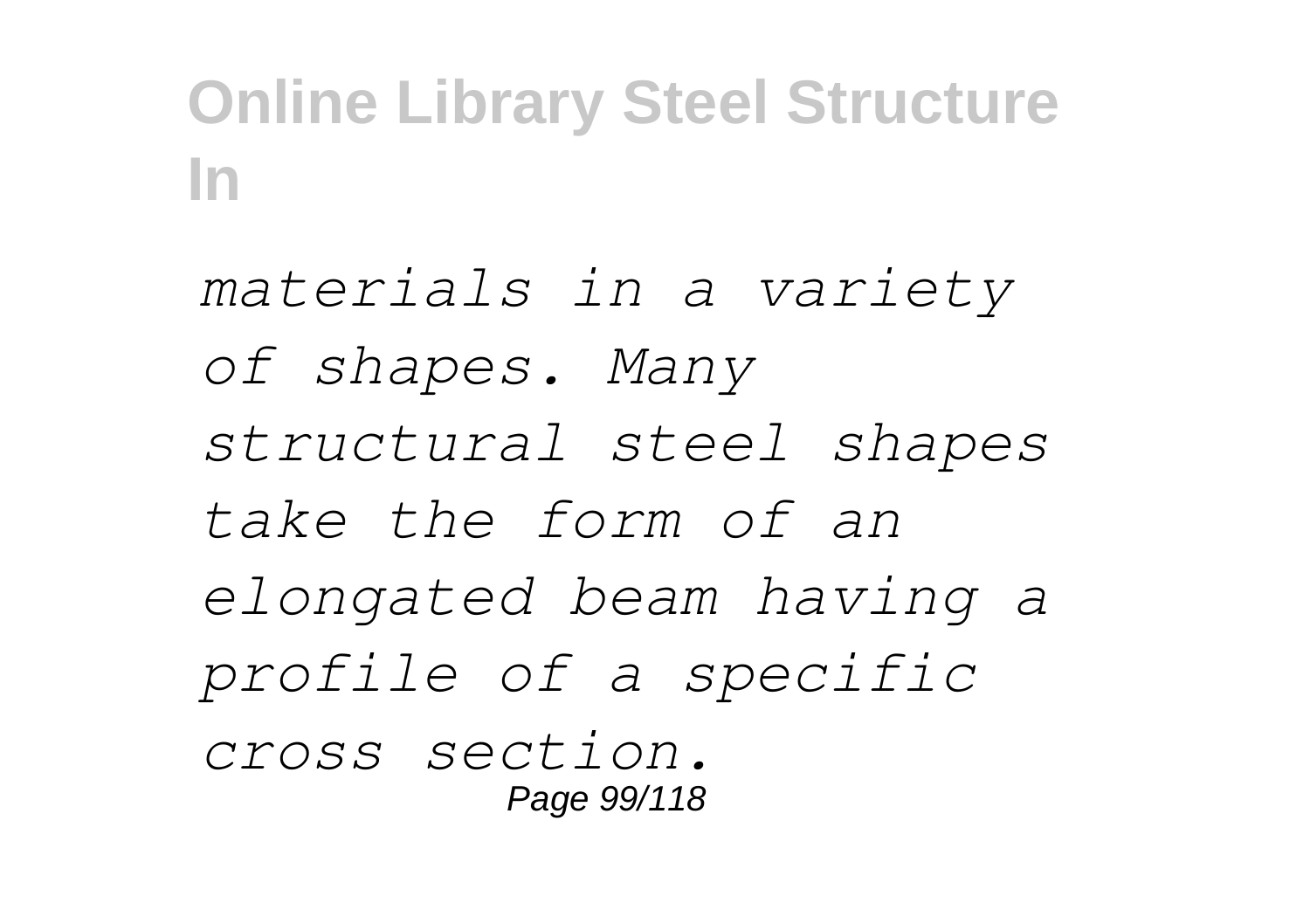*Structural steel shapes, sizes, chemical composition, mechanical properties such as strengths, storage practices, etc., are regulated by standards* Page 100/118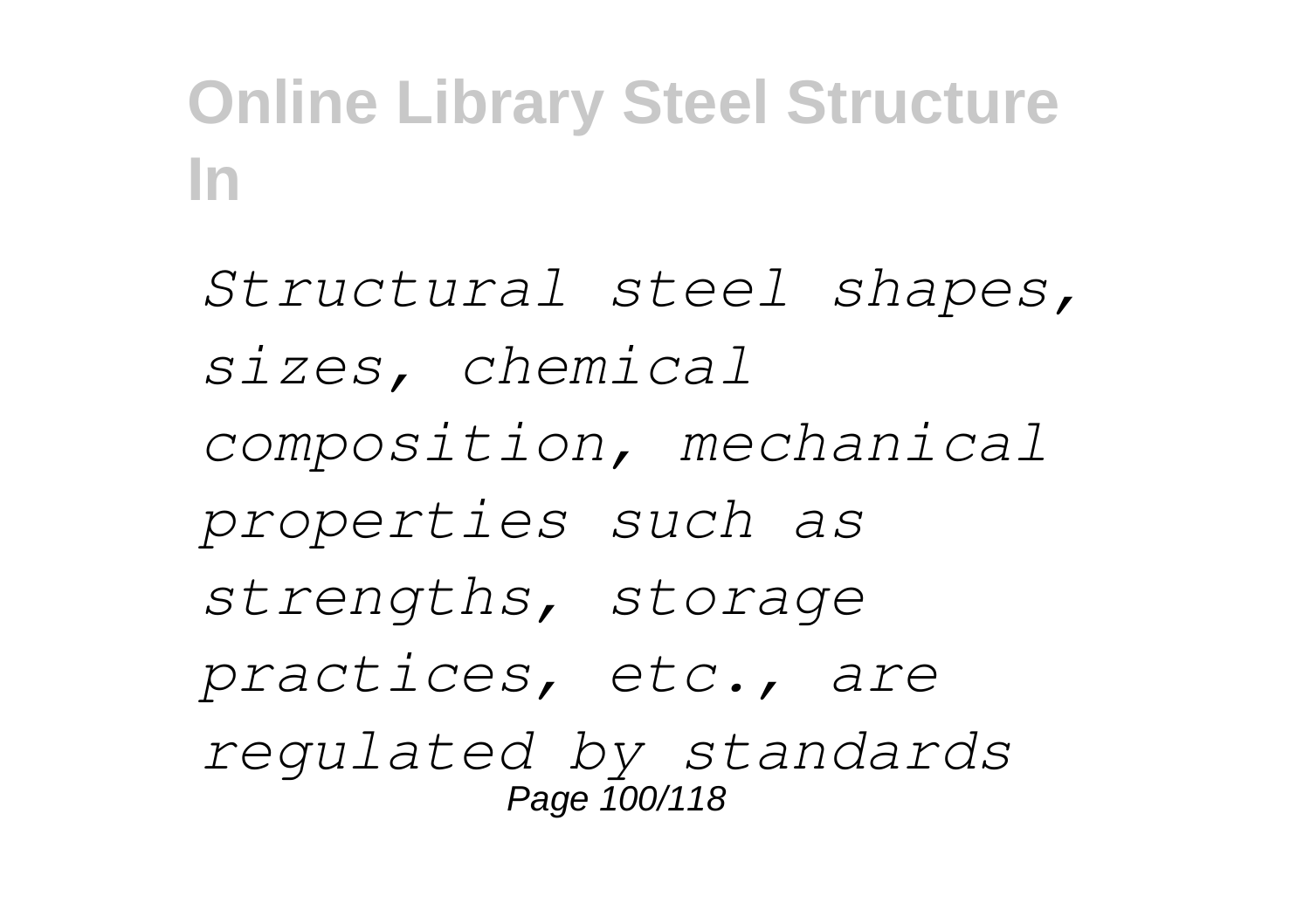*in most industrialized countries. Most structural steel shapes, such as I-beams, have high second moments of area, which means they are very* Page 101/118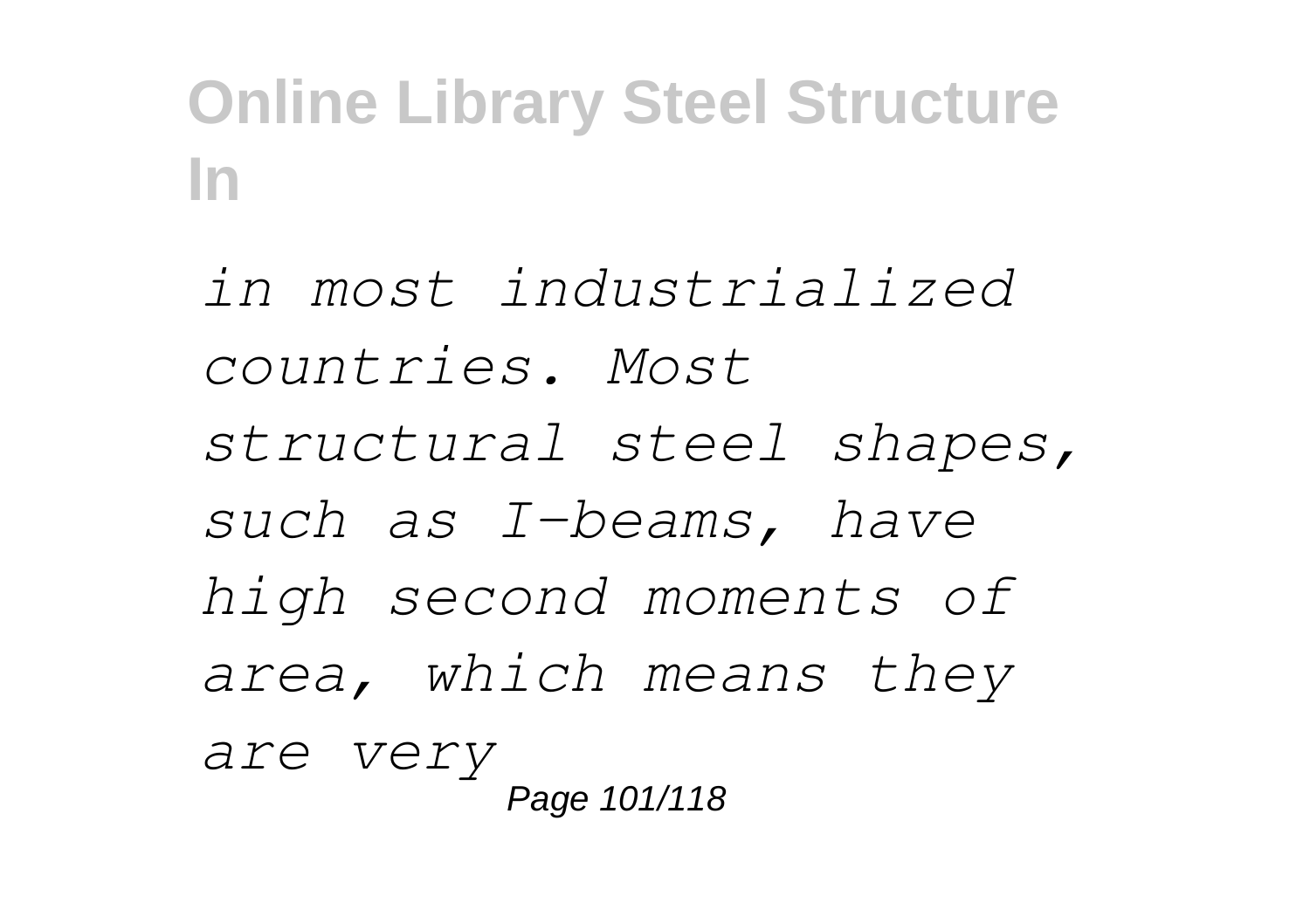#### *Structural steel - Wikipedia Steel structural members are rolled in a variety of shapes, the commonest of which are plates,* Page 102/118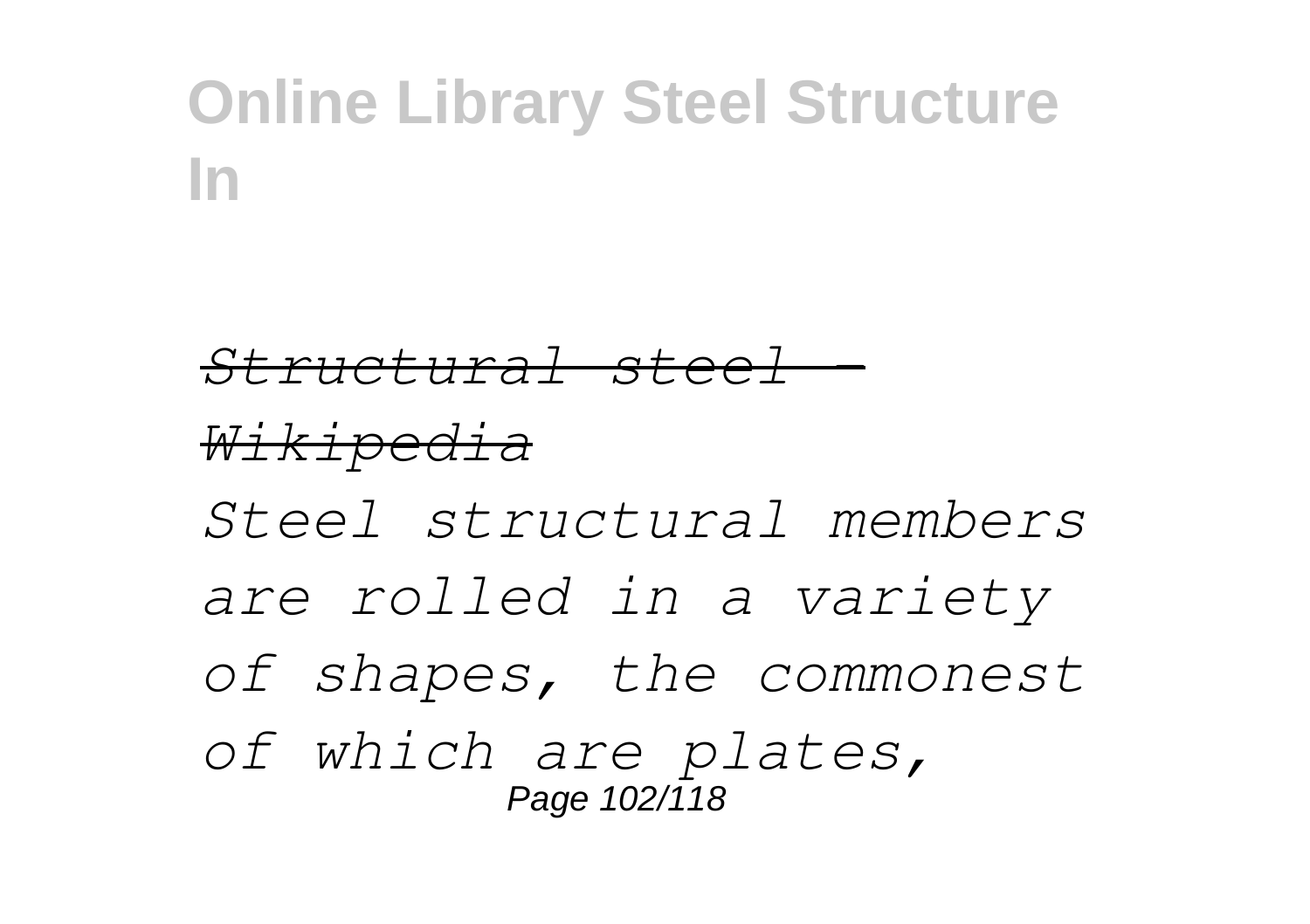*angles, I beams, and Ushaped channels. These members may be joined by steel bolts or rivets, and the development of welding in the 20th century made it possible* Page 103/118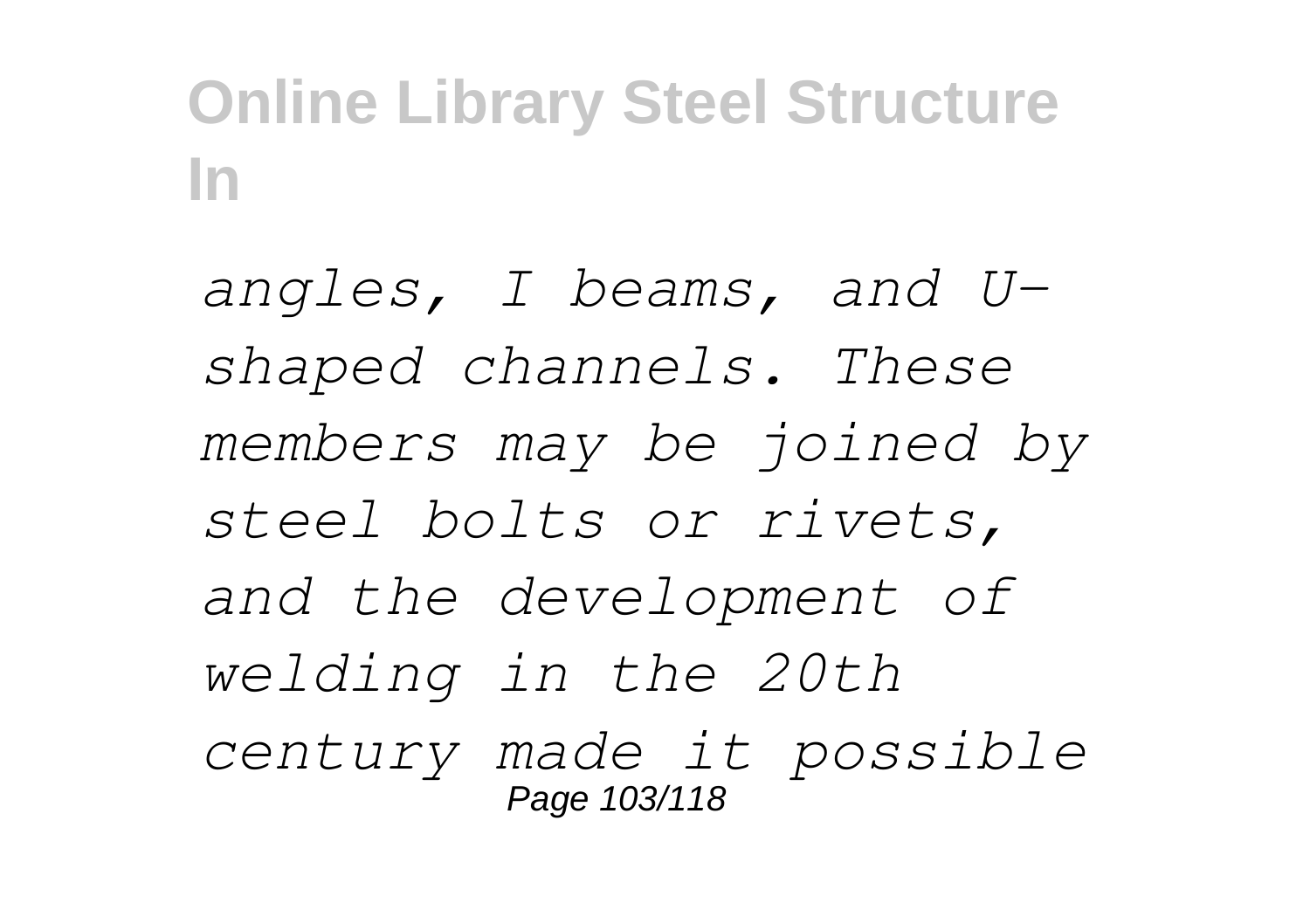*to produce fused joints with less labour and materials.*

*Architecture - Iron and steel | Britannica As for steel structures,* Page 104/118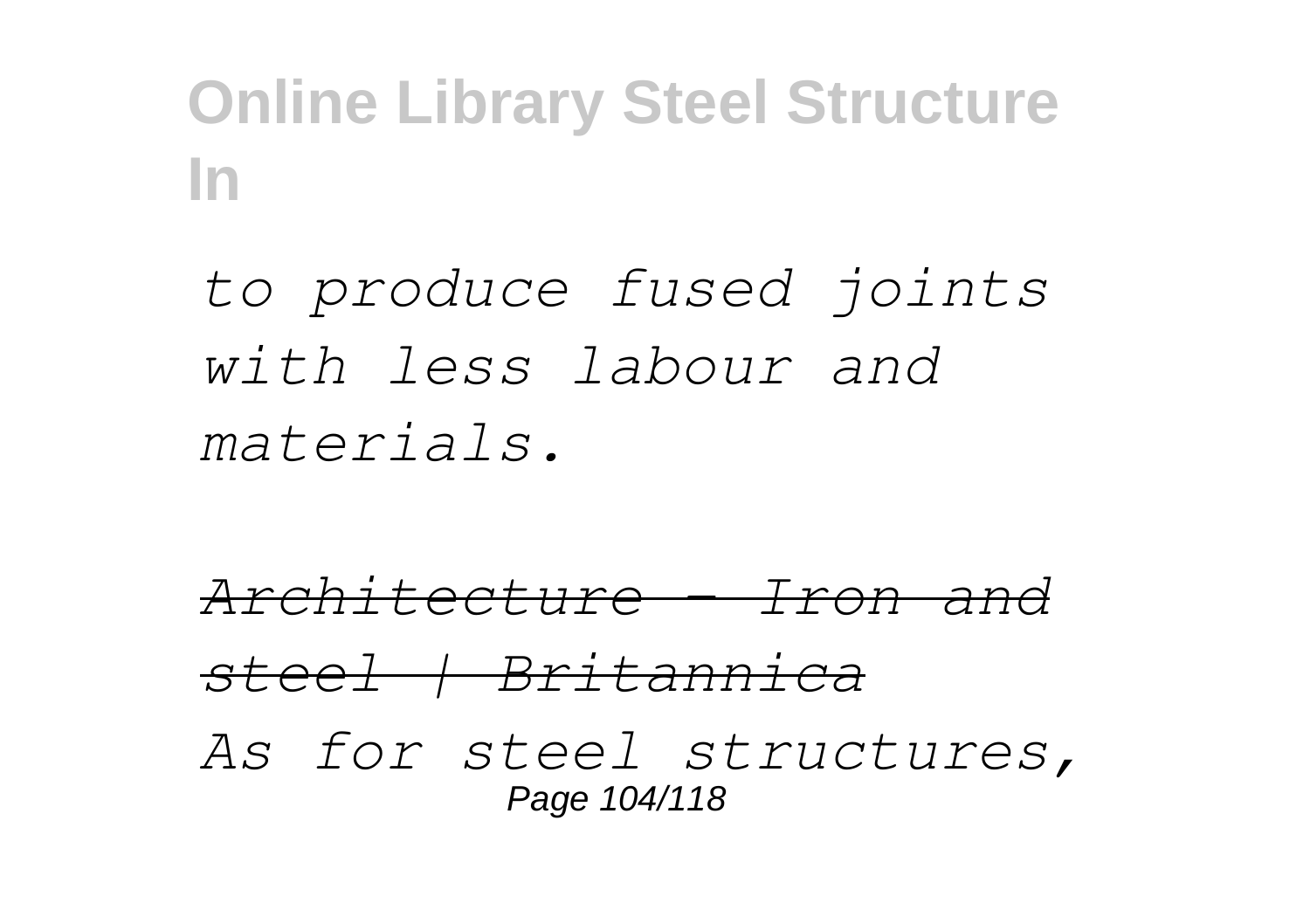*beam-to-column connection elements in reinforced concrete (RC) structures are also highly vulnerable and considered to be a weak link in such a* Page 105/118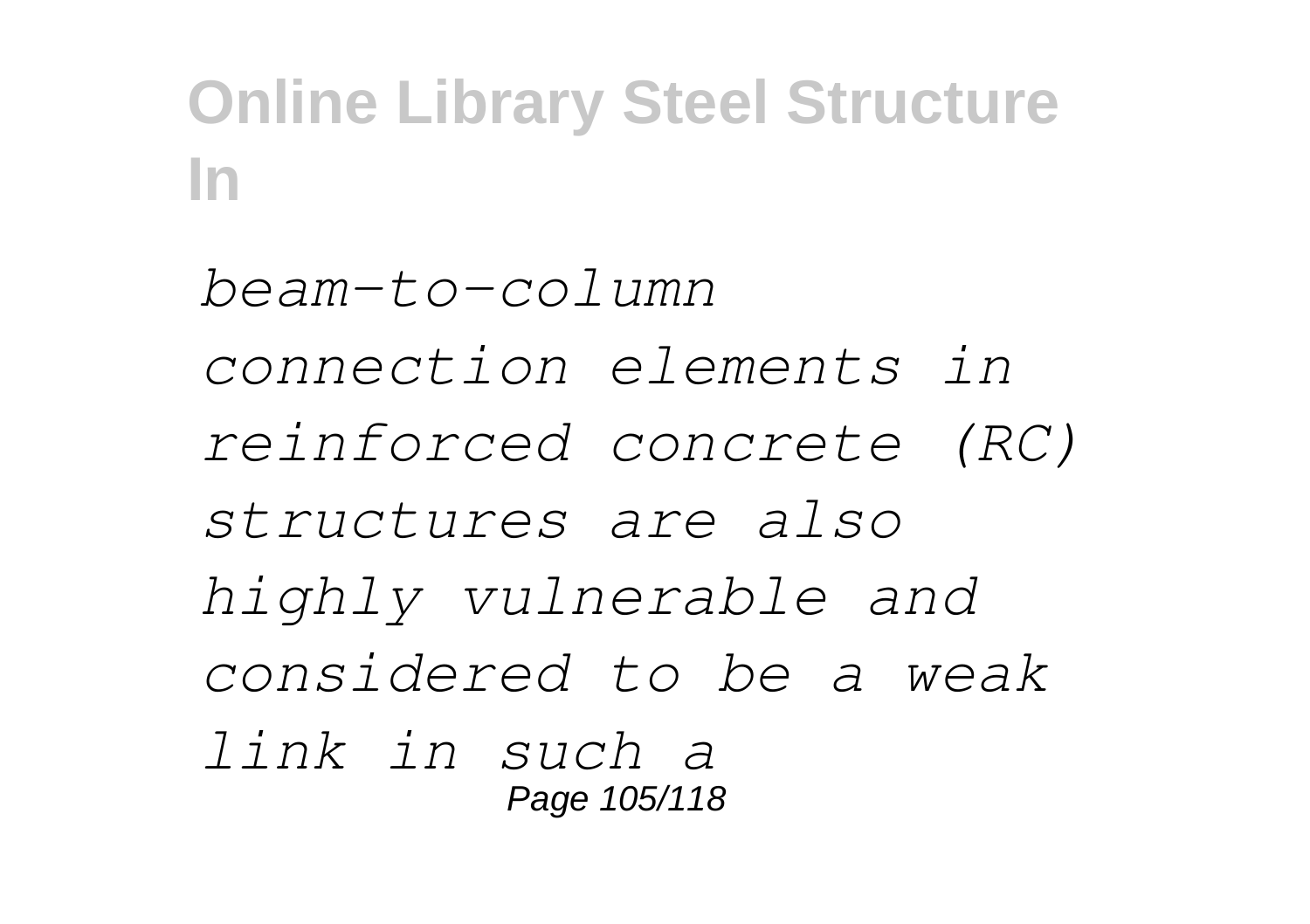*structural system.*

*Steel Structure - an overview | ScienceDirect Topics Steel structure is a metal structure which is* Page 106/118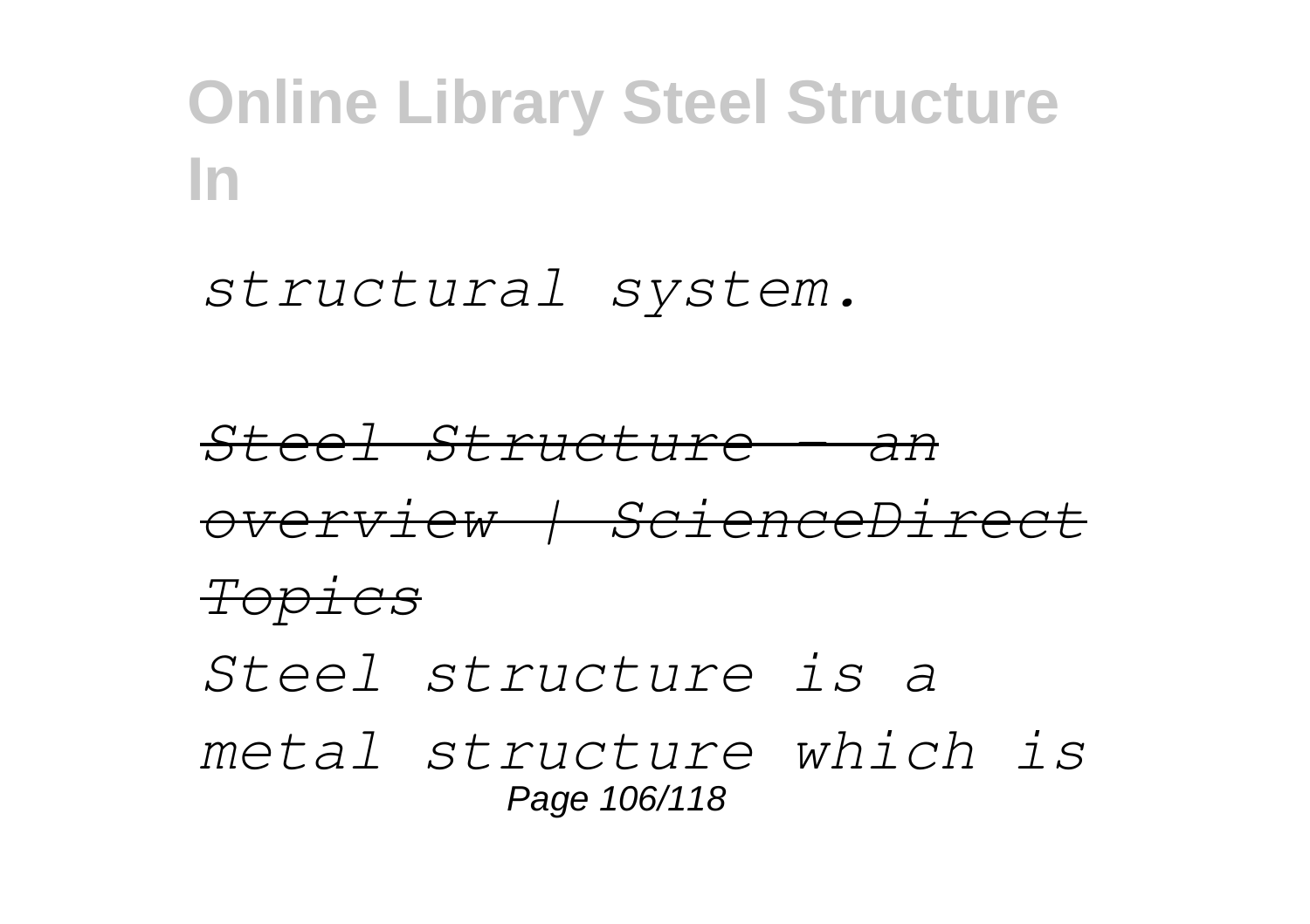*made of structural steel\* components connect with each other to carry loads and provide full rigidity. Because of the high strength grade of steel,* Page 107/118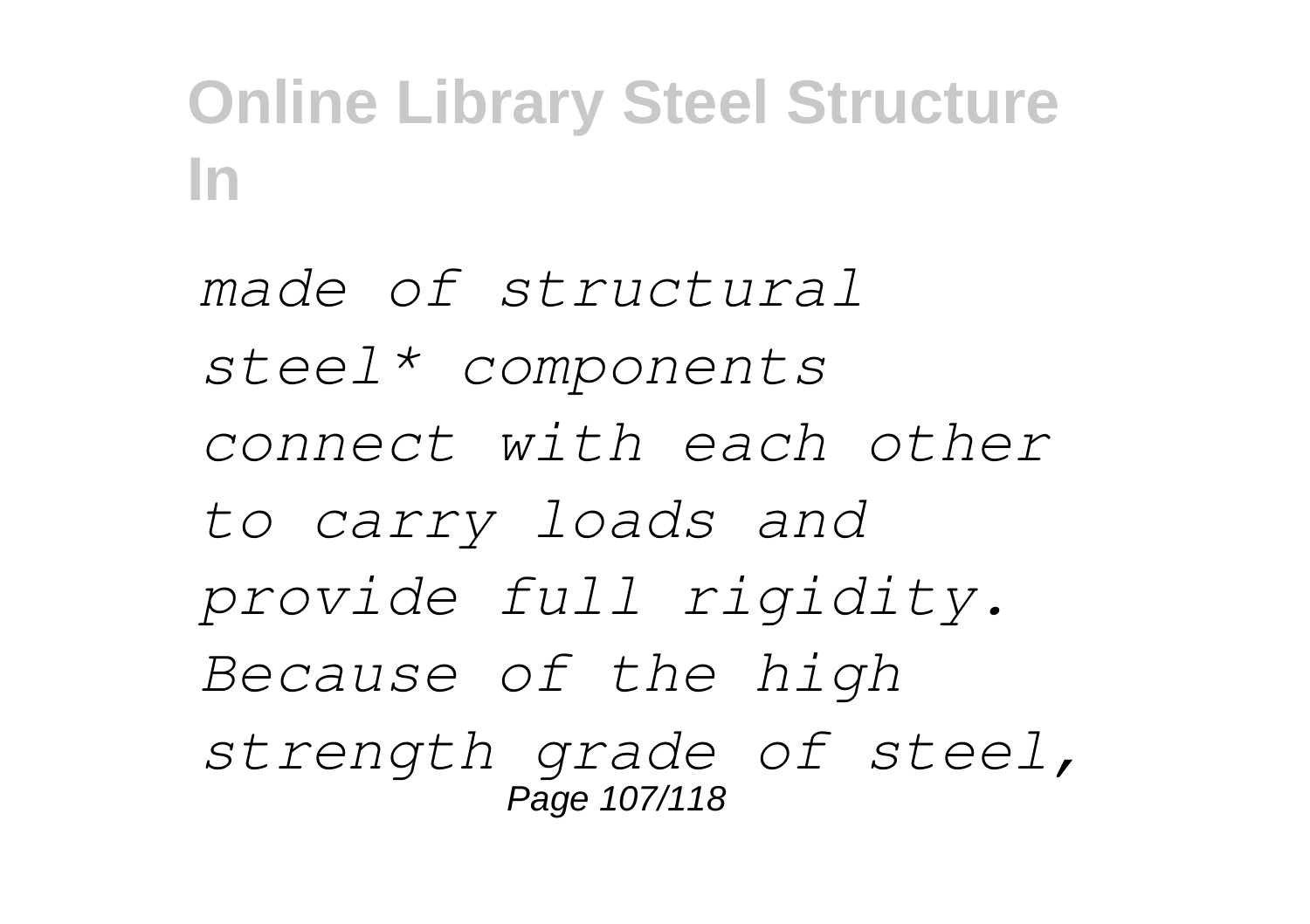*this structure is reliable and requires less raw materials than other types of structure like concrete structure and timber structure.*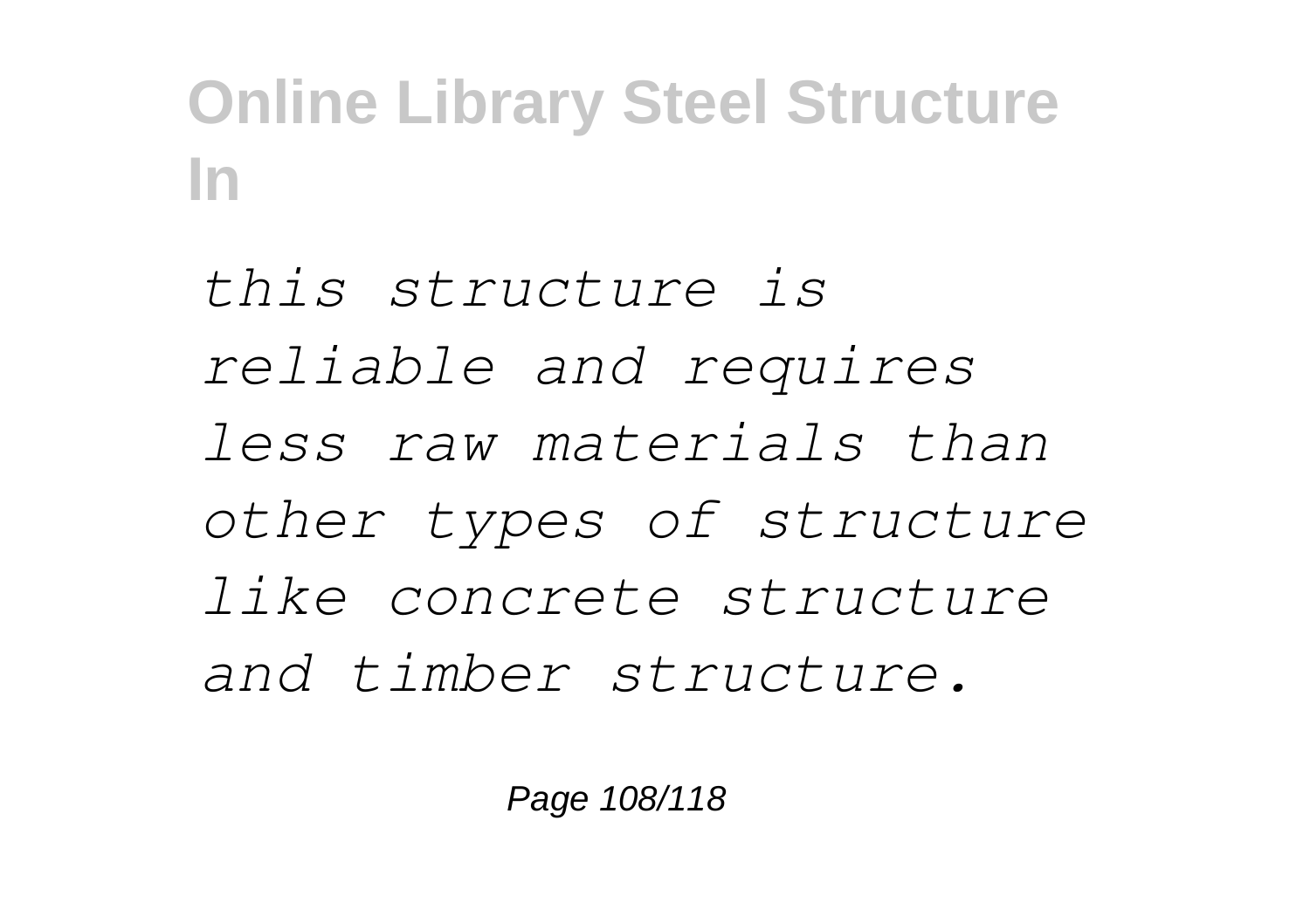*Steel Structure Introduction - ATAD Steel Structure ... From the buildings people visit, to the homes they live in, to the roads they travel,* Page 109/118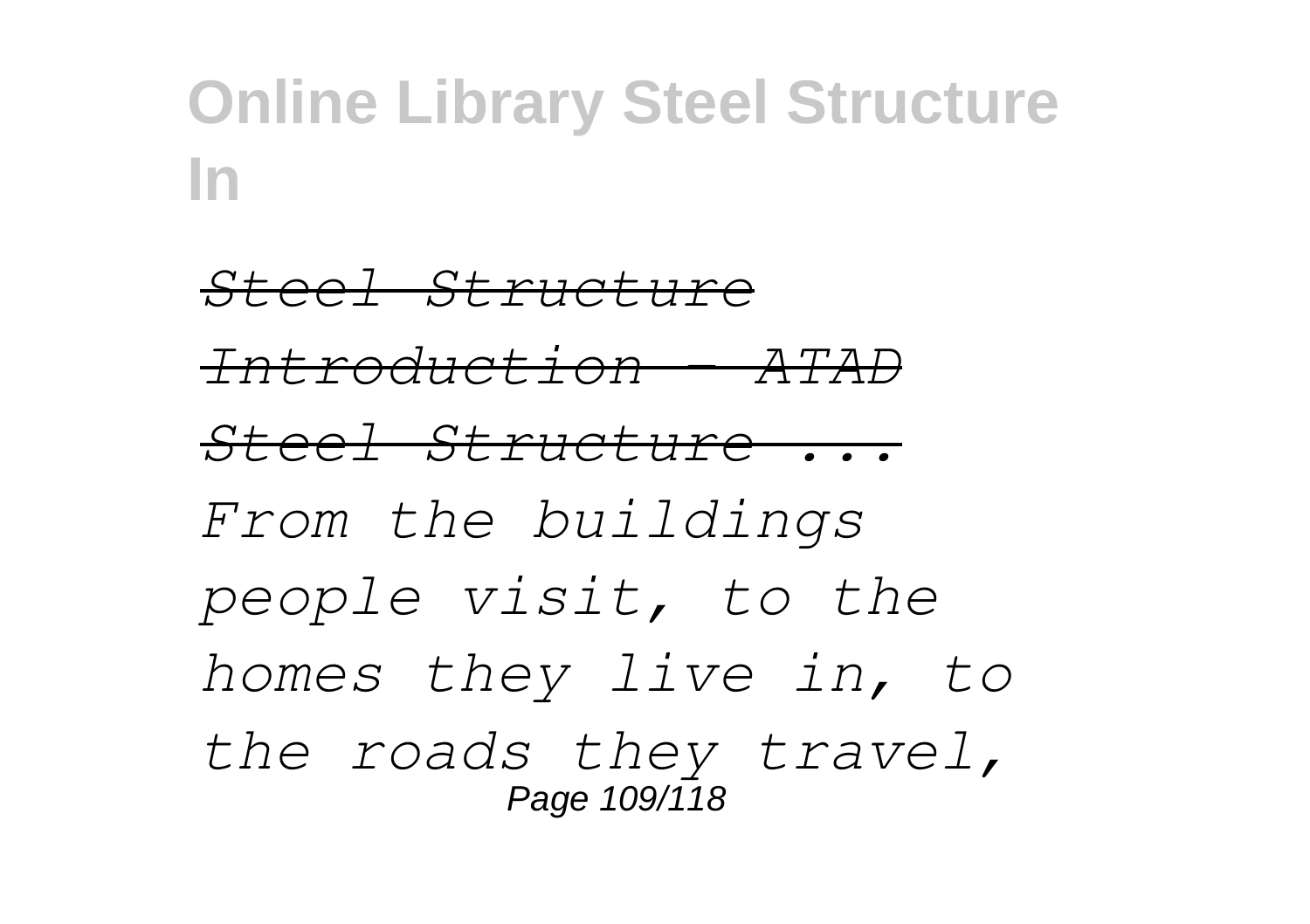*the structural steel plate is a multipurpose construction material that provides fabrication versatility and structural strength without extreme weight.* Page 110/118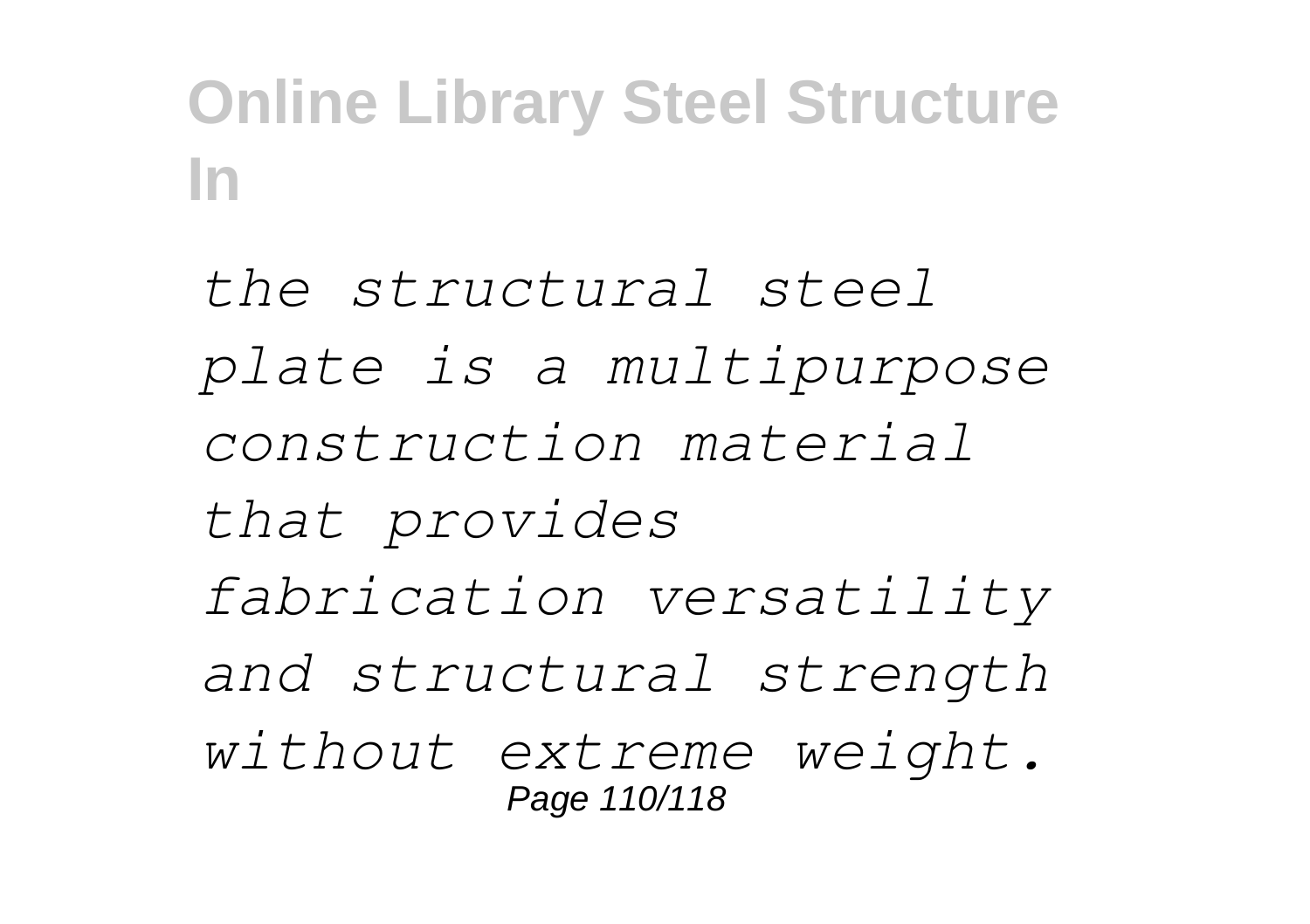*This article takes a deeper look at structural steel, its composition, characteristics, uses and more.*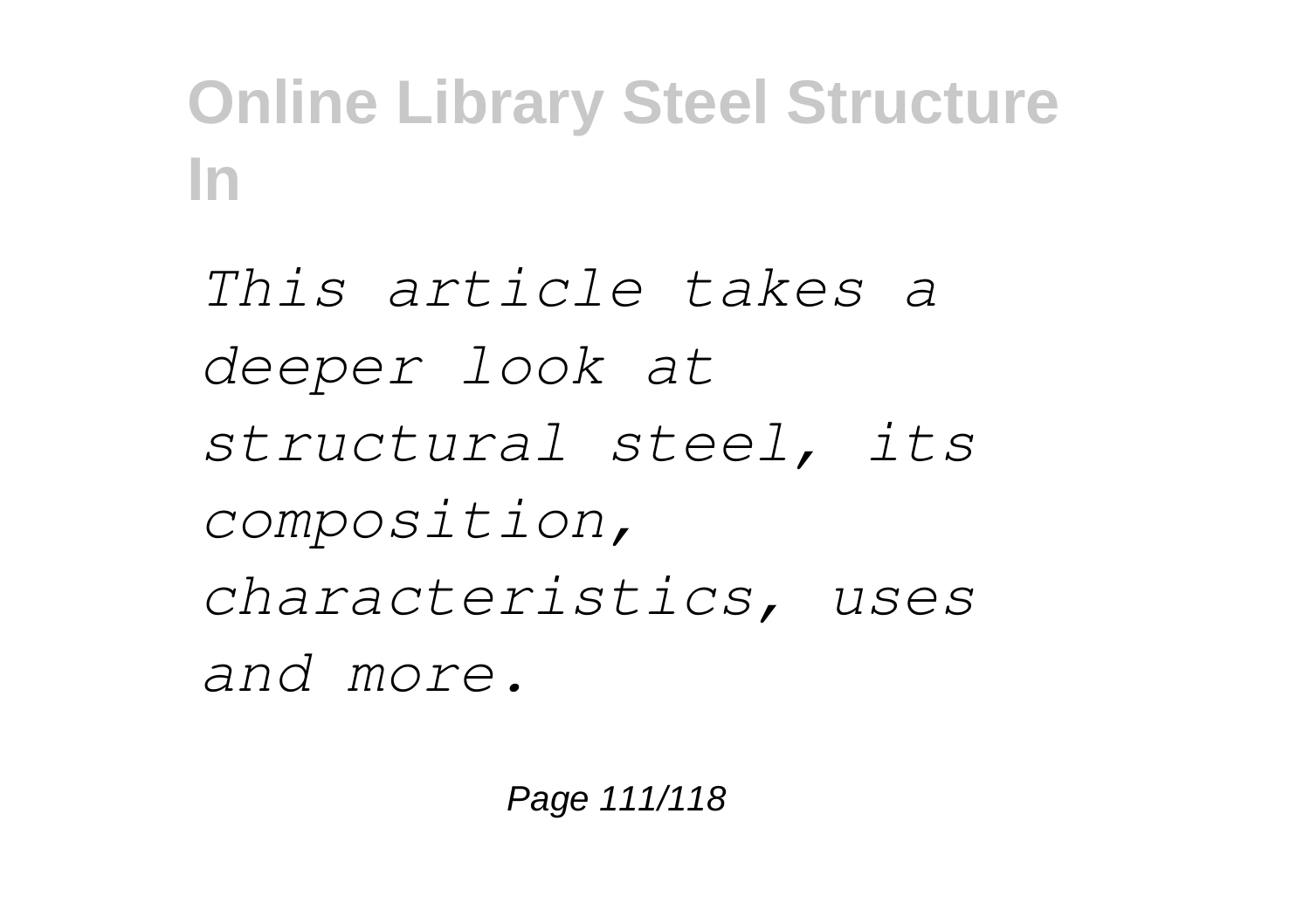*What is Structural Steel? Composition and Applications Factors to be considered in the design of steel structures All the members in the structure* Page 112/118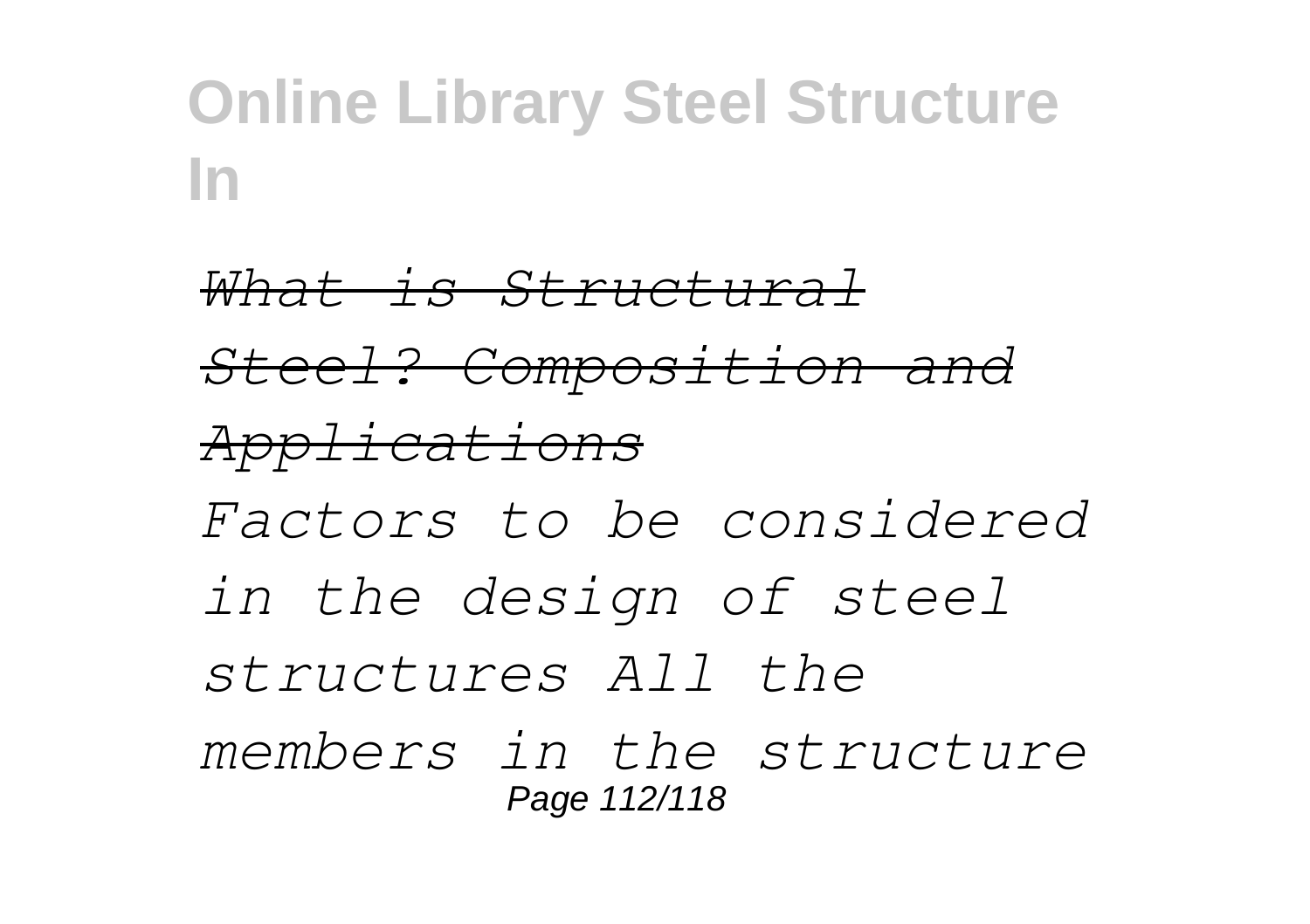*should have adequate strength, stiffness and toughness to ensure proper functioning during service life. Members should have adequate strength,* Page 113/118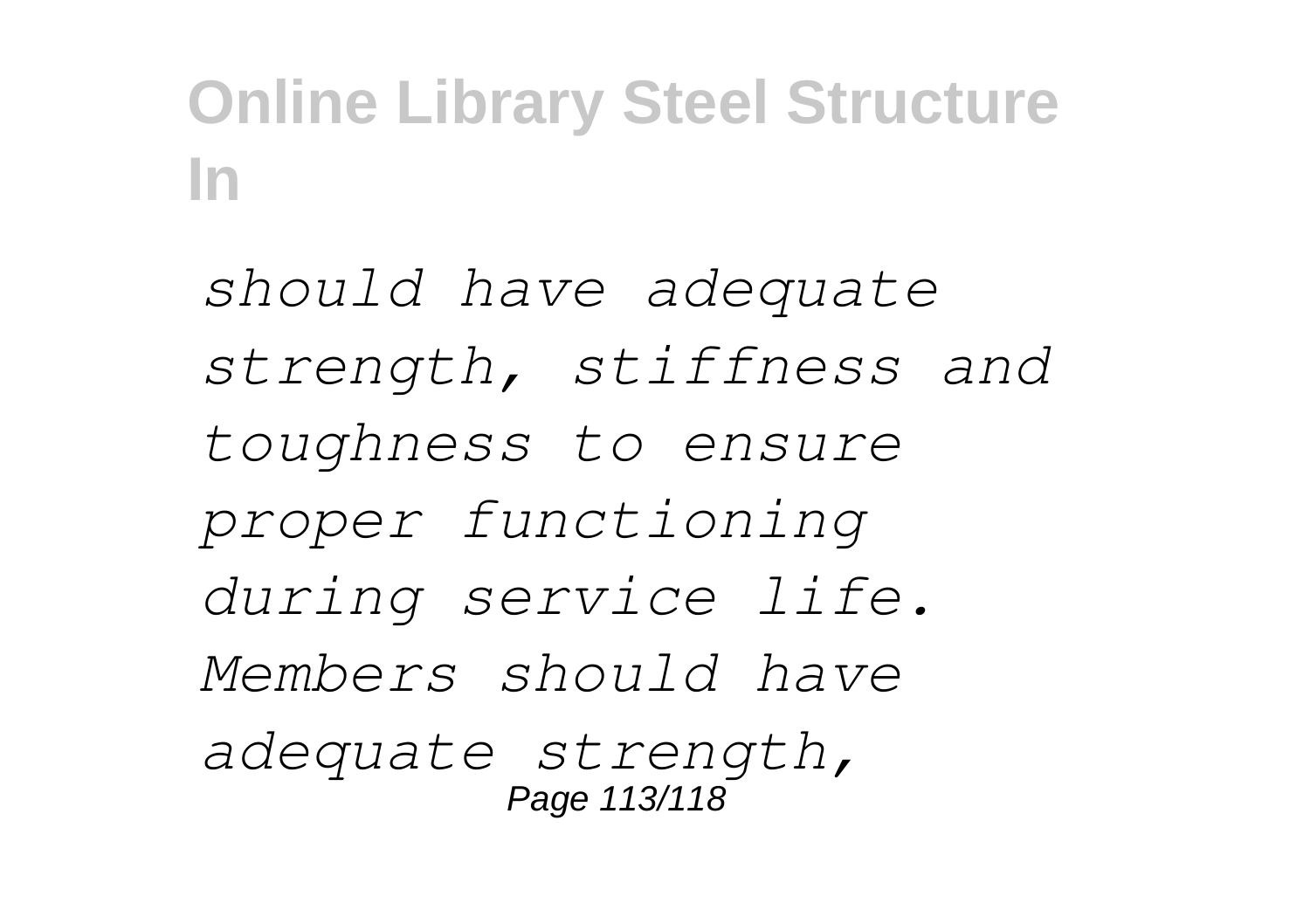*stiffness and toughness to ensure proper functioning during service life.*

*Structural Steel Design - Design & Construction* Page 114/118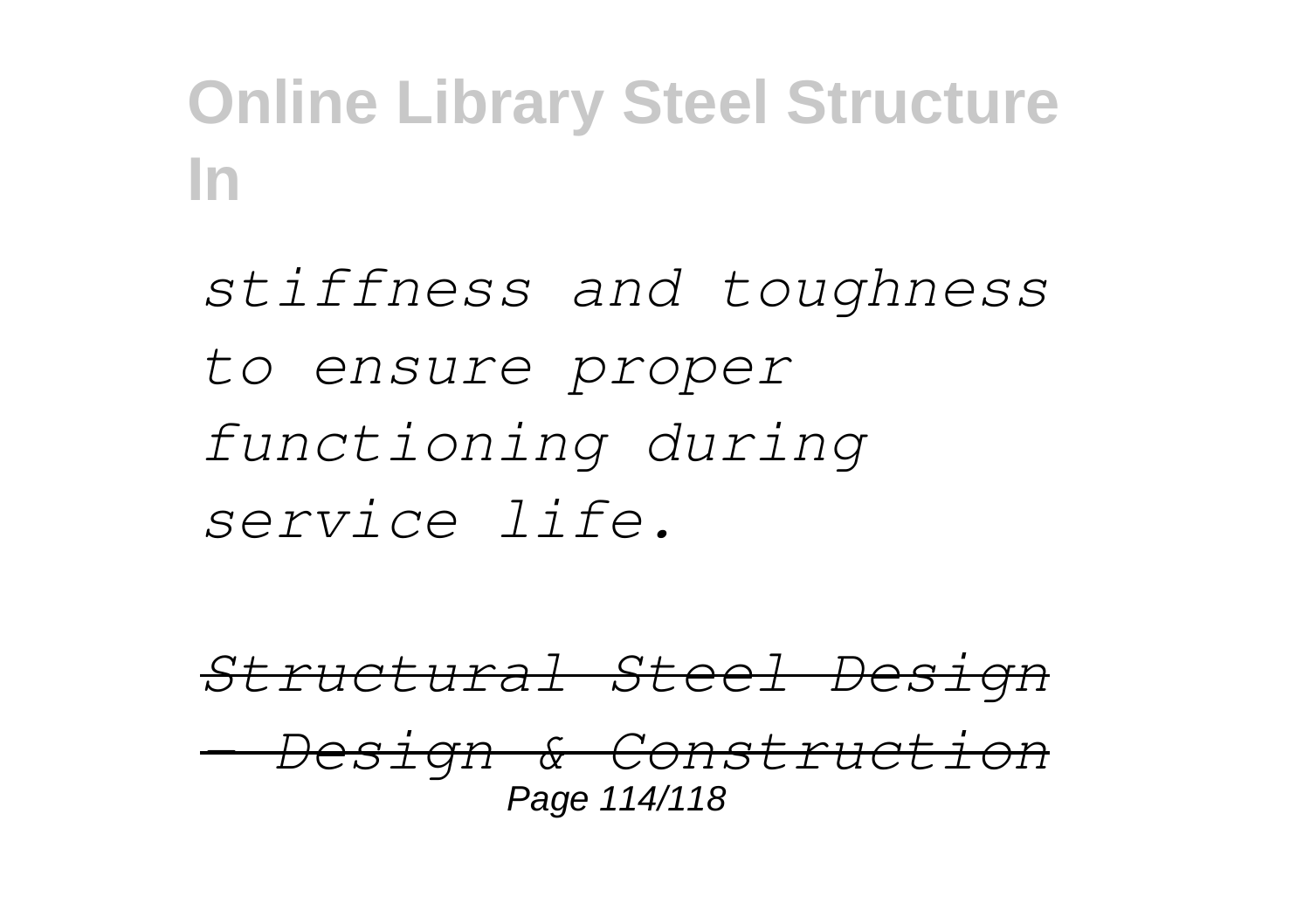*of Steel ... Steel 4 Structures Unit 1A Spencer Industrial Estate Liverpool Road Buckley, CH7 3LY. 01244 552043 info@s4suk.com ×*

Page 115/118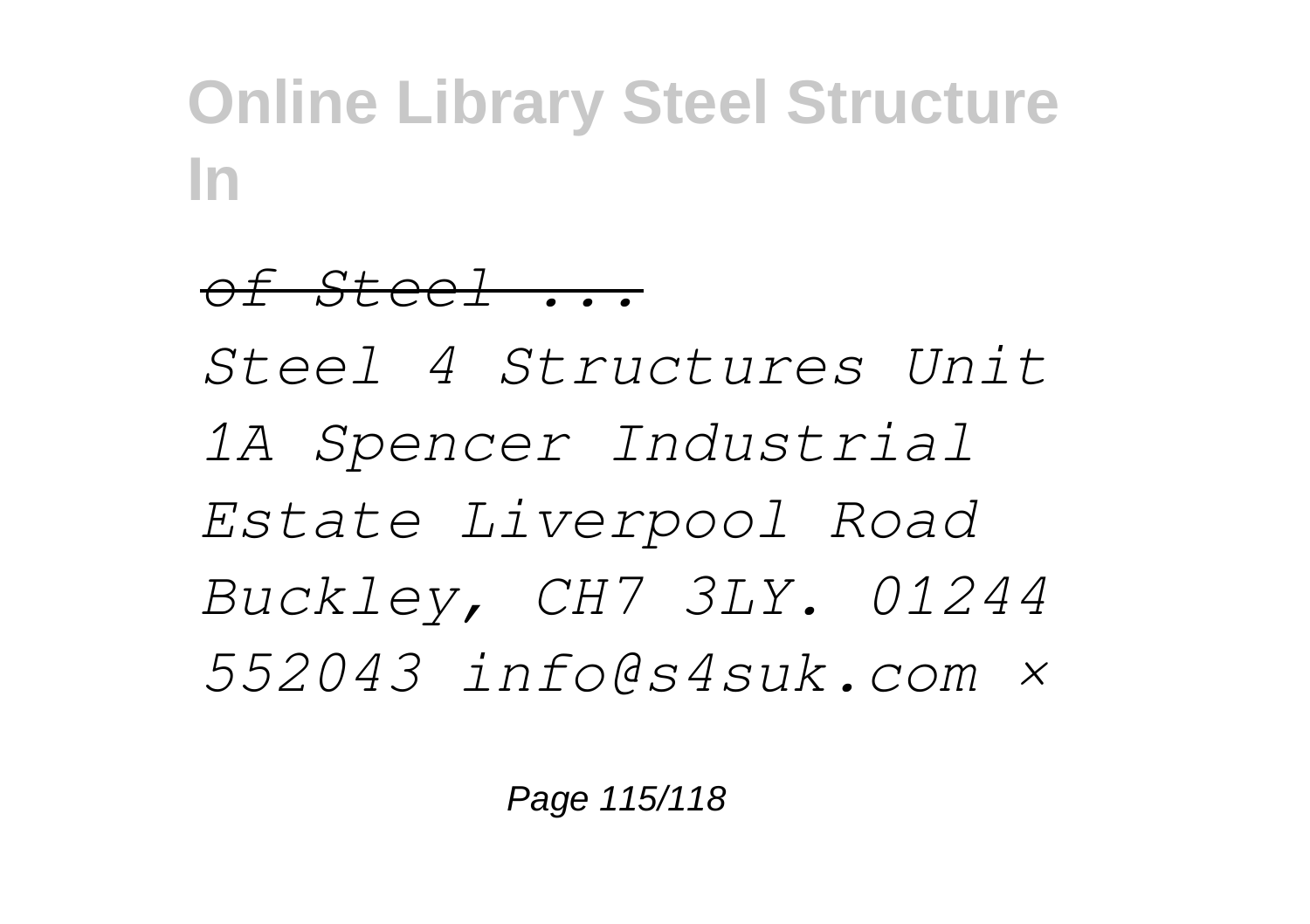*Welcome to Steel 4 Structures - All Aspects of Structural ... Structural steel is an important construction material. It possesses attributes such as* Page 116/118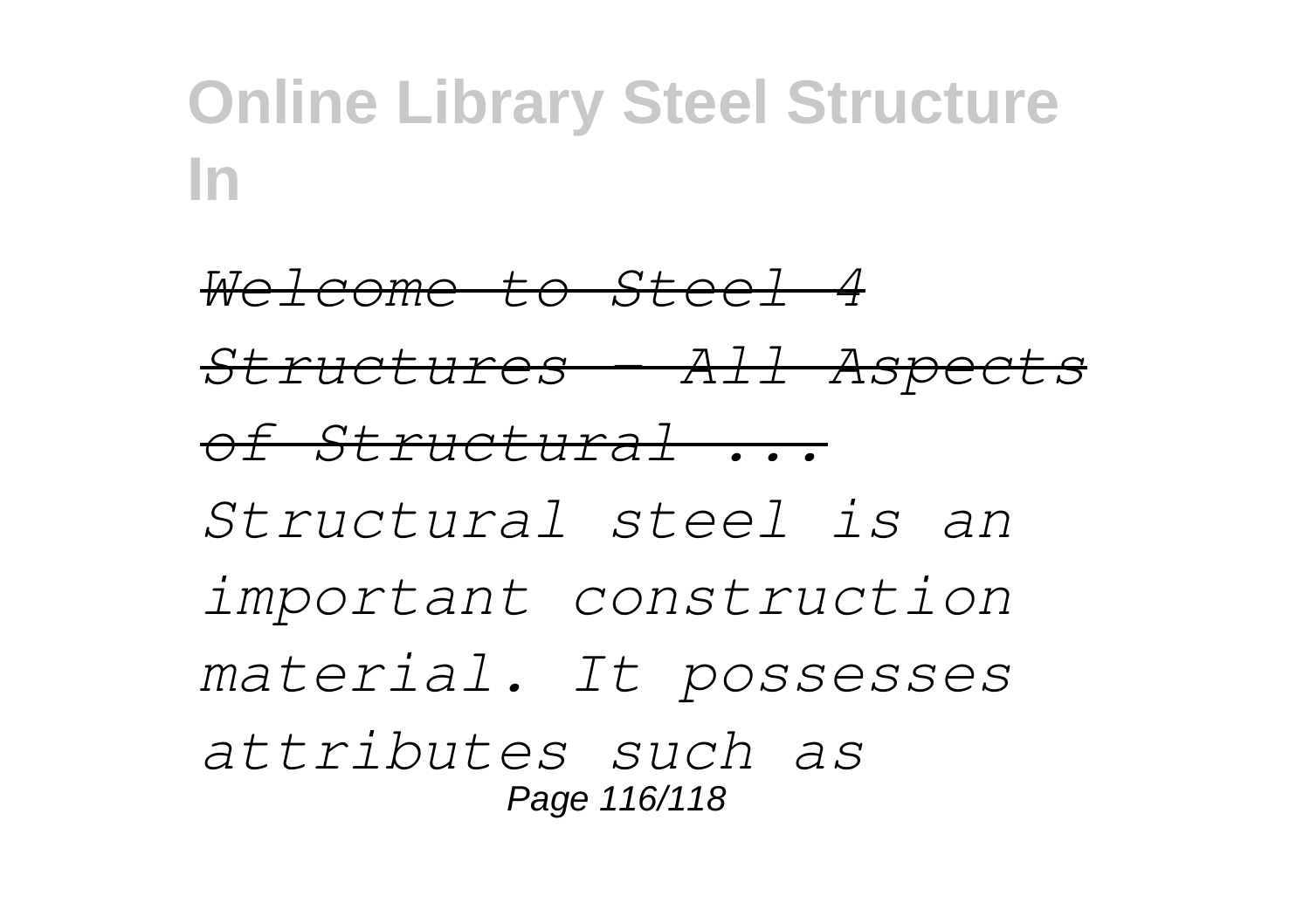*strength, stiffness, toughness, and ductility that are very desirable in modern construction. Strength is the ability of a material to resist stresses. It is measured* Page 117/118